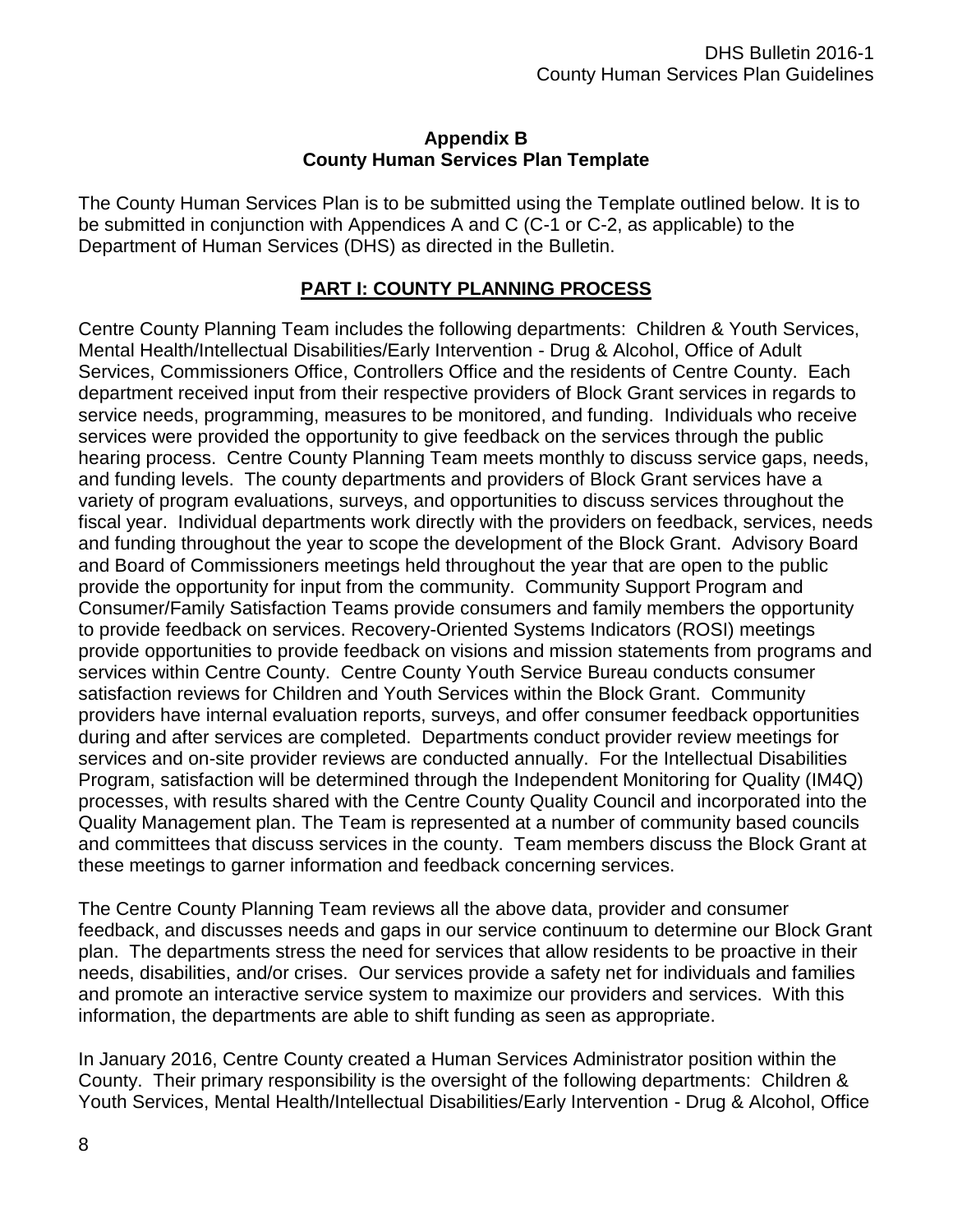of Adult Services, Office of Aging, Office of Transportation and Office of Veterans Affairs. The position allows for greater oversight and collaboration amongst the departments to better serve the needs in our county. The Administrator will take the lead role within the Human Services Block Grant and explore services, options, and needs within the departments.

During this past fiscal year, Children and Youth and MH/ID were able to shift funds into Human Services and Supports due to the need of their clients to rely on these necessary supports to meet their basic needs. Homemaker services continue to show an increased need in the community to provide the opportunity for residents to remain in their home. Housing remains a priority within our County and we continue to provide services to obtain and maintain stable, permanent housing. Centre County developed a programmatic change in the Children and Youth Services. Centre County offered *SafeCare.* The program is a curriculum designed for parents of children ages birth – 5 years with a history of or risk for neglect and/or physical abuse. The curriculum is divided into 3 components: helping parents develop positive and safe parent-child interaction skills to increase permanency for children, teaching age-appropriate supervision and decreasing safety hazards in the home to improve child safety, and using a child health manual to improve overall child well-being. *SafeCare* takes approximately 18-20 weeks to deliver. The development of this program was made possible by the flexibility of the block grant. During the fiscal year, Mental Health added providers for outpatient services to offer a larger option of choice of providers for consumers.

For fiscal year 2016-2017, Children and Youth Services continue to expand their evidence based programming within the block grant. The County will remain focus on developing housing services and continue with the Housing Program Specialist that is funded using Retained Earnings funding.

# **PART II: PUBLIC HEARING NOTICE**

Centre County held two public hearings on May 26<sup>th</sup> and May 31<sup>st</sup>, 2016. Attached to the Appendix will be documentation of the Legal Advertisement posted in the local newspaper and on the county website. Departments sent out notices to providers, consumers, family members, etc. to attend the public hearings. The May 31<sup>st</sup> public hearing was held during the weekly Commissioners' meeting. This provided the opportunity for the media and local television coverage of the hearing. County staff presented information and updates for specific sections to provide an overview of the plan.

Additional written testimony is attached to the plan.

### **PART III: MINIMUM EXPENDITURE LEVEL** (Applicable only to Block Grant Counties)

For FY 2016/17, there is no minimum expenditure level requirement; however, no categorical area may be completely eliminated. Please see the Fiscal Year 2016/17 County Human Services Plan Guidelines Bulletin for additional information.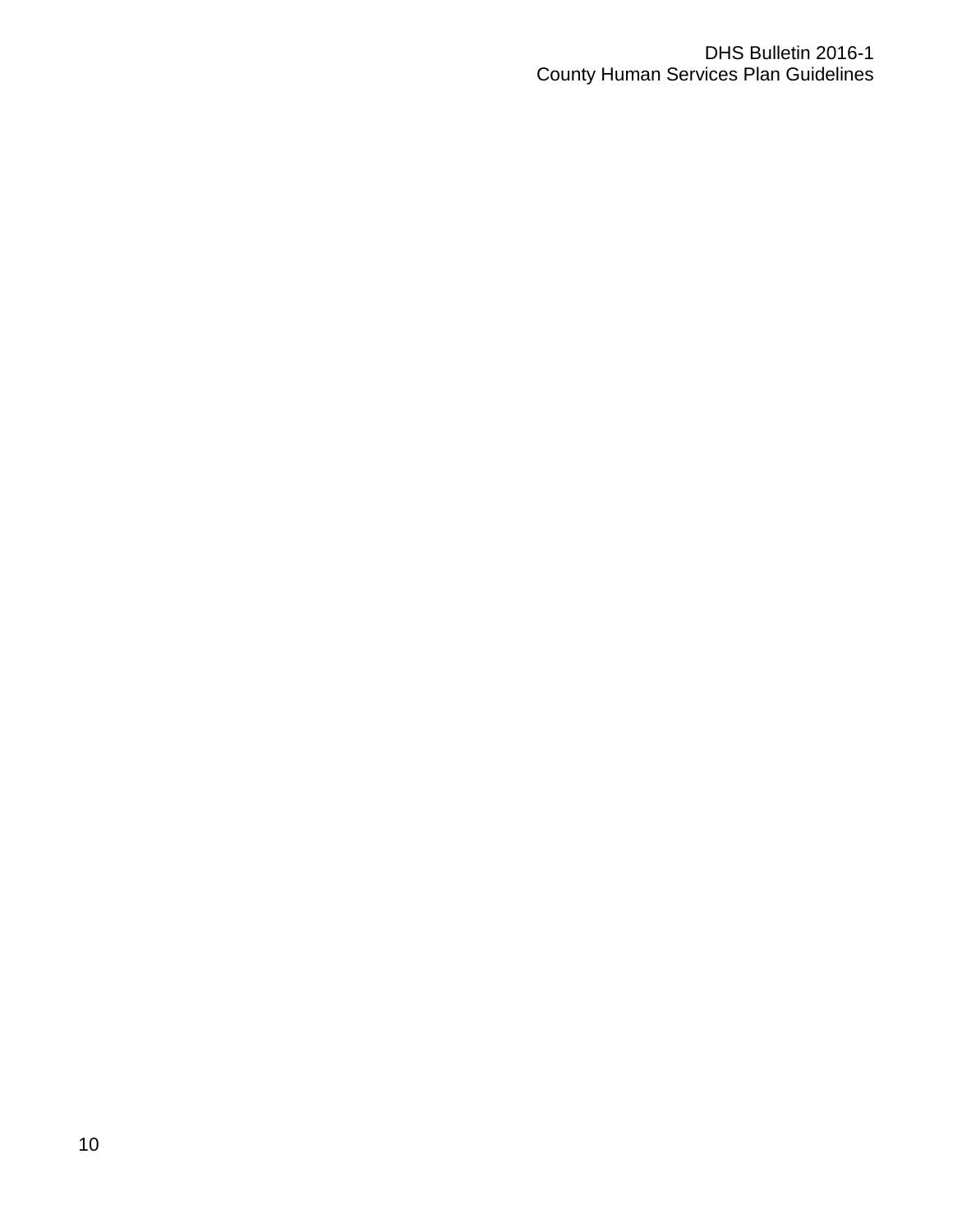### **PART IV: HUMAN SERVICES NARRATIVE**

### **MENTAL HEALTH SERVICES**

### **a) Program Highlights:**

- Centre County's Crisis Intervention Team (CIT) remains successful in expanding its team through continued trainings and additional curriculum. The team is hosting its twelfth round of training in June of 2016 and is celebrating its five-year anniversary. CIT training provides first responders with extensive information on mental illness, symptoms, recovery philosophy, medications, local resources and de-escalation skills that they can utilize when assisting a person that is experiencing a mental health crisis. In addition to addressing the needs of the mental health population the local curriculum now also offers the knowledge and skills to effectively manage crisis situations that involve people diagnosed on the Autism Spectrum as well as Youth and Veterans. The Peer Support and hearing voices simulation is a nice complement to the training.
- The Pennsylvania Housing Affordability and Rehabilitation Enhancement Fund (PHARE) Grant, offered through the Pennsylvania Housing Finance Agency, that Centre County Mental Health (CCMH) oversaw, was effective in helping 31 households to secure and retain permanent affordable housing. Funds were expended in approximately 15 months (October 2014 to February 2016) which was much faster than anticipated, reflecting a need for further rental assistance programs in Centre County due to its lack of affordable housing.
- CCMH has been able to identify avenues to expand the psychiatric provider system for county-funded individuals as well as continue to collaborate with Community Care Behavioral Health (CCBH) to support network expansion for individuals eligible for Medical Assistance (MA). Both have secured additional outpatient clinics and independent practitioners in FY 2015-2016. Both are continuing to add providers for the 2016-2017 FY as well. Current and forthcoming providers are able to offer additional choice and treatment modalities to individuals in Centre County.
- Centre County is fortunate to have a Physician Assistant-based mental health outpatient provider that is adding a physical health care service complement, so that individuals can receive both their behavioral and physical health care services in one site. This service is being supported by both county and CCBH funds.
- CCMH, with the support of an existing local Personal Care Home provider, developed an Enhanced Personal Care Home (EPCH) in Milesburg with Community Hospital Integration Project Program (CHIPP) funding. CCMH was awarded a two-person CHIPP for FY 2014-2015 and discharged the first person from Danville State Hospital (DSH) on December 30, 2015, the day the home officially opened. The second CHIPP-identified individual will be discharged once it is determined that she is ready for discharge from DSH to the community. The EPCH currently supports two individuals, but can accommodate up to four residents. This home adds to the array of residential services for Centre County. CCMH is grateful for the opportunities created by CHIPP funds.
- In partnership with the Centre County Housing Authority, CCMH supports individuals with disabilities and those that are homeless with Shelter Plus Care and Section 8 Vouchers.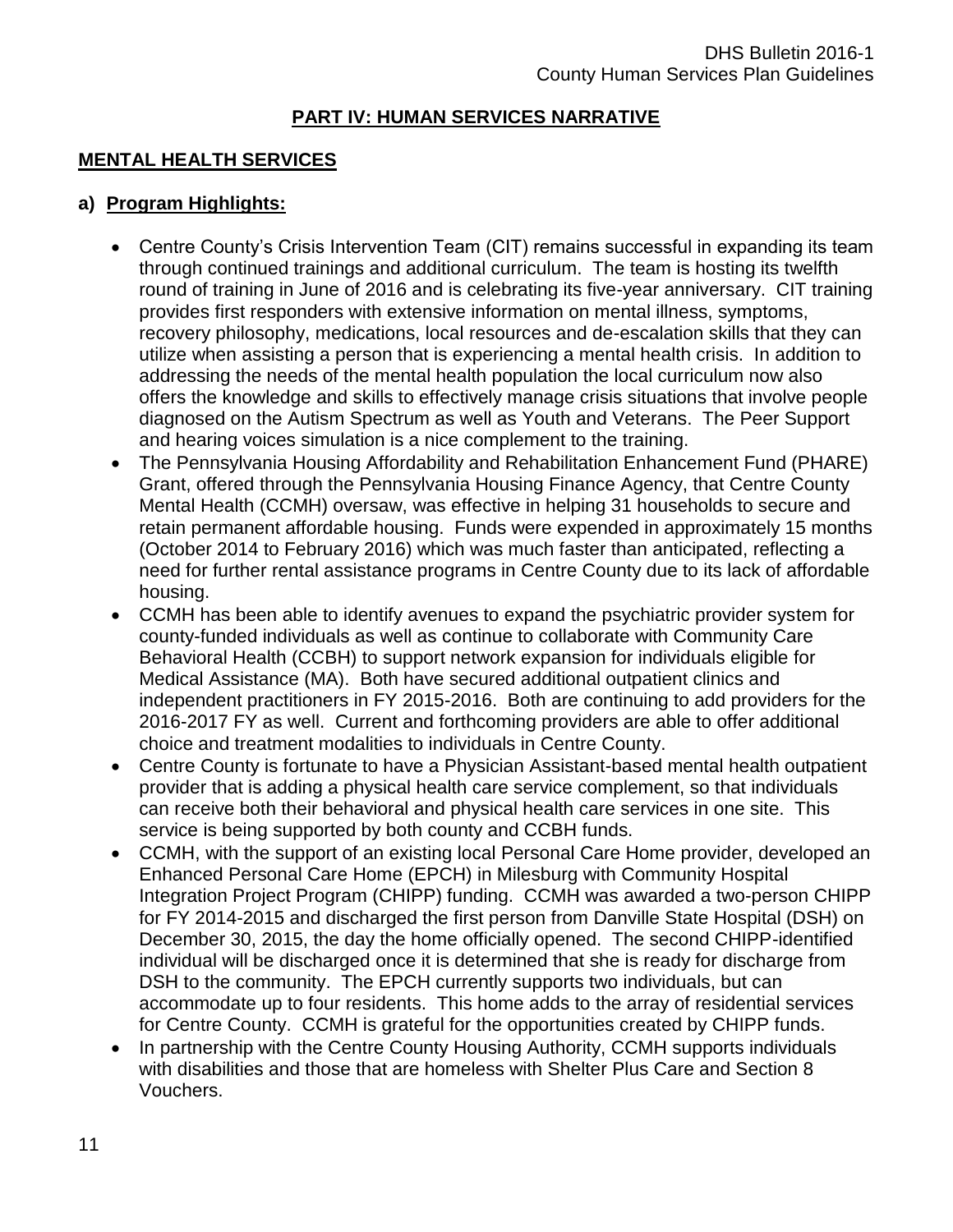- CCMH has an active Community Support Program (CSP) that meets monthly. Centre County CSP remains active with Central Region CSP as well. Both meetings are beneficial for networking, keeping tabs on what is happening throughout the Commonwealth and educational purposes.
- Centre County's 10<sup>th</sup> Annual Out of the Darkness Walk was held on April 24, 2016. It was another successful event and generated additional funding for the local and national chapters.
- CCMH is contracting with a provider who is new to the Centre County area for Mobile Medication Management services. This service is being implemented with reinvestment funds provided by Community Care Behavioral Health (CCBH). County funding for this service is also available for individuals that are not eligible for CCBH. This service will add additional support for individuals in their home environments, individuals who are transitioning out of local community and state hospitals, individuals who are struggling with medication compliance, individuals that desire to be more educated about their medications and individuals who are receiving injectable medications.
- Centre County created and hired a Housing Specialist position with retained revenue through block grant funds.

### **b) Strengths and Needs:**

- **Older Adults (ages 60 and above)**
	- **Strengths:** 
		- o CCMH and the Centre County Office of Aging (OOA) align crisis and protective services when older adults are suspected to be in need of services and supports.
		- o CCMH maintains a liaison specific to (OOA).
		- o CCMH and OOA are meeting routinely to discuss services, provide updates, further establish working relationships and identify service and support needs that we share.
		- o CCMH and OOA have re-establish Project SHARE (Senior Centers and Mental Health: Activities, Resources and Education) to provide education and to further support the mental health needs of the older adult population by providing education and resources to each of the local senior centers on a monthly basis.
		- o There are no older adults incarcerated in the Centre County Correctional Facility at this time.
	- Needs:
		- $\circ$  Meet with each of the six senior centers to maintain Project SHARE by providing a liaison to Senior Center staff and members.
		- $\circ$  Establish a routine for the liaison to participate in activities at three of the Senior Centers per month.
		- o CCMH is attending quarterly Senior Center Director staff meetings. This was identified by OOA as beneficial for relationship building.

# **Adults (ages 18 and above)**

- **Strengths:** 
	- $\circ$  Housing Case Management services continue to be provided in Centre County with block grant funds under Homeless Assistance.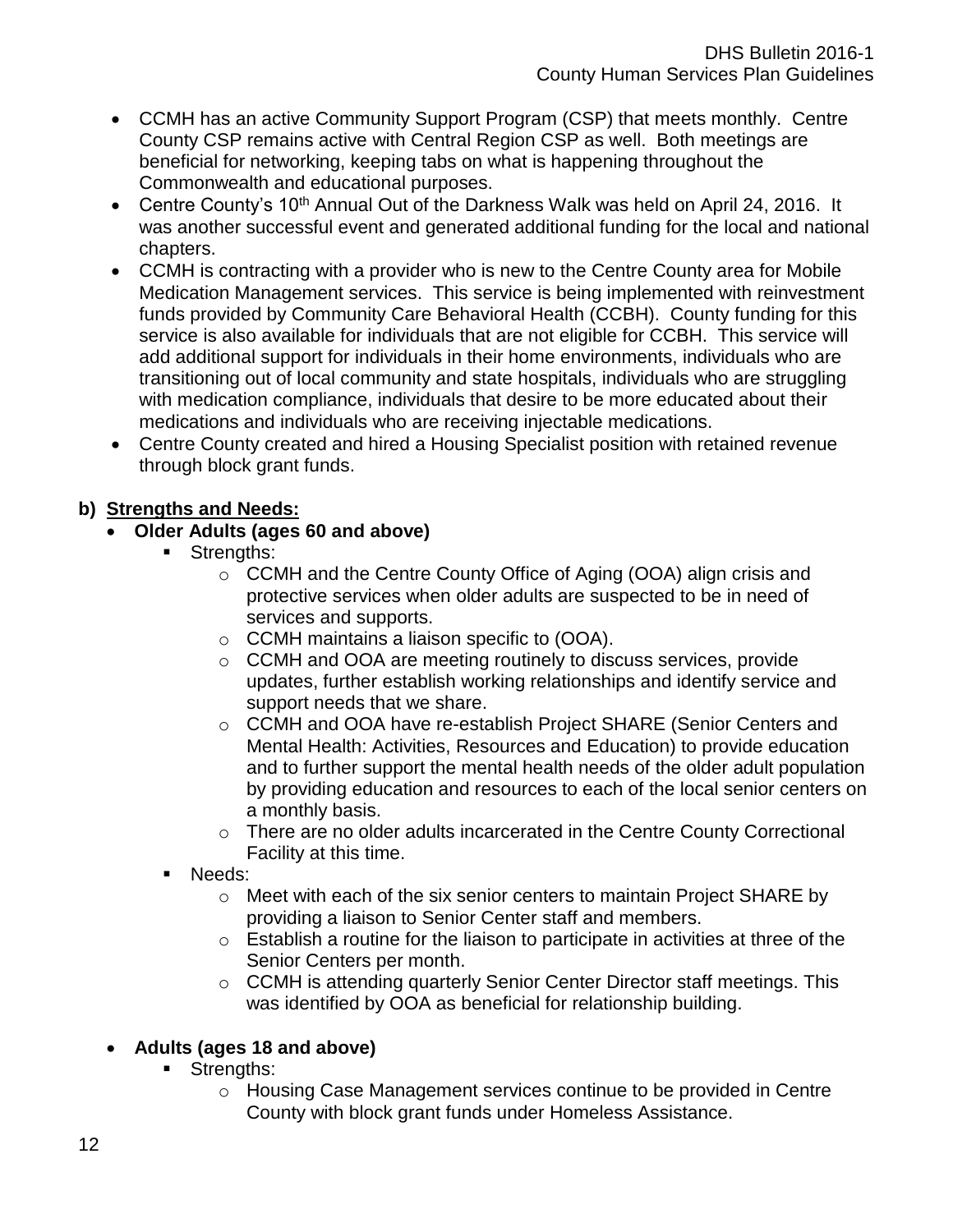- $\circ$  Representative Payee services continue to be an expressed need within the Centre County community. This service also supports individuals who are involved with our Intellectual Disabilities, Drug and Alcohol, Children and Youth, Aging, Adult Services and Housing partners. CCMH has two county-funded Representative Payee options to offer individuals. A third Representative Payee option is also available in the county for individuals to access independently. This agency additionally offers Money Management services.
- o Mobile and Site-Based Psychiatric Rehabilitation services continue to be utilized on an increased basis within the county. These services are supported with Supplemental Service funding made available through CCBH and county funds. These services are widely used by individuals involved with all of our county block grant partners.
- o Due to the main campus of The Pennsylvania State University being located in Centre County, CCMH interacts with the student population routinely, with all services. Whenever possible, students' insurances are utilized and/or they are referred for Medical Assistance benefits to support their services. County funds are used to further support this population, especially with crisis intervention and delegate services.
- $\circ$  Located in Centre County are two State Correctional Institutions (SCIs). CCMH works in conjunction with both SCIs to support mental health service needs of incarcerated individuals and individuals transitioning from these facilities back to their home counties. CCMH expends base funds to provide Involuntary Inpatient and Outpatient Commitment support to both SCIs.
- $\circ$  CCMH was made aware in May of 2016 that the Shelter Plus Care Grants which were held in partnership with the Centre County Housing Authority will not be extended beyond the current grant period. Centre County is working to continue to provide support to individuals with alternate housing funds until another grant or supportive housing option can be obtained. CCMH continues to see the need for securing additional housing supports due to the lack of affordable housing in Centre County.
- $\circ$  CCMH provides funding for vocational training, supported employment, Transitional Employment Placements and competitive employment through job coaching, psychiatric rehabilitation, case management and CRR services. CCMH and Intellectual Disabilities Employment Committees continue to join efforts to promote employment opportunities and outcomes for youth, transition-age, adult and older adult individuals.
- o CCMH has expanded its employment services by adding an additional provider that utilizes the evidence-based Career Discovery Model to provide the service. This now gives individuals employment service options within Centre County.
- o CCMH supports three Community Residential Rehabilitation (CRR) sites operated by two distinct providers. All sites provide rehabilitative skillbuilding services. CRR sites are utilized by the community for individuals being discharged or diverted from the state hospital and correctional facilities. Centre County Housing Authority continues to support the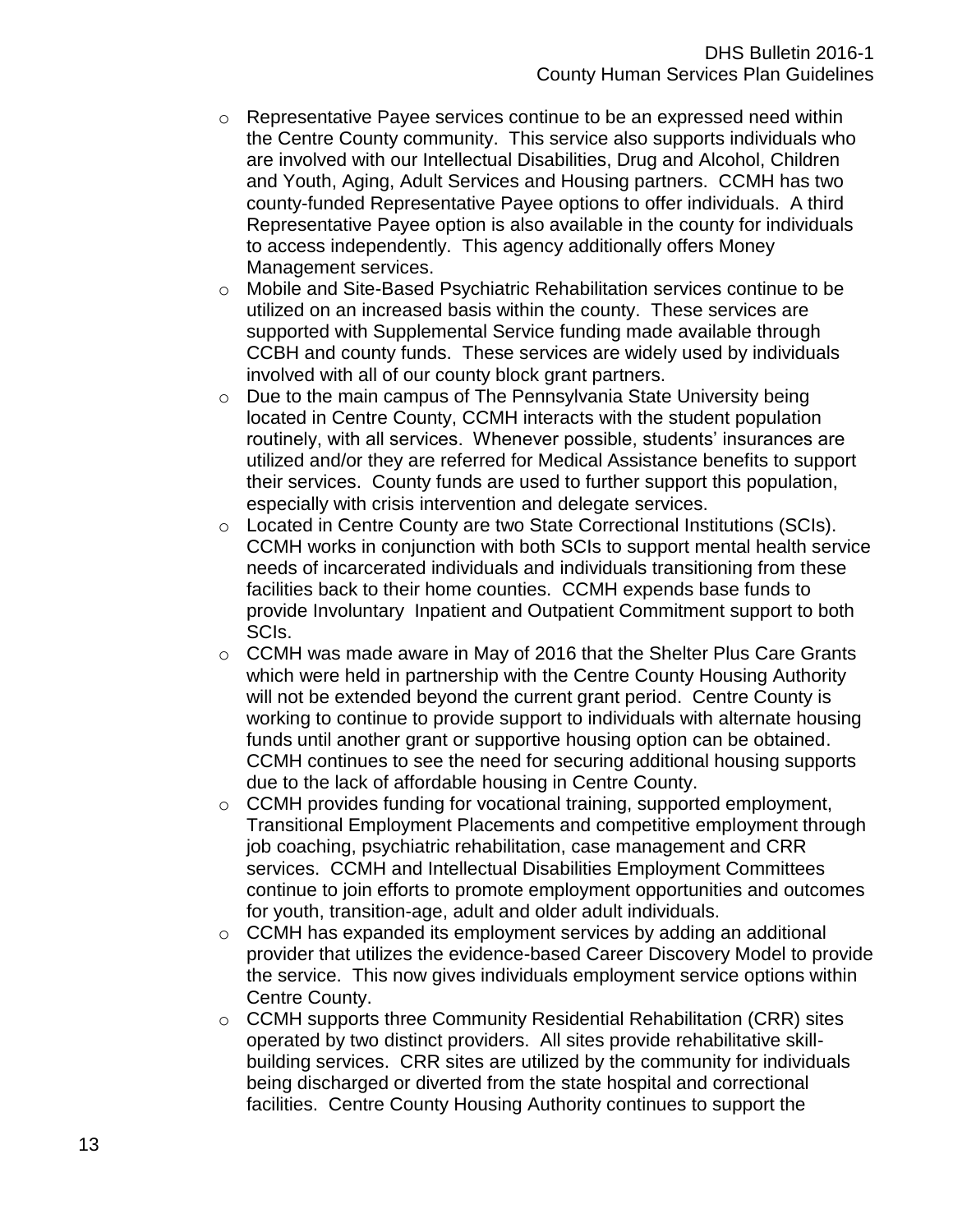application of housing vouchers to the CRR programs which support individual transitions.

- Needs:
	- $\circ$  Centre County will continue to explore options to expand psychiatric service delivery in the community. CCMH and CCBH will continue to collaborate in the expansion process to support county-funded, CCBH-eligible and third party insured individuals.
	- $\circ$  Given that Centre County is a rural county and has limited transportation options, providing Targeted Case Management (TCM) services became more of a challenge in our community with travel no longer being allowed to be billed. CCMH does continue to support individuals with their transportation needs through linkage and provided by TCM as a last resort
	- $\circ$  Expand community mobility options in the rural community.
	- o Centre County will continue to develop an array of residential service options for individual choice and unique level of care needs.
	- o Block grant partners are furthering housing support opportunities in support of all ages of individuals who use county services.
	- o The Seven Mountains Warm Line support service ended in June of 2015 due to a loss of partnership funding.
	- o CCMH continues to advocate and search for providers that can provide Dialectical Behavioral Therapy especially for individuals that are transitioning out of DSH.
	- $\circ$  CCMH will help to further develop an advisory board for the Seven Mountains Mental Health Association, serving Huntingdon, Mifflin, Juniata and Centre Counties.
	- $\circ$  CCMH will search for alternative funding avenues to re-establish a Warm Line for Centre County residents.
	- $\circ$  Centre County will continue to collaborate with the Department of Corrections to ensure continuity of services with their home counties for individuals being released from Centre County's local SCIs.
	- o Centre County has the least affordable housing in the Commonwealth, so attention to creating affordable housing opportunities for all of its residents remains an on-going priority.
	- o CCMH currently has eleven adult individuals incarcerated in the Centre County Correctional Facility.

# **Transition-Age Youth (ages 18-26)**

- **Strengths:** 
	- o CCMH participates in an annual Transition Night event for graduating students from high school and their parents.
	- o Centre County offers a Transitional Living Program and an Independent Living Program. There is also a homeless shelter available to adolescents.
	- o Local service providers, community partners, and other county agencies have developed a great working relationship that aides in assisting this diverse population in a collaborative manner.
	- o The CASSP Coordinator participates in the Transition-Age Youth & Young Adult Workgroup through OMHSAS. Various issues that this population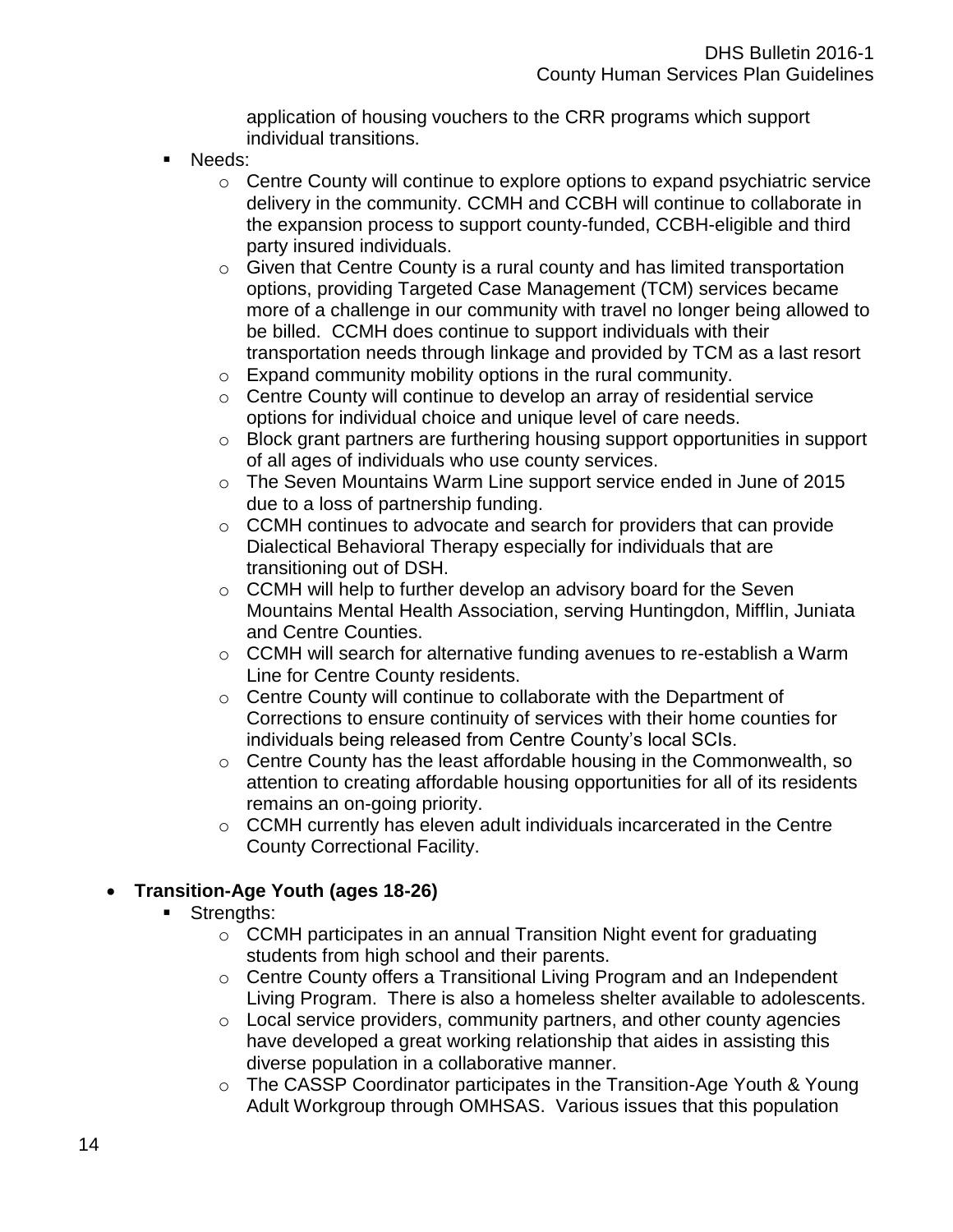faces were discussed and action steps were created to resolve some of them. There continues to be conference calls to discuss on-going issues and concerns.

- o The CASSP Coordinator collaborates with Centre County Community Support Program (CSP) as well as Central Region CSP.
- Needs:
	- o One struggle CCMH faces is the need for more affordable housing for the transition-age population who want to be independent and work on their own recovery and resiliency in a supportive and positive manner.
	- $\circ$  An on-going need, which is frequently voiced by individuals in Centre County, is the lack of access to public transportation. Individuals can utilize county transportation for their medical appointments if they have Medical Assistance or pay out of pocket, which is commonly cost-prohibitive. There is a Centre Area Transportation Authority bus system; however, it is not available in the rural areas of this community.
	- o One of biggest needs is the lack of services/supports for life skills mentoring. Certified Peer Specialists are great resources for the adult population. This service would also be an asset to individuals under the age of 18. This is a great way to build confidence and self-esteem in our adolescents.
	- $\circ$  There are currently five transition-age individuals incarcerated in the Centre County Correctional Facility.
- **Children (under 18)**. Counties are encouraged to also include services like Student Assistance Program (SAP), Respite, and CASSP Coordinator Services and Supports in the discussion.
	- **Strengths:** 
		- $\circ$  For school year 2014-2015 there were a total of 96 Student Assessment Program (SAP) Assessments completed. In the current school year there have been 71 assessments completed thus far. There are monthly District Council meetings that the CASSP Coordinator attends in partnership with the Drug and Alcohol Assistant Administrator, the Central Intermediate Unit #10 Representative, a State SAP Representative, school personnel and others who provide consultation and programs in the schools.
		- o CCMH has provided respite services to 7 adolescents so far this fiscal year. Respite has helped to keep children in their homes and out of an inpatient setting; as it provides support to the individual and their family. There are two referrals currently in place for individuals who are new to respite services this fiscal year.
		- o Partial Hospitalization is provided solely for grades K-5. Partial hospitalization is offered either in conjunction with a school district with education base funding or through a free standing Community Care Behavioral Health provider. CCMH does not fund this service directly.
		- $\circ$  CASSP allows for a multi-systemic approach to identifying the best possible supports and services to assist families in not only identifying the mental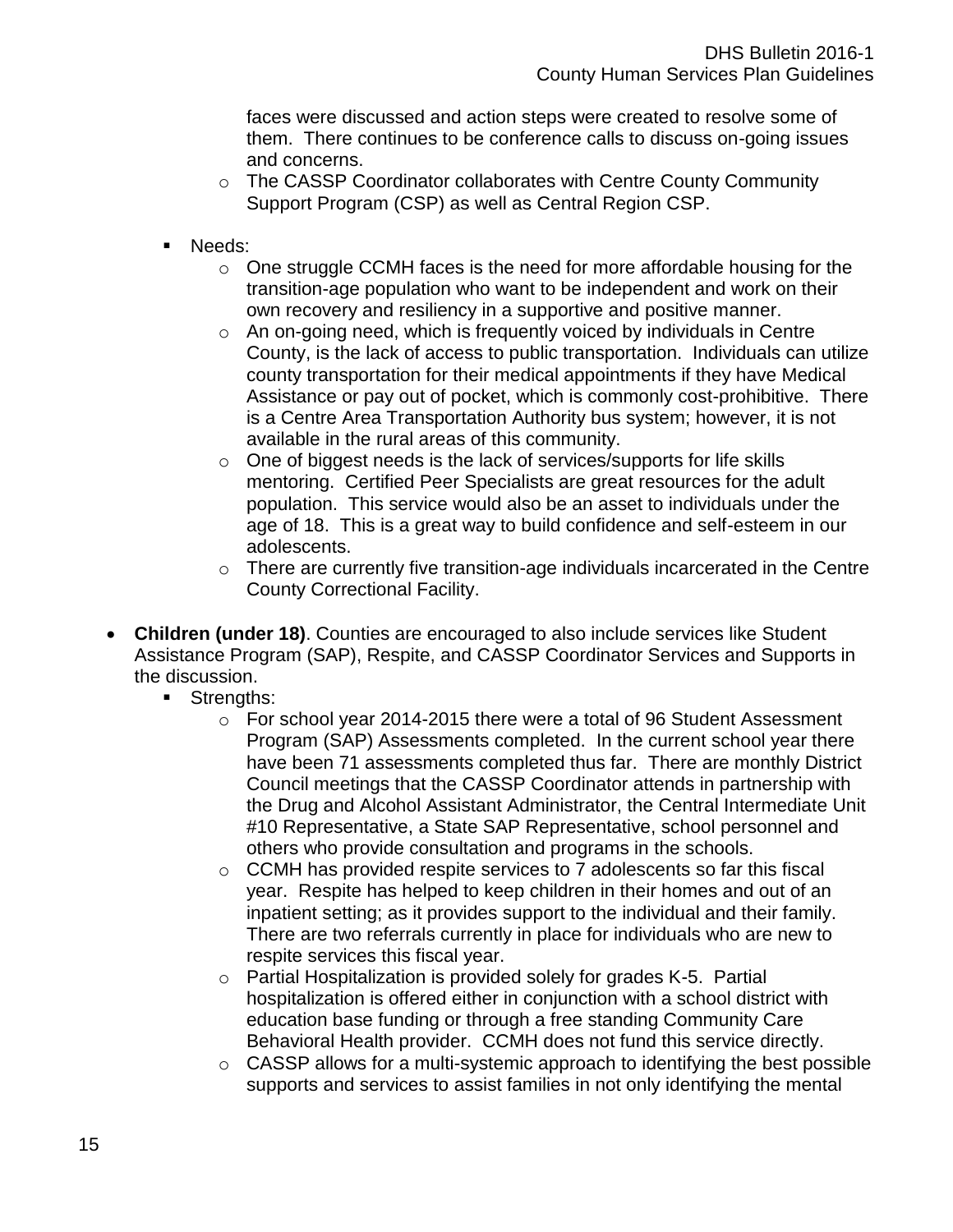health supports they need, but also spiritual, physical, and social needs for the family in a culturally appropriate manner.

- o Bi-weekly CASSP Team meetings bring together various community partners including, Centre County Children and Youth Services, Centre County Juvenile Probation Office, Penn State University's Psychological Clinic, Family Based Mental Health providers, Community Care Behavioral Health, outpatient providers, school district personnel, and other interested parties. Meetings are held as a preventative measure and help divert children and adolescents from possible inpatient stays as well as alternatives to Residential Treatment Facility (RTF) placement. Centre County has low RTF utilization with only having four individuals in RTF placement since July 2015. There have been no re-admissions within 30 days during this fiscal year.
- o The CASSP Coordinator is involved with bi-weekly CASSP Meetings, bimonthly CASSP Advisory Board Meetings, monthly Local Interagency Coordinating Council (LICC) meetings that bridge Early Intervention and children's mental health services, Community Care Behavioral Health's Residential Treatment Facilities (RTF) Collaborative quarterly meetings and quarterly Behavioral Health Alliance of Rural Pennsylvania (BHARP) meetings for Children's Workgroup, Early Childhood Mental Health, and CASSP Coordinators Subcommittee meetings. The CASSP Coordinator also collaborates with other community partners during quarterly, Multi-Disciplinary Team and Out of Home Placement Team meetings with Children and Youth Services.
- o The CASSP Coordinator continues to be a part of the Multi-Disciplinary Investigative Team Meeting and Advisory Committee Meeting at the Children's Advocacy Center.
- o Centre County has a strong CASSP Team. The communication between providers, the community and county agencies is robust.
- o The CASSP Coordinator works closely with our Intellectual Disability and Drug and Alcohol partners for children and adolescents who also utilize mental health services.
- o CCMH's Administrative Case Managers (ACMs) are each involved in various community meetings/committees which focus on specific needs including forensic, housing, employment and community involvement. This is a great way for the ACMs to stay current, not only on the needs of children/adolescents, but the strengths, activities, community supports and training opportunities specific to this population.
- Needs:
	- $\circ$  Identify ways to increase the communication and working relationships with local school districts in Centre County.
	- o CCMH contracted with two providers to provide Family Based Mental Health services in the county to offer choice to individuals who wish to access the service. This was accomplished following service termination with a previous provider in August of 2015. Transitions to the new providers went smoothly.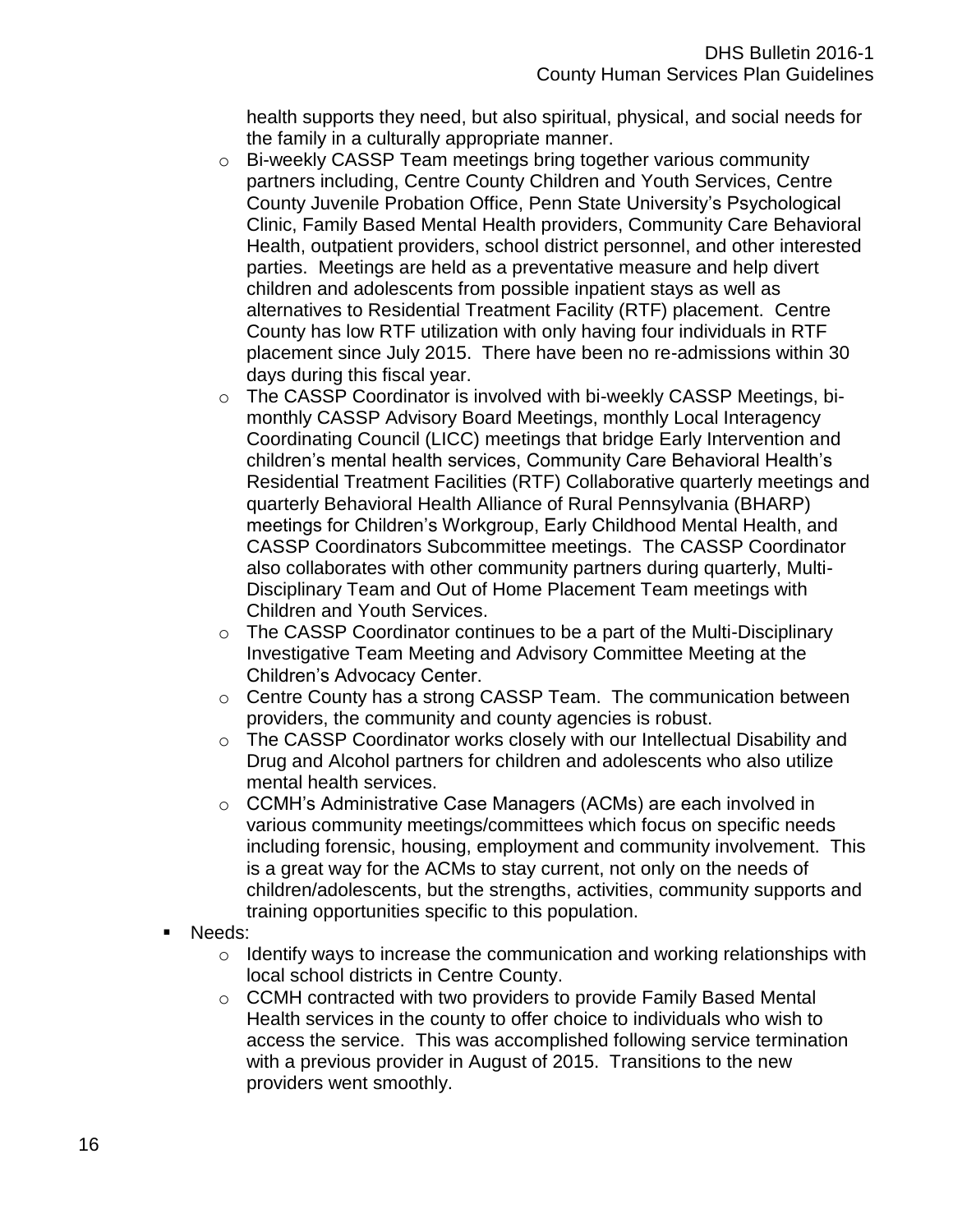### **Individuals transitioning out of state hospitals** Strengths:

 $\circ$  CCMH is fortunate to have the support of providers in making a priority of transitioning individuals utilizing state hospital services back to their home community. Primary support comes from CRR, Psychiatric Rehabilitation, Representative Payee, Targeted Case Management, outpatient, behavioral consultation, peer support, medication support and crisis intervention providers. Individuals making this transition go through an extensive Community Support Plan (CSP) process that includes evaluation and planning from the individual directly, their loved ones, clinical teams from the state hospital, the home county and any other party that the individual deems a life support person. The individual CSP Plan is a document that is amended as needed throughout the hospitalization and then followed in support of a person's discharge from the state hospital. It focuses on the whole person and follows Community Support Program Principles. CCMH supports a DSH Liaison that puts forth effort to monitor state hospital admissions and discharges, provide support to individuals utilizing DSH services, diverting individuals from the state hospital and following people that have been discharged from the state hospital in the community to ensure that the needs identified within their unique CSP are being provided and supported. CCMH was fortunate to receive two CHIPPs in 2014-2015 to enhance community services and supports for individuals transitioning from the state hospital. CCMH is currently providing support to a total of seven individuals in Danville State Hospital.

#### Needs:

- o Individuals transitioning from the state hospital identify most with the need for housing support. CCMH continues to identify ways to develop a wide array of housing options so that individuals transitioning from the state hospital can be supported with housing that meets their unique need and choosing.
- $\circ$  It would be highly beneficial to individuals, transitioning out of state hospitals or correctional facilities, if County Assistance Offices would create an early application process. This would allow the appropriate supports to be in place the day of discharge/release. The delay in individuals being deemed eligible for Medical Assistance benefits can be lengthy and jeopardize individual's access to medications, services and supports. CCMH does provide funding to support individuals experiencing difficulty in obtaining benefits upon their return to the community.
- $\circ$  The need to transition individuals from community hospitals to state hospitals in a timelier manner exists.
- o CCMH carries a bed cap of seven at DSH. This low bed cap was not a concern previously though as the counties in that catchment area hold a strong relationship and mutually agreed to share beds. This meant that individual counties were not held to their bed caps when requesting admission(s). Recently; however, we are receiving feedback from DSH that we are now being held to our individual caps which will be an on-going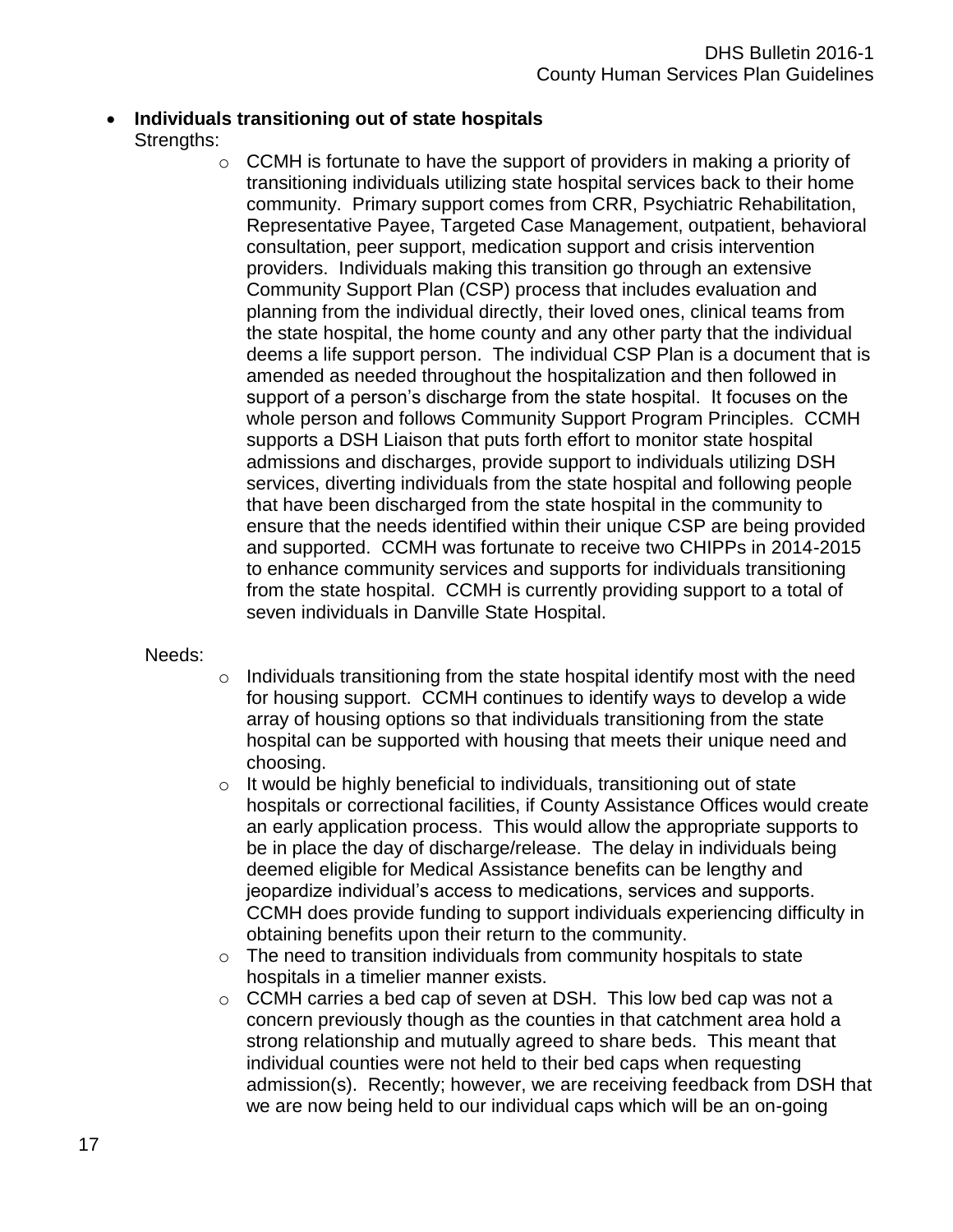concern for CCMH given the low bed cap and the intense needs of the individuals currently in DSH from Centre.

# **Co-occurring Mental Health/Substance Abuse**

- Strengths:
	- $\circ$  CCMH contracts with a local provider that provides outpatient psychiatric and therapy services to individuals that are diagnosed with a co-occurring disorder.
	- $\circ$  There is a strong mental health and drug and alcohol partnership in Centre County Student Assistance Program (SAP) and CASSP Advisory.
	- o CCMH and Drug and Alcohol share office space which enhances collaboration and access to services to the individuals we serve.
	- o CCMH provides Administrative Case Management (ACM) services to individuals that are receiving co-occurring services to ensure continuity of mental health and drug and alcohol services.
	- $\circ$  CCMH supports individuals who are eligible for mental health services by offering and activating them for Mental Health TCM Services when there is a wait list for Drug and Alcohol TCM Services.
	- o Co-occurring services are delivered to individuals that are incarcerated in the county jail via individual and group treatment options.

#### Needs:

- $\circ$  CCMH will look for service expansion opportunities to further support individuals that are diagnosed with mental health and drug and alcohol disorders.
- o Develop a case management position specific to the needs and interests of the co-occurring population.

### **Justice-involved individuals**

#### Strengths:

- $\circ$  CCMH provides continuity and collaboration with the forensic population by supplying an ACM on-site at the Centre County Correctional Facility a half of a work day five days per week.
- $\circ$  CCMH contracts with a local provider to provide mental health treatment and education groups in the Centre County Correctional Facility with block grant funds.
- o CCMH contracts with a provider who renders individual outpatient and consultation services to individuals who are incarcerated at the Centre County Correctional Facility. This service is provided solely with county funds.
- $\circ$  Currently, there are sixteen individuals who are active with CCMH and are incarcerated.

Needs:

 $\circ$  Individuals that are incarcerated consistently request assistance with finding housing and supports for their transition out of correctional facilities. Individuals are eliminated from Housing Authority support due to their criminal justice involvement. CCMH frequently supports individual's transitions from the CCCF with Community Residential Rehabilitation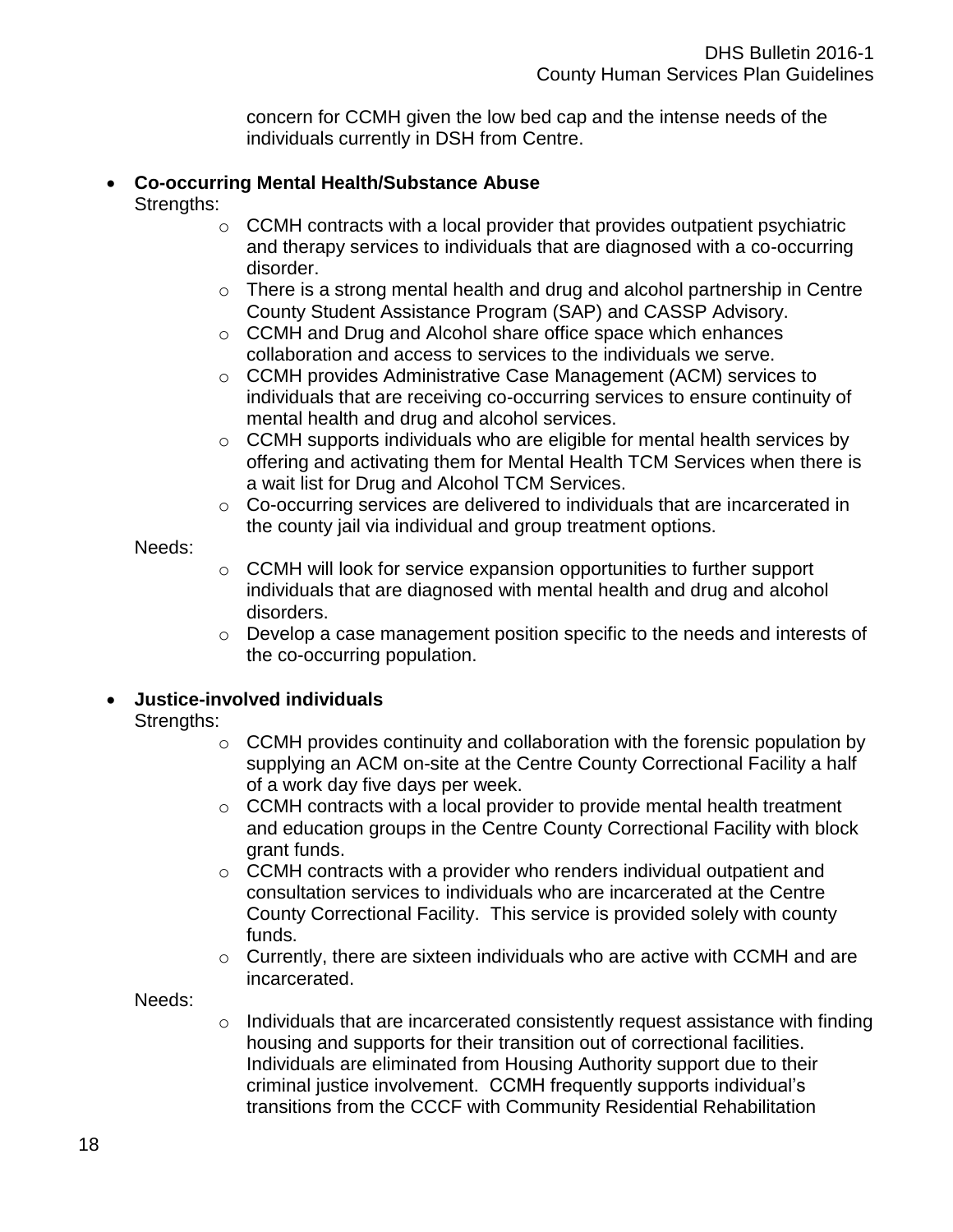(CRR) services. CCMH needs to find funding avenues to secure additional housing options for this population

- **Veterans:**
	- Strengths:
		- o CCMH is fortunate to employ a veteran as a Blended Case Manager. Veterans benefit from the BCM's knowledge of the Veterans Administration (VA) system, access, services and resources.
		- o CCMH participates in the Veteran's Administration (VA's) Annual Mental Health Summit. The VA is starting to offer quarterly community outreach meetings for which CCMH will participate.
		- $\circ$  CCMH is planning to create a liaison duty through case management for Veteran's affairs and outreach.
		- o Veterans are able to access services with VA benefits, county funds and managed care funds if eligible.

Needs:

- $\circ$  CCMH would benefit from receiving additional information and education on the resources and services that the Veteran's Administration (VA) has to offer. CCMH will continue to look for opportunities to secure this information while building a better relationship with the local VA. This is hoped to be accomplished with liaison activities.
- **Lesbian/Gay/Bisexual/Transgender/Questioning/Intersex (LGBTQI) consumers** Strengths:
	- o CCMH has providers that are LGBTQI competent that are accessible with managed care and county funds.

Needs:

 $\circ$  CCMH will continue to seek resources to offer individuals in this population further supports and services.

### **Racial/Ethnic/Linguistic minorities**

- Strengths:
	- o CCMH has an array of providers that are racially, ethnically and linguistically competent in their service delivery that people of all ages are able to access with their private or public insurance and/or county funds.
	- o Penn State University brings people to Centre County with a wide variety of backgrounds and minorities which CCMH recognizes and supports competently with delivered services.

Needs:

- $\circ$  CCMH will continue to seek resources to offer individuals further supports and services unique to their race, ethnicity or language.
- **Other, if any (please specify)** Strengths: Needs: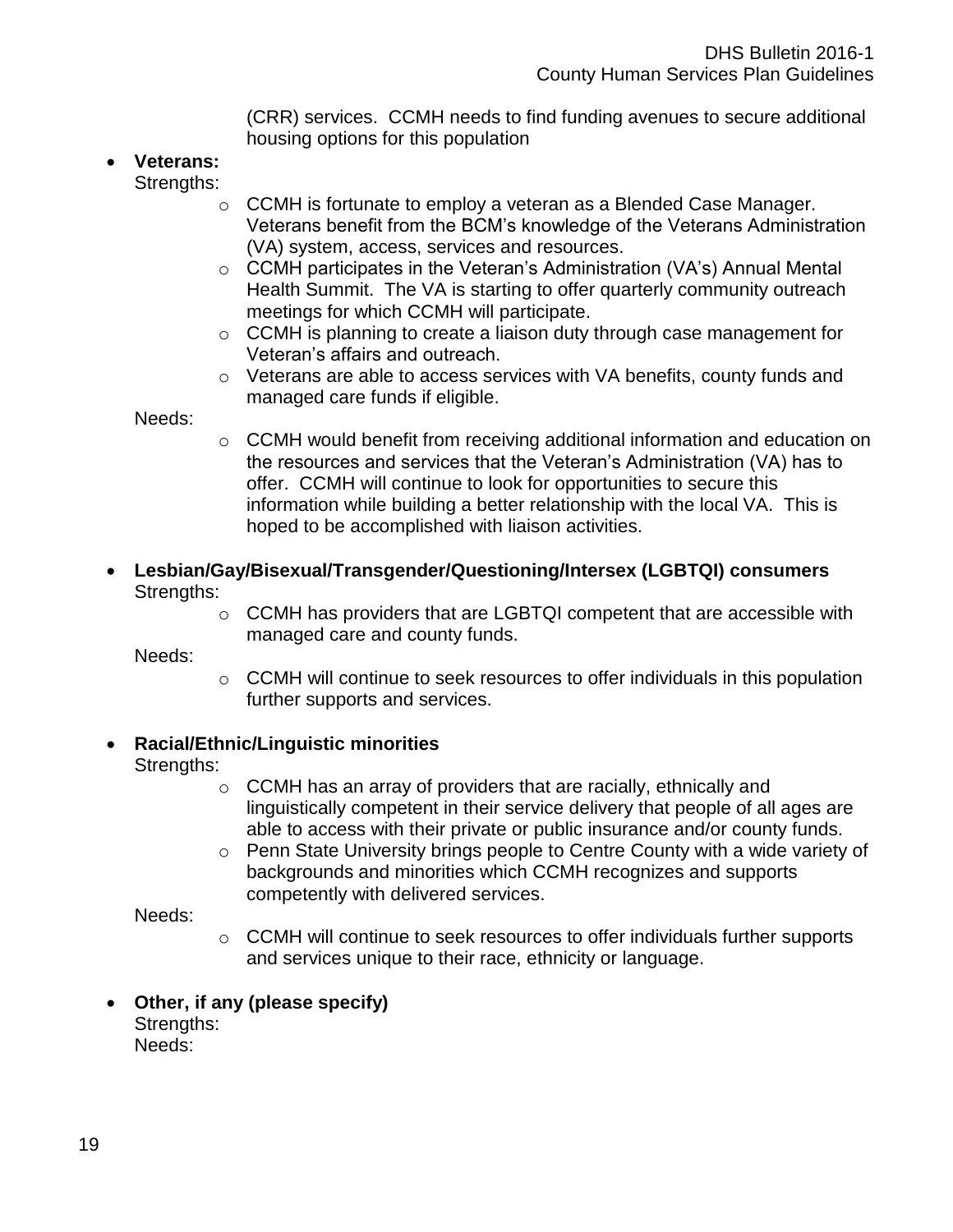#### **c) Recovery-Oriented Systems Transformation:**

Describe the recovery-oriented systems transformation efforts the county plans to initiate in the current year to address concerns and needs.

- CCMH has embedded wellness principles into the intake, Individualized Service Plans and goal plans. This approach allows CCMH to talk with individuals about their wellness and recovery paths versus focusing on treatment services. It also provides an opportunity to link individuals with wellness tools and discuss the importance of physical health in conjunction with behavioral health – a holistic approach to one's healthcare needs. CCBH's online wellness tools provide further self-directed support to link individuals. CCMH will continue to solicit feedback from case managers and individuals receiving services regarding wellness initiatives. No direct service funds are used or billed for this service delivery enhancement. CCMH uses staff time to train and promote wellness. CCBH provides Wellness Coaching Manuals used for training staff, office space and online supports. CCMH intends to maintain the focus on holistic wellness.
- In 2013, Mounty Nittany Health completed a Community Health Needs Assessment where people across the region provided feedback on which health issues were the most pressing in our area. Mental health was identified as one of the six priority areas. A second Community Health Needs Assessment was completed in the spring of 2016 and Mental Health remained a priority area. CCMH continues to work the community's private and public organizations, local foundations and the local healthcare system to reduce the stigma associated with mental illness by educating the public and promoting awareness. This committee continues to make an impact within Centre County by building relationships, partnerships and sharing resources. No direct service funds are used for this committee. A goal is to keep adding community members who share the common goal of eliminating mental health stigma in Centre County. Outcomes will be reflective in an increase in the number of educational events that promote mental health awareness in Centre County, an increase in public awareness of and participation in the events, identifying new avenues to enhance anti-stigma campaigning and a boost in community-based networking, to include stakeholders. CCMH will continue to monitor these outcomes.

### **d) Evidence Based Practices Survey:**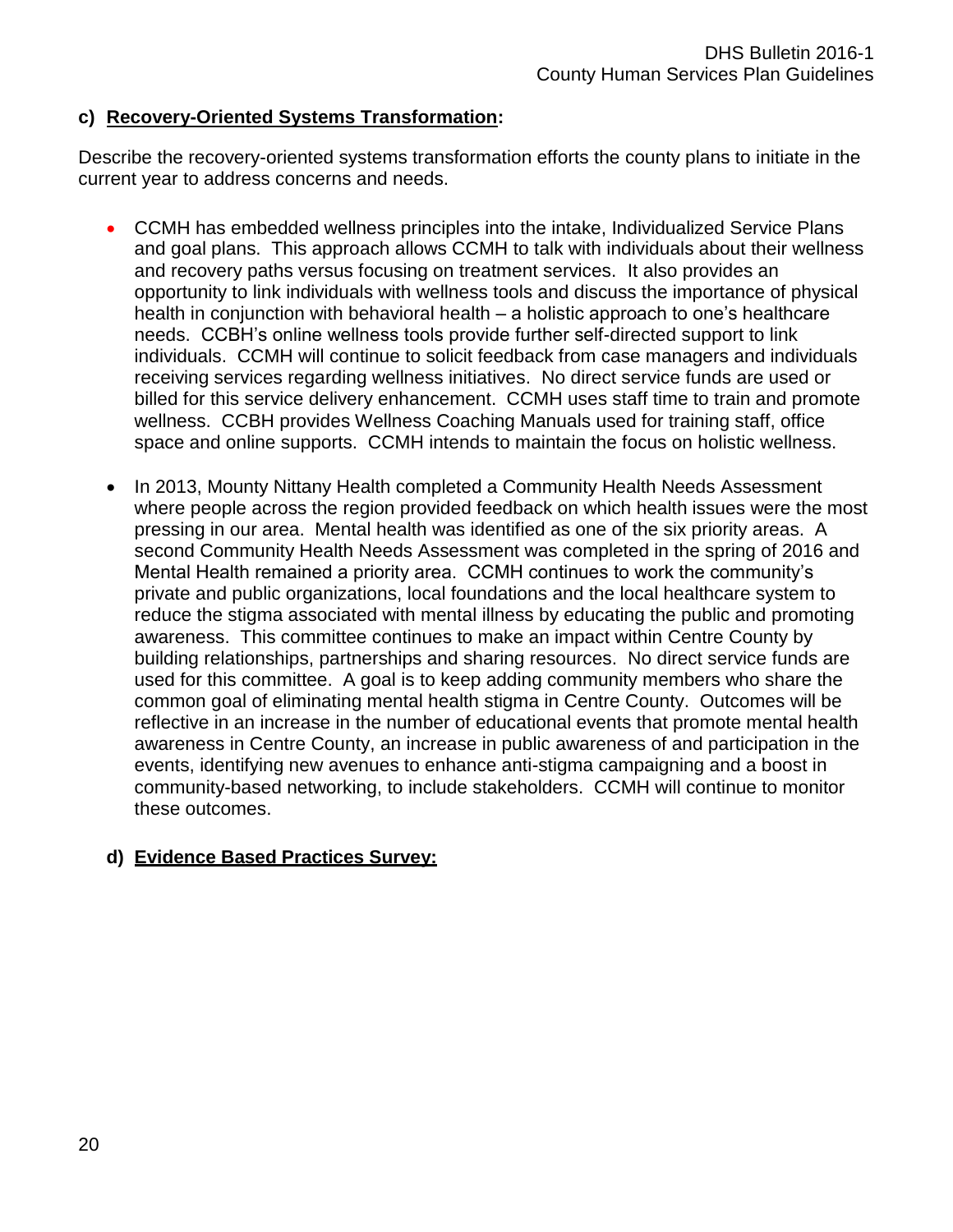DHS Bulletin 2016-1 County Human Services Plan Guidelines

| <b>Evidenced</b><br><b>Based</b><br><b>Practice</b>                            | Is the<br>servi<br>ce<br>availa<br>ble in<br>the<br>Coun | <b>Num</b><br>ber<br>serve<br>d in<br>the<br>Coun<br>ty/ | What<br>fidelity<br>measu<br>re is<br>used?       | <b>Who</b><br>meas<br>ures<br>fidelit<br>y?<br>(agen<br>cy, | <b>How often</b><br>is fidelity<br>measured<br>$\overline{?}$ | $\sf ls$<br><b>SAMHS</b><br>A<br><b>EBP</b><br><b>Toolkit</b><br>used<br>as an | <b>Is staff</b><br>specifi<br>cally<br>trained<br>to<br>implem<br>ent the | <b>Comment</b><br>$\mathbf{s}$                                           |
|--------------------------------------------------------------------------------|----------------------------------------------------------|----------------------------------------------------------|---------------------------------------------------|-------------------------------------------------------------|---------------------------------------------------------------|--------------------------------------------------------------------------------|---------------------------------------------------------------------------|--------------------------------------------------------------------------|
| <b>Assertive</b><br><b>Community</b><br><b>Treatment</b>                       | <b>No</b>                                                |                                                          |                                                   |                                                             |                                                               |                                                                                |                                                                           |                                                                          |
| <b>Supportive</b><br><b>Housing</b>                                            | <b>No</b>                                                |                                                          |                                                   |                                                             |                                                               |                                                                                |                                                                           |                                                                          |
| <b>Supported</b><br>Employmen                                                  | Yes                                                      | $\overline{1}$                                           | Competitive<br>employment                         | Provider<br>agency                                          | annually                                                      | $\overline{N}$                                                                 | Yes                                                                       | Career<br>Discovery                                                      |
| Integrated<br>Treatment<br>for Co-<br>occurring<br><b>Disorders</b><br>(MH/SA) | Yes                                                      | 95                                                       | Clinical<br>supervision,<br>Quality<br>Compliance | Provider<br>Agency                                          | weekly                                                        | Yes                                                                            | Yes                                                                       | <b>SAMHSA Co-</b><br>Occ OP Prgm<br>Curriculum,<br>Relapse<br>Prevention |
| <b>Illness</b><br><b>Management</b><br>Recovery                                | <b>No</b>                                                |                                                          |                                                   |                                                             |                                                               |                                                                                |                                                                           |                                                                          |
| <b>Medication</b><br>Managemen<br>(MedTEAM)                                    | Yes                                                      | $\overline{1}$                                           | Increased<br>community<br>tenure                  | Provider<br>agency                                          | Every 3 to 9<br>months,<br>individualized                     | No                                                                             | Yes                                                                       | reinvestment<br>and county<br>funding                                    |
| <b>Therapeutic</b><br><b>Foster Care</b>                                       | <b>No</b>                                                |                                                          |                                                   |                                                             |                                                               |                                                                                |                                                                           |                                                                          |
| <b>Multisystemi</b><br>c Therapy                                               | <b>No</b>                                                |                                                          |                                                   |                                                             |                                                               |                                                                                |                                                                           |                                                                          |
| <b>Functional</b><br>Family<br><b>Therapy</b>                                  | <b>No</b>                                                |                                                          |                                                   |                                                             |                                                               |                                                                                |                                                                           |                                                                          |
| Family<br>Psycho-<br>Education                                                 | <b>No</b>                                                |                                                          |                                                   |                                                             |                                                               |                                                                                |                                                                           |                                                                          |

**\*Please include both county and Medicaid/HealthChoices funded services.**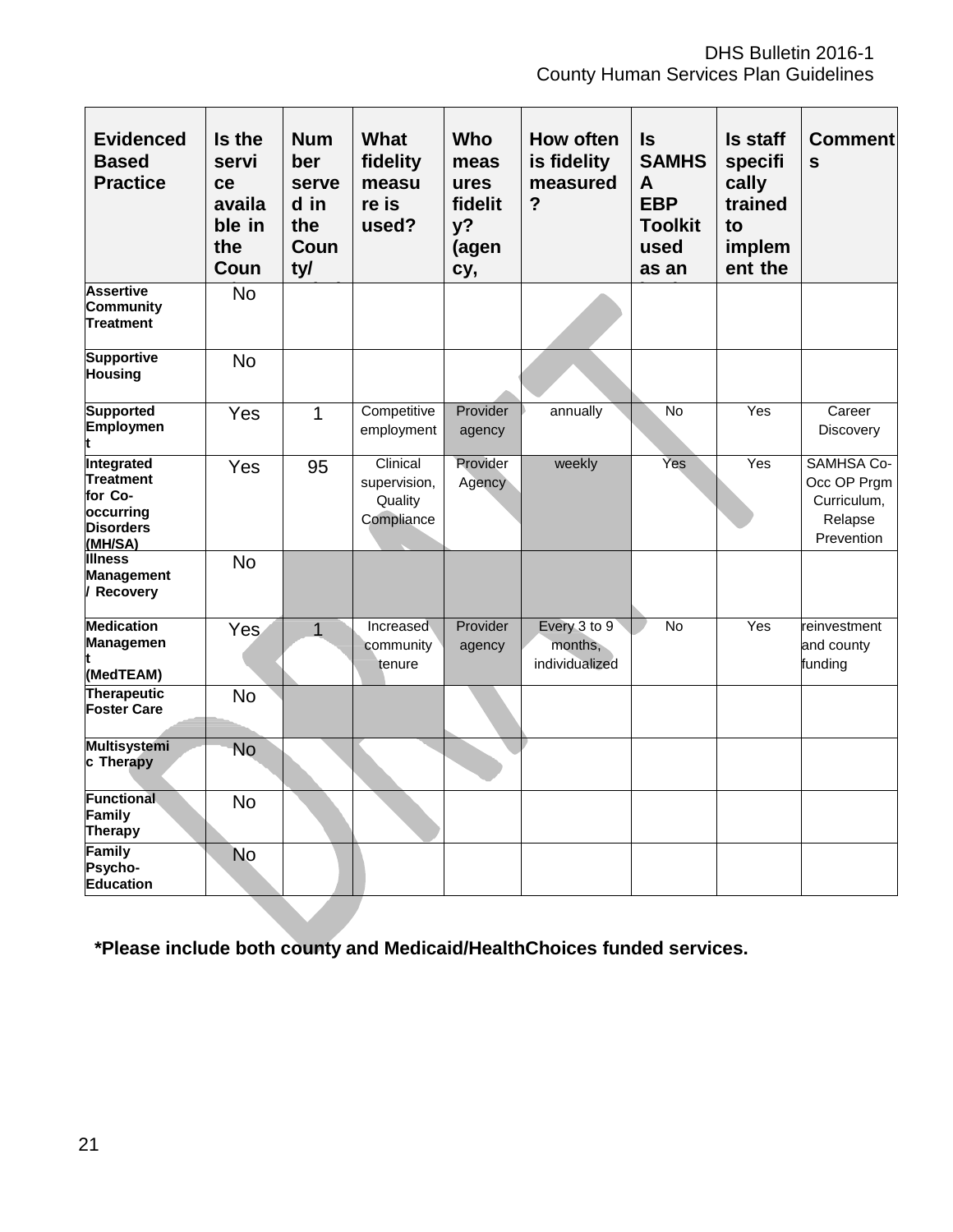# **e) Recovery Oriented and Promising Practices Survey:**

| <b>Recovery Oriented and Promising</b><br><b>Practices</b> | <b>Servi</b><br>ce | <b>Number</b><br><b>Served</b> | <b>Comments</b>                |
|------------------------------------------------------------|--------------------|--------------------------------|--------------------------------|
| <b>Consumer Satisfaction Team</b>                          | Yes                | 75                             |                                |
| <b>Family Satisfaction Team</b>                            | <b>No</b>          |                                |                                |
| Compeer                                                    | <b>No</b>          |                                |                                |
| <b>Fairweather Lodge</b>                                   | Yes                | 4                              |                                |
| <b>MA Funded Certified Peer Specialist</b>                 | Yes                | 50                             |                                |
| <b>Other Funded Certified Peer Specialist</b>              | Yes                | 12 <sup>2</sup>                |                                |
| <b>Dialectical Behavioral Therapy</b>                      | <b>No</b>          |                                |                                |
| <b>Mobile Services/In Home Meds</b>                        | Yes                | 5                              | Reinvestment funds per CCBH    |
| <b>Wellness Recovery Action Plan (WRAP)</b>                | Yes                | 12                             | via Peer Support services      |
| <b>Shared Decision Making</b>                              | <b>No</b>          |                                |                                |
| <b>Psychiatric Rehabilitation Services (including</b>      | <b>Yes</b>         | 75 <sub>1</sub>                | 3 site-based sites and mobile  |
| <b>Self-Directed Care</b>                                  | Yes                | 150                            | PCORI-based in case management |
| <b>Supported Education</b>                                 | No.                |                                |                                |
| <b>Treatment of Depression in Older Adults</b>             | <b>Yes</b>         | 20                             |                                |
| <b>Consumer Operated Services</b>                          | Yes                | 75                             | <b>CST</b>                     |
| <b>Parent Child Interaction Therapy</b>                    | Yes                | $\overline{7}$                 |                                |
| <b>Sanctuary</b>                                           | <b>No</b>          |                                |                                |
| <b>Trauma Focused Cognitive Behavioral Therapy</b>         | Yes                | 20                             |                                |
| <b>Eye Movement Desensitization And Reprocessing</b>       | <b>Yes</b>         | 17                             |                                |
| <b>Other (Specify)</b>                                     |                    |                                |                                |

**\*Please include both County and Medicaid/HealthChoices funded services.**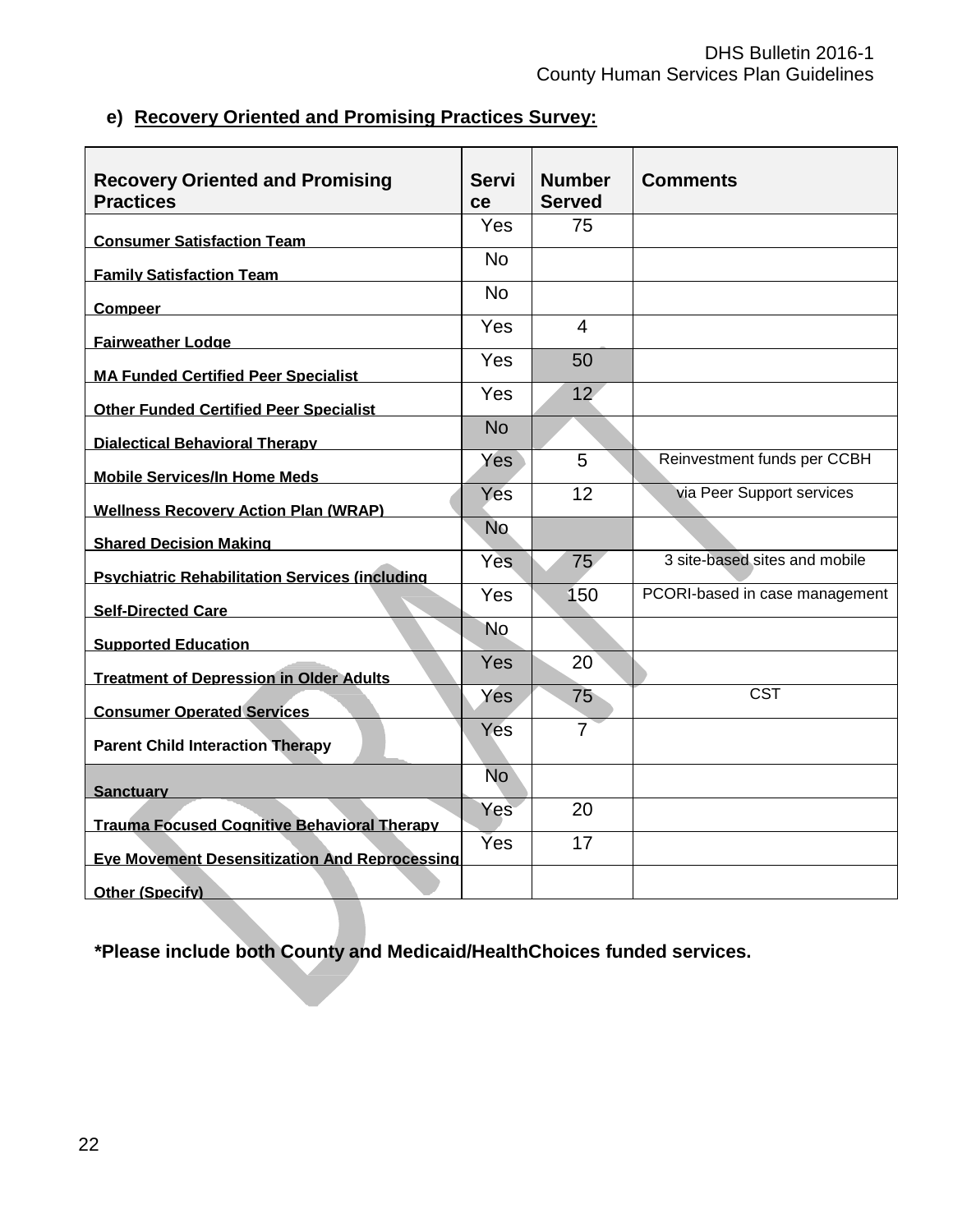# **INTELLECTUAL DISABILITY SERVICES**

Centre County MH/ID/EI-D&A currently uses base monies to fund the following continuum of services including:

- $\Box$  Unlicensed Home and Community Habilitation
- $\Box$  Transportation
- $\Box$  Prevocational Services
- Behavioral Support Services
- **Q** Employment Services
- $\Box$  Community Habilitation
- $\Box$  Residential Services (licensed)
- □ Licensed Day Habilitation for Older Adults
- **Q** Nursing
- **Q** Respite
- □ Homemaker/Chore
- $\Box$  Home Accessibility Adaptations
- $\%$  Family Driven monies are used for:
	- $\Box$  Family Aide
	- □ Family Support Services/Individual Payment
	- Recreation/Leisure
	- $\Box$  Home Rehabilitation
	- $\Box$  Vehicle Accessibility Adaptations

|                       | Estimated                 | Percent of         | Projected      | Percent of         |
|-----------------------|---------------------------|--------------------|----------------|--------------------|
|                       | <i><b>Individuals</b></i> | total              | Individuals to | total              |
|                       | served in FY              | <i>Individuals</i> | be served in   | <i>Individuals</i> |
|                       | $15 - 16$                 | Served             | FY 16-17       | Served             |
| Supported             | 17                        | 15%                | 23             | 17%                |
| Employment            |                           |                    |                |                    |
| Pre-Vocational        | $\overline{4}$            | 16%                | 4              | 16%                |
| <b>Adult Training</b> | 3                         | 21%                | $\overline{4}$ | 21%                |
| Facility              |                           |                    |                |                    |
| <b>Base Funded</b>    | 136                       | 33%                | 144            | 35%                |
| <b>Supports</b>       |                           |                    |                |                    |
| Coordination          |                           |                    |                |                    |
| <b>Residential</b>    | $\overline{2}$            | 23%                | $\overline{2}$ | 23%                |
| (6400)/unlicensed     |                           |                    |                |                    |
| Life sharing          | $\overline{0}$            | $< 1\%$            | $\overline{0}$ | $< 1\%$            |
| (6500)/unlicensed     |                           |                    |                |                    |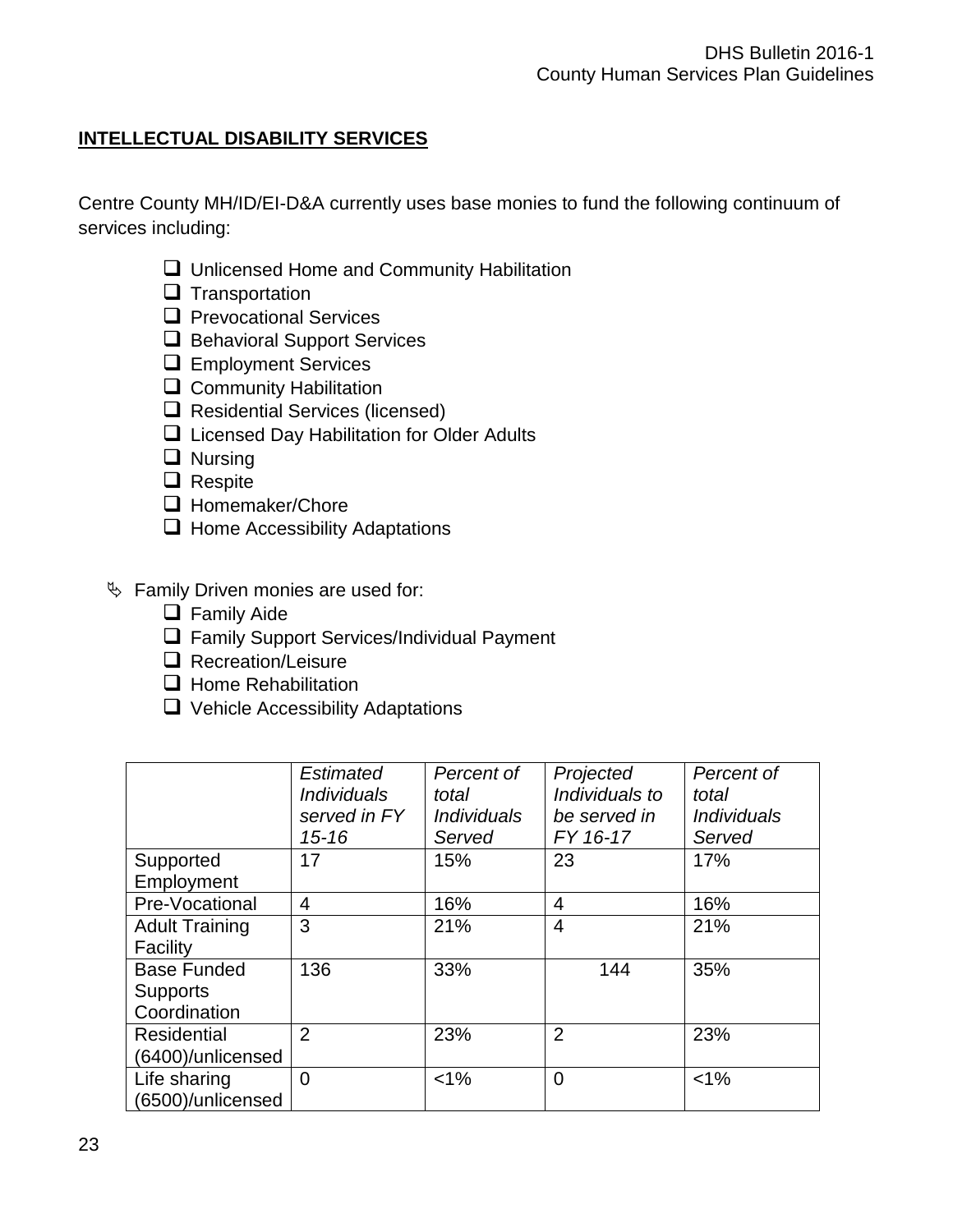| PDS/AWC               |    | 9%  |    |     |
|-----------------------|----|-----|----|-----|
| <b>PDS/VF</b>         |    | 7%  |    |     |
| <b>Family Driven</b>  | 39 | 10% | 45 | 10% |
| <b>Family Support</b> |    |     |    |     |
| Services <sup>*</sup> |    |     |    |     |

\*includes representative payee costs

### **Supported Employment**:

Centre County MH/ID/EI-D&A participates in the local Employment Coalition which dovetails with the local transition council. The membership consists of representatives from Administrative Entity, school districts (including the IU), Careerlink, OVR, local service providers, Supports Coordination Organization, Penn State University Project O.N.E. and family members. Each spring, the group hosts a Agency Night for individuals and families new to services and has developed transition information for dissemination. In addition to service providers, representatives from OVR, MATP, secondary education programs, Careerlink, and other community programs also participate.

There are currently 6 providers actively providing employment services in Centre County. Two providers currently maintain county contracts to provide services using base monies. In addition, both of these providers have completed training and now offer individualized employment programs based on Discovery and customized employment.

One of the contracted providers has been offering a program called Career Discovery throughout FY 2015/2016 completing 7 assessments with another six persons either beginning the process or waiting a start date. This program is based on the philosophy of Employment First, Customized Employment and trainings of Marc Gold & Associates. They have collaborated with the Pennsylvania State University and the Virginia Commonwealth University to create a program that meets the service definitions but emphasizes assessment, development of soft employment skills, and career (as opposed to job development).

The second provider completed Discovery Assessment Training in April 2016 and has recently begun offering person centered assessments. The first referral has been made and accepted.

The local agency that provides prevocational services has a community component to promote volunteerism, civic responsibility and community awareness. This provider continues to plan with the county office, individuals and families and other stakeholders to discuss changes to this traditional model of service related to the CMS final rule.

Centre County continues to track expenditures related to the Employment Pilot. This funding has historically been to be used to support the individuals not in either waiver who fall within the pilot guidelines. As the new and varied opportunities are developed/ implemented in the upcoming year it is anticipated that the Employment Pilot funding can be used to support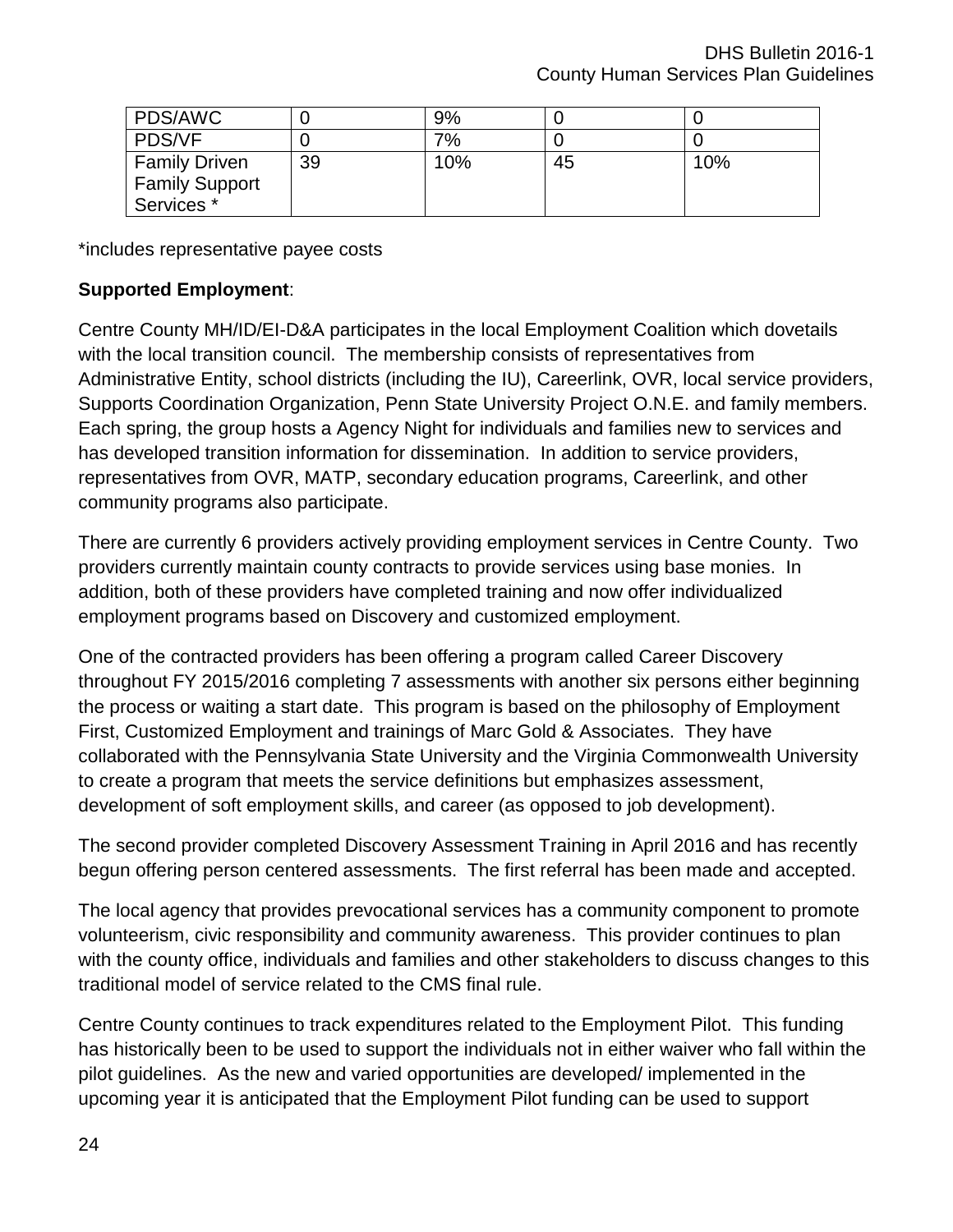individuals in accessing individualized employment options as well as traditional supported employment.

At the end of each quarter (January – March, April – June, July – September, and October – December) the ID Program Specialist compiles employment information from Supports Coordination staff related to individuals on their caseloads who were competitively employed, making at least the federal minimum wage, on the snapshot dates (the first of each month). This data has been collected at the end of each quarter since the start of calendar year 2011. A total of 60 months of employment data has been collected.

The ID Program Specialist has completed a comprehensive review of this employment data for the past five calendar years (2011 – 2015). The summary is currently in draft and being reviewed. The long range plan is to share this comprehensive review of employment in Centre County with providers, Supports Coordination, MH/ID Advisory Board, local transition council, regional ODP and other interested stakeholders. This information will be essential in reviewing trends and planning for employment activities in the upcoming fiscal year.

# **Base Funded Supports Coordination:**

Centre County AE staff and SCO meet bi-weekly. Part of each meeting is a review of waiver capacity, status of ODP initiatives, residential openings and service needs. In addition supports coordinators have the opportunity to review any individual on their caseload. Special attention is given to individuals with known life events including upcoming graduates, individuals aging out of other systems (e.g. CYS, EPSDT), hospital/nursing home discharges, and individuals involved in the legal system.

Centre County AE and SCO meet bi-weekly throughout the year. The meetings are used to complete training to meet the needs of the SCO. AE and SCO staff often participate in training/webinars together and are able to discuss details pertinent to training and other ODP initiatives. During this current fiscal year the AE and SCO staff have participated in the SELN webinars and conducted discussions following the training. AE staff completed a review of the SELN toolkit with the SCO with emphasis on conversations with ISP teams regarding employment.

Centre County provider network (including SCO) has a commitment to community integration for the individuals receiving services. There are several licensed day services that include a community integration component that fosters community and civic involvement. Individuals who choose not to participate in traditional services or pursue competitive employment are supported and encouraged by ISP teams to explore other options in their community that support community integration.

In addition, as part of the annual transition/agency night, organizations and agencies that are not part of the ID service system are invited to highlight community groups and events that are integrated.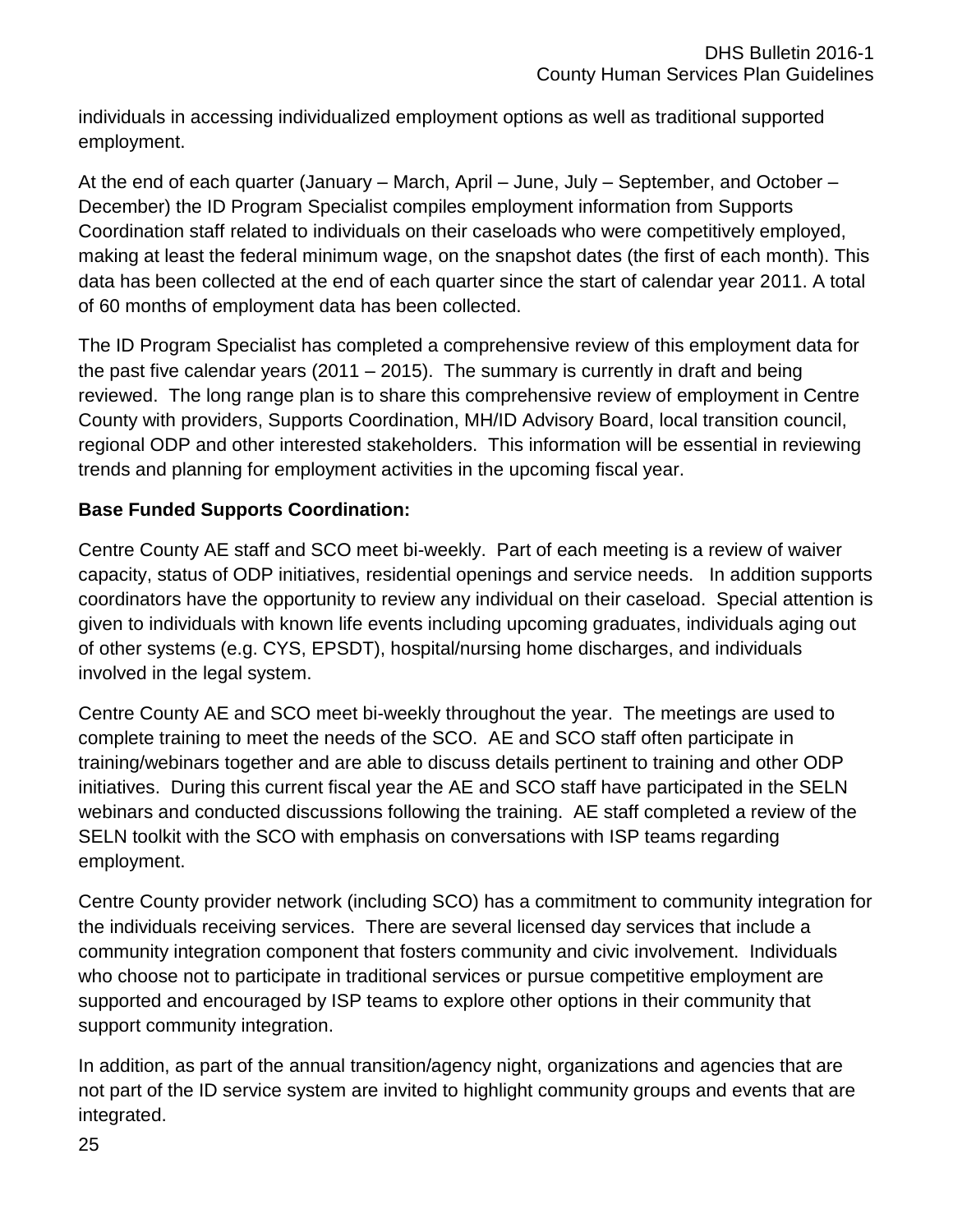# **Lifesharing Options**:

There continues to be limited growth of Lifesharing as a residential service in Centre County. In the past, Centre County AE facilitated a Lifesharing Coalition that included the AE staff, SCO, and local providers. Quarterly meetings were held and a strategic plan was developed. Recruitment activities included newspaper articles, flyers, presentations to civic organizations, mailings to churches, participation in local fairs and events, and media campaigns.

Currently there is one Lifesharing placement in Centre County. The main barrier identified is the need to revisit the reimbursement rate for Lifesharing families. A global concern is the need for clarification from ODP regarding DOL rules and overtime. Another area in need is the lack of guidance regarding the use of substitute care.

A representative from the AE participates in Lifesharing activities at the regional and state level. In the upcoming fiscal year the Administrative Entity will reconvene the Centre County Lifesharing Coalition to begin the process of reviewing/updating the last strategic plan. Previous members will be contacted in addition recruitment of new members/providers.

# **Cross Systems Communications and Training**:

Centre County AE and SCO regularly participate in local trainings and meetings to gain knowledge of other service systems/resources. In the past training on the ID system has been provided to other county offices and the local MCO by county ID staff. A representative from the ID unit gives an overview of Intellectual Disabilities for local law enforcement entities during training for the local Crisis Intervention Teams (CIT). AE staff work with local stakeholders including local AAA, Adult Services and local Mental Health Administration to ensure the effective implementation of Adult Protective Services (APS). The AE has collaborated several times in the past year with the local Aging Office to follow up on APS concerns. The AE and SCO work with other stakeholders (MCO, Education system, RTF staff, CYS, ODP, etc.) when transitioning young adults from facility settings to the community.

The AE is also a part of the CASSP Advisory Board. The SCO, with the support of the AE, present complex cases at CASSP meetings to garner the input from various service systems to better serve both the individual and family. Other groups/services used to support individuals with complex concerns include DDTT, HCQU and PPC.

The AE conducts regular provider meetings. Waiver capacity, ODP initiatives, available funding and service needs are part of the agenda. AE staff schedule an introductory meeting with all providers new to the ID system in Centre County. Part of this discussion includes service needs, waiting list information, and referral process. After meeting with AE staff new providers are scheduled to attend a bi-weekly unit meeting (attended by both SCO and AE staff). The new provider gives an overview of the services they are qualified and willing to provide. Service needs and the referral process are addressed as well.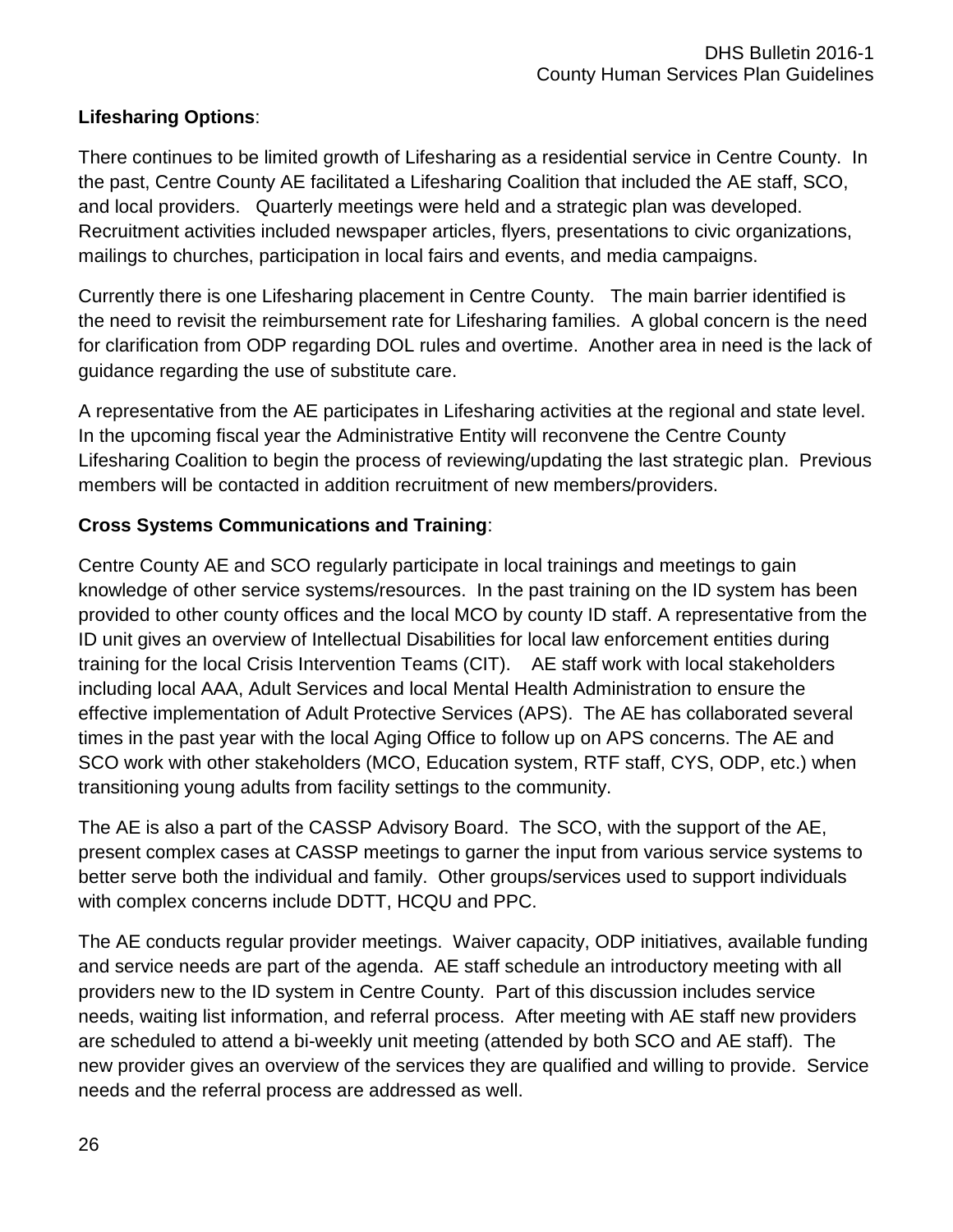A representative from the AE regularly attends the local Transition Council meetings held throughout the school year which is also attended by representatives from the local IU and school districts. This venue has allowed the AE to develop relationships school personnel and has enabled the office to better address the needs of transition age youth. The SCO participates in IEP meetings and updates the AE regarding changes in needs for individuals still in the school system.

Early Intervention Services (Infant/Toddler, birth through 3 years old) service coordination is part of the county offices. The EI Coordinator and Assistant Administrator for ID Services have begun discussions regarding how to identify and transition children from EI and how to engage families who may be eligible for support. One barrier is how to document eligibility to allow for the expenditure of base/HSBG funds.

# **Emergency Supports**:

Centre AE maintains contracts/letters of agreement with local agencies to use non-waiver funding to provide services. Individuals are approved and authorized for services based on the need for services identified through the Office of Developmental Programs (ODP) Prioritization of Urgency of Needs for Services (PUNS) process. In addition, Centre AE also administers Family Driven/Family Support Services (FD/FSS) voucher program used to address various and unique needs of individuals not enrolled in either waiver program.

The PUNS Management Report is reviewed regularly by AE and SCO staff to assist with the planning for waiver enrollment when waiver opportunities are available, either through maintenance capacity or ODP initiatives.

Centre County MH/ID/EI-D&A contracts with a local provider for after-hours emergencies. This provider has a call down list of county administrative personnel to contact if an emergency occurs outside of normal work hours. AE personnel monitor incident management in HCSIS during weekends and holidays to review incidents submitted by providers.

As noted above, Centre AE maintains FD/FSS funds to address the needs of individuals not enrolled in waiver programs. A portion of these dollars are not authorized in plans, but are maintained in reserve to address unanticipated needs. While Centre AE does not reserve any base/block grant dollars to meet emergency needs, utilization of FD/FSS funds, as well as other unallocated and underutilized funds are monitored monthly by AE, SCO and Fiscal personnel and could be accessed in the event of an unanticipated emergency.

In the event of an individual needs emergency services any and all of the following activities will occur:

 An assessment to determine the immediate health and safety needs of the individual and the immediate action to provide health and safety.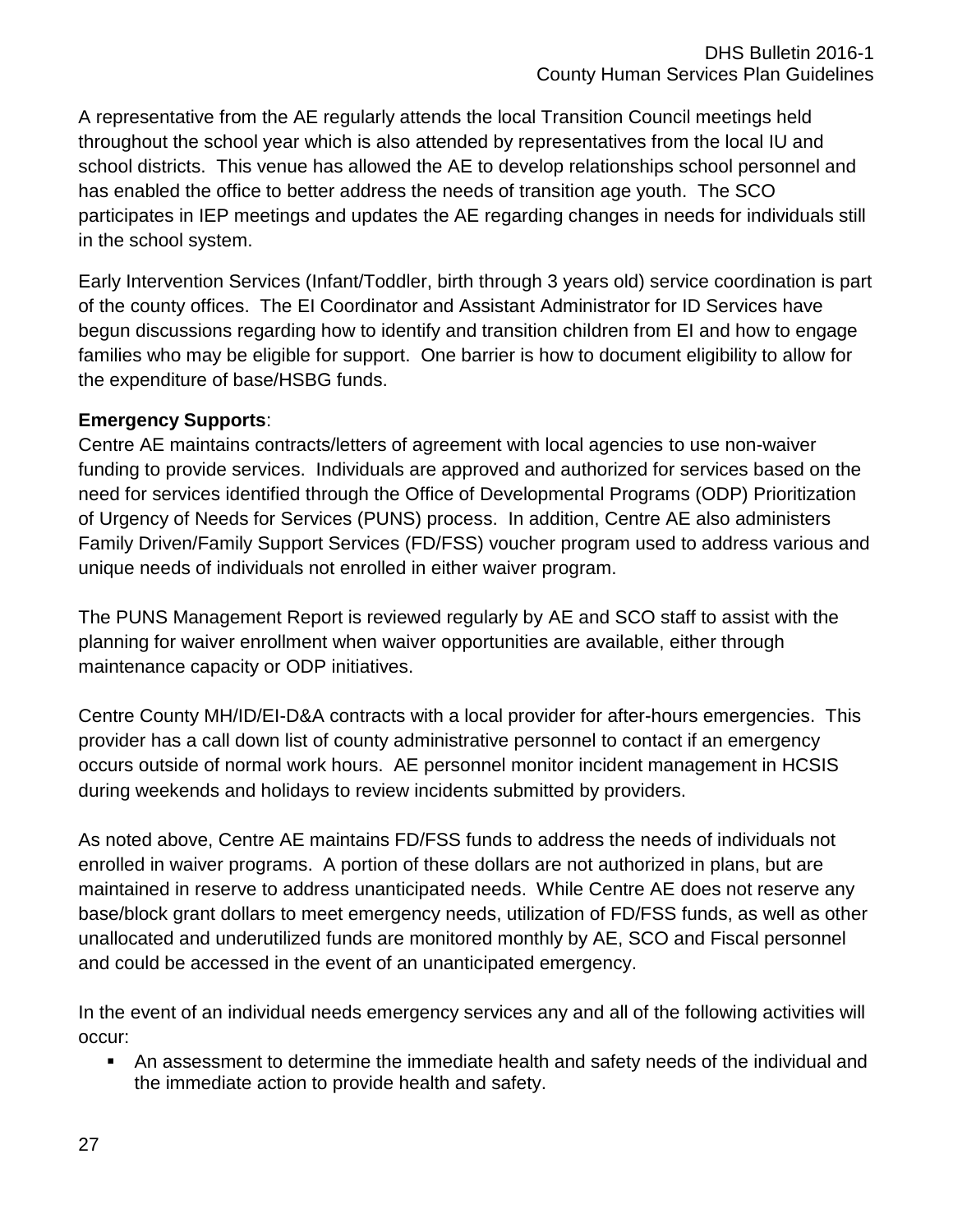- The notification of appropriate entities as required or needed to ensure the immediate health and safety of the individual: Adult Protective Services (APS), Office of Developmental Programs (ODP), Office of Aging, Children and Youth Services (CYS), Department of Health, local law enforcement and necessary medical services.
- If residential services are necessary, local resources will be utilized, including identified respite providers, local shelters, and personal care homes. Program capacity at the local level will be considered in addition to the use of ODP's Statewide Vacancy list, if needed. The availability and appropriateness of local family will also be evaluated. If appropriate and necessary, ODP's procedure for Unanticipated Emergencies will be implemented to assist with planning and funding.
- Non-residential emergencies can be varied as they can include everything except housing. An assessment of the situation by the AE and SCO would need to occur to determine the type of resources needed to address the emergency. AE and SCO personnel would be responsible to identify and coordinate resources, human services supports and funding to assist with the individual.

### **Administrative Funding**:

Centre County MH/ID/EI-D&A is in the process of updating the website. One major purpose is to update and expand information related to ID services and providers so individuals, families and other stakeholders have access to information that will assist with understanding the service system. The ODP consulting website could be a better resource, especially for individuals and families, except it was never user friendly and has not been improved since its inception. OCDEL has done a nice job with providing local EI programs with standardized information regarding the EI system that is given at each intake. This type of standardized/branded information provides guidance for service coordination staff and facilitates discussions with families related to the program and services available.

The HCQU nurse participates in the local Human Rights Committee, provider meetings, Quality Council as well as incident management reviews related to hospitalizations, emergency room visits and any other incident as warranted/requested. Both the SC and AE attend the annual HCQU meeting. The annual report generated by the HCQU is shared with all SCO and AE staff, and providers. This information is used to assist with identifying training needs for both individuals and providers. It is used to identify training gaps to be addressed in the Quality Plan.

Centre County AE reviews IM4Q considerations regularly in HCSIS. Reports are reviewed as necessary at the bi-weekly unit meetings. Follow up activities are discussed to ensure that considerations are addressed. Both AE and SC staff dialogue directly with the local program when there are questions or clarification needed regarding considerations or their resolution. A representative of the IM4Q is invited to provider meetings and the MH/ID Advisory Board to present IM4Q data. The coordinator of the local IM4Q Program is a member of the Quality Council.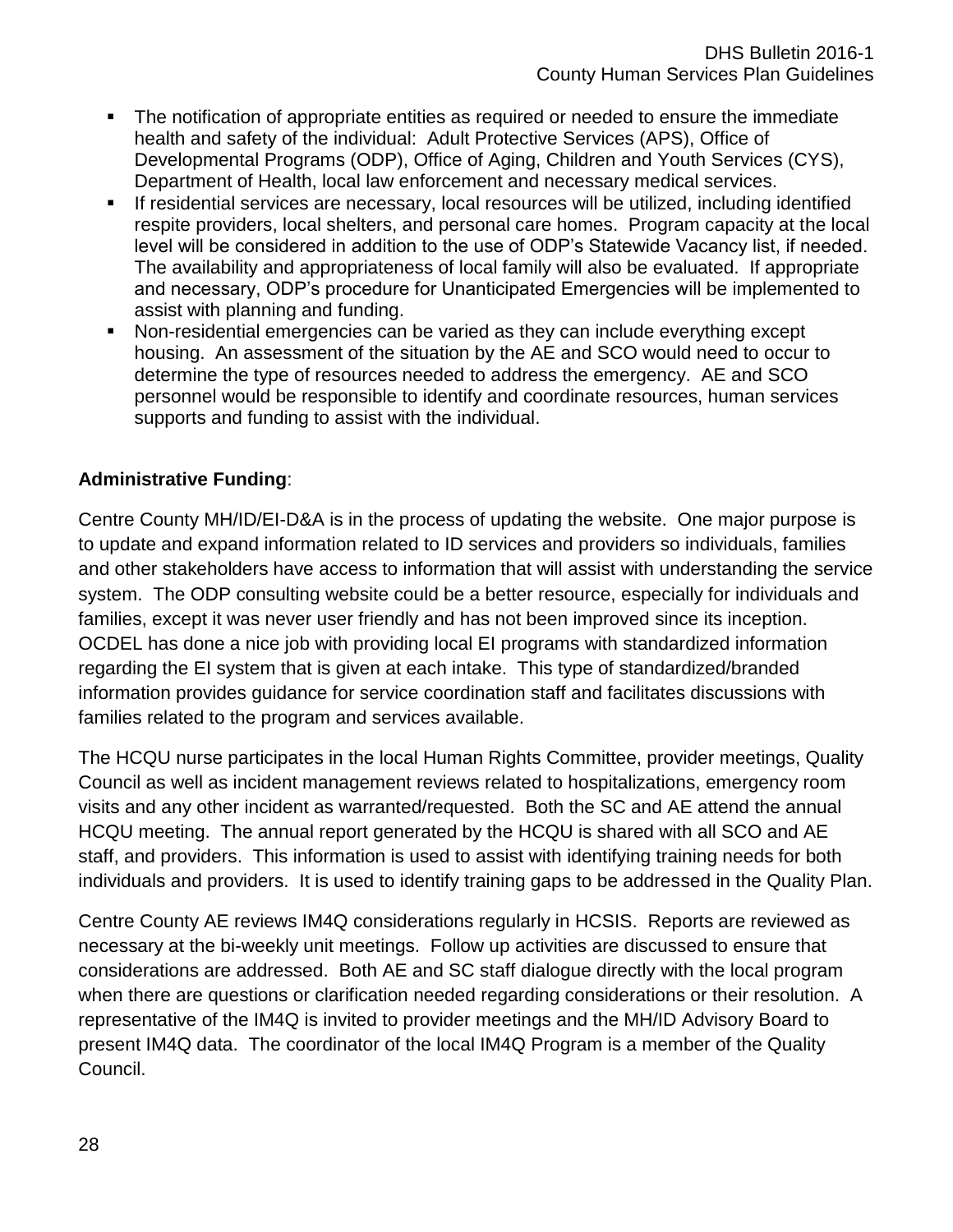All local providers are invited to attend the provider meeting to network and discuss service needs and gaps. AE staff will attend team meetings to provide support and assist with the identification of resources for individuals with complex needs. All providers are forwarded information on training that is available and pertinent. Local resources such as HCQU, DDTT, CASSP and PPC are available as resources to assist teams supporting individuals with higher levels of need. The AE has identified 2 providers who are willing to provide an enhanced level of habilitation (LPN) to support individuals living independently who need support around nutrition, understanding diagnoses and engaging in follow-up appointments. In the past year representatives of the MH/ID office and AAA met with the local hospital social workers to facilitate a better understanding of each system.

Risk Management/Mitigation is an important component of every incident (whether it meets the definition to be filed or not). Part of the bi-weekly unit meetings includes a review of issues or concerns and follow up activity. Risk management is looked both at the individual level, related to specific issues, and a more global level as warranted. An important piece of incident management review is the identification and mitigation of risk. There have been instances where the AE required providers to add corrective actions to an incident that specifically addresses the identified risk. It is the responsibility of the SCO to monitor corrective actions related to risk and inform the AE when there are specific issues and concerns that need addressed.

The county housing coordinator has attended the bi-weekly unit meeting to explain housing programs that are available in Centre County. The information related to eligibility, availability and the application process is explained in detail. The housing coordinator emails updates and information to key county staff for distribution to case management staff, including the SCO as it relates to funding and housing opportunities.

# **Participant Directed Services (PDS):**

Centre County AE currently has 67 individuals using Participant Directed Services (29 VF and 38 AWC) – all waiver funded. This service model is very popular. The AE provides training to the SCO at least annually on the service models. A representative from the AE attends team meetings as needed to assist the SC, individual and families in understanding the service models so that informed choices can be made. One of the barriers for base funded PDS is the cost of the administration fee.

Centre AE is comfortable regarding promoting and increasing the use of PDS services. Two steps taken by ODP that will help with the management of PDS is the introduction AWC monitoring and access to the PPL Portal. Hopefully, the results of first year of the new ACW monitoring will allow ODP and AEs to address the gaps/needs in training for the AWC and managing employers. Prior to access to the PPL portal there was a gap/lag regarding information related to overtime and utilization, which in turn made it more challenging for AE/SCO staff to address concerns in a timely manner. The PDS handbook was originally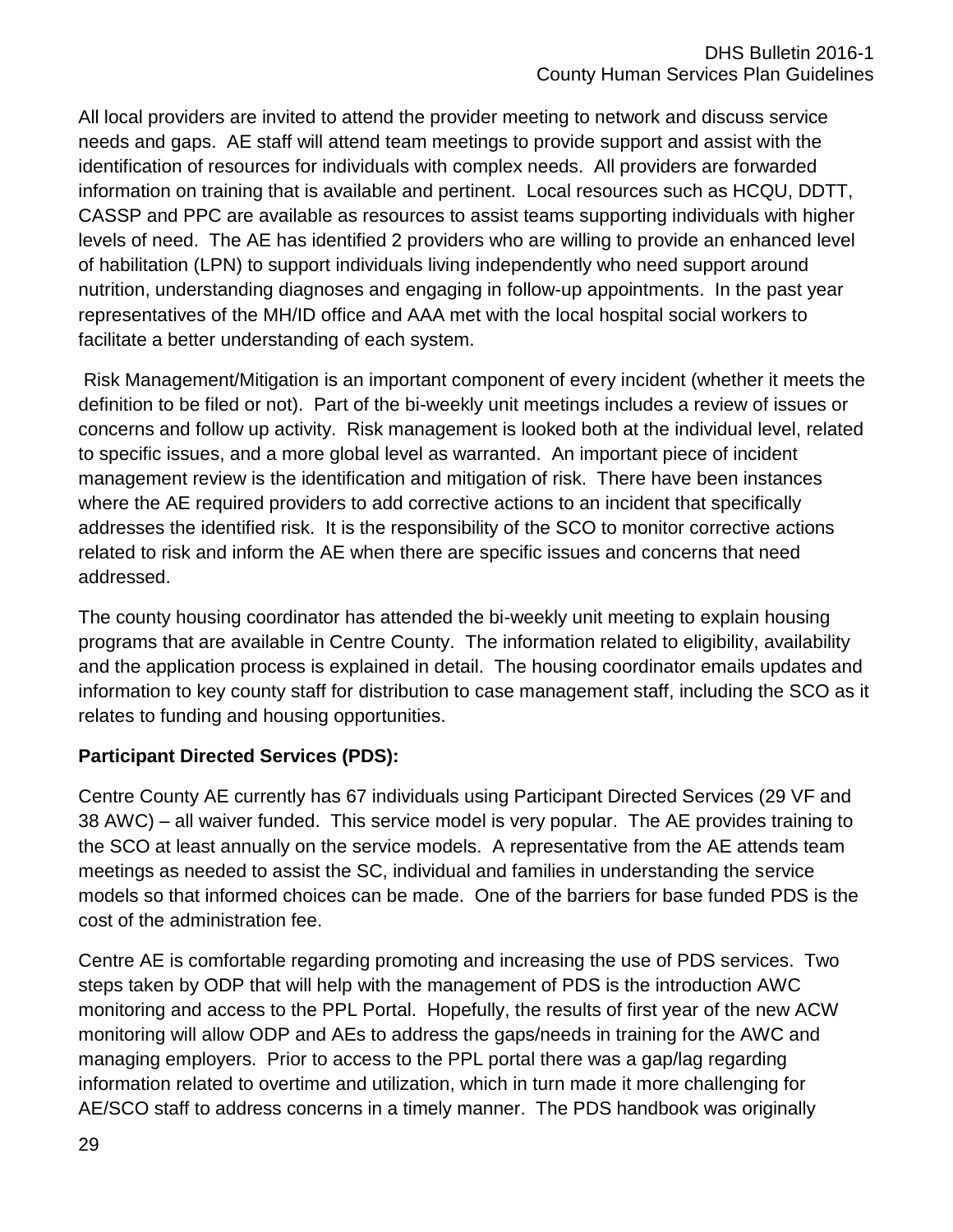issued in 2008. It would be of great assistance if ODP would update resources to incorporate updates and changes to information in a timely manner. Lastly, standardized training is needed for Common Law Employers prior accepting the role.

## **Community for All:**

Centre County MH/ID/EI-D&A currently has 1 individual residing in a state center and no one residing in a state hospital. We are not currently involved in either the Benjamin or Jimmy litigation. There are currently 5 individuals residing in nursing facilities and 3 individuals residing in private ICF facilities. In the past year one person was moved from a local nursing home into a new community residential placement. Centre AE currently has 1 individual involved in the state prison system. The local team will collaborate with ODP and state prison/parole personnel in planning the transition back into the community. Local resources/agencies (housing, counseling, medical, transportation, ID services) will be accessed to assist with the transition. In the current fiscal year, Centre AE collaborated with ODP and Dauphin County AE/SCO to ensure Consolidated Waiver funding for a man (registered in Centre County) returning to the community after approximately 18 years in prison. When he chose to stay in Dauphin County, Centre AE transferred waiver capacity to Dauphin.

The AE and SCO work with other stakeholders (MCO, Education system, RTF staff, CYS, Juvenile Probation, ODP, etc.) when transitioning young adults from facility settings to the community. This includes regular participation in team meetings, community placement search/referrals, liaison to Central Region ODP, updating the ISP as needed and management of waiver capacity. Internally, the SCO and MH case management collaborate to identify primary case management responsibilities for individuals who are dually diagnosed.

### **In Summary:**

The past 8 months has indicated that there are changes coming to the ID system. With the approved CMS amendment, the upcoming re-submission of the waiver application to CMS and Final Rule looming there will be ample opportunity for ODP, AEs and SCOs to make significant improvements to services, processes and procedures. It is greatly appreciated that input is being solicited in a variety of venues, addressing the concerns of all stakeholders. With so much change in the future it is imperative that the system lays a strong foundation of direction, resources, support and training for Regional ODP staff, Administrative Entities, Supports Coordination Organizations, providers and families.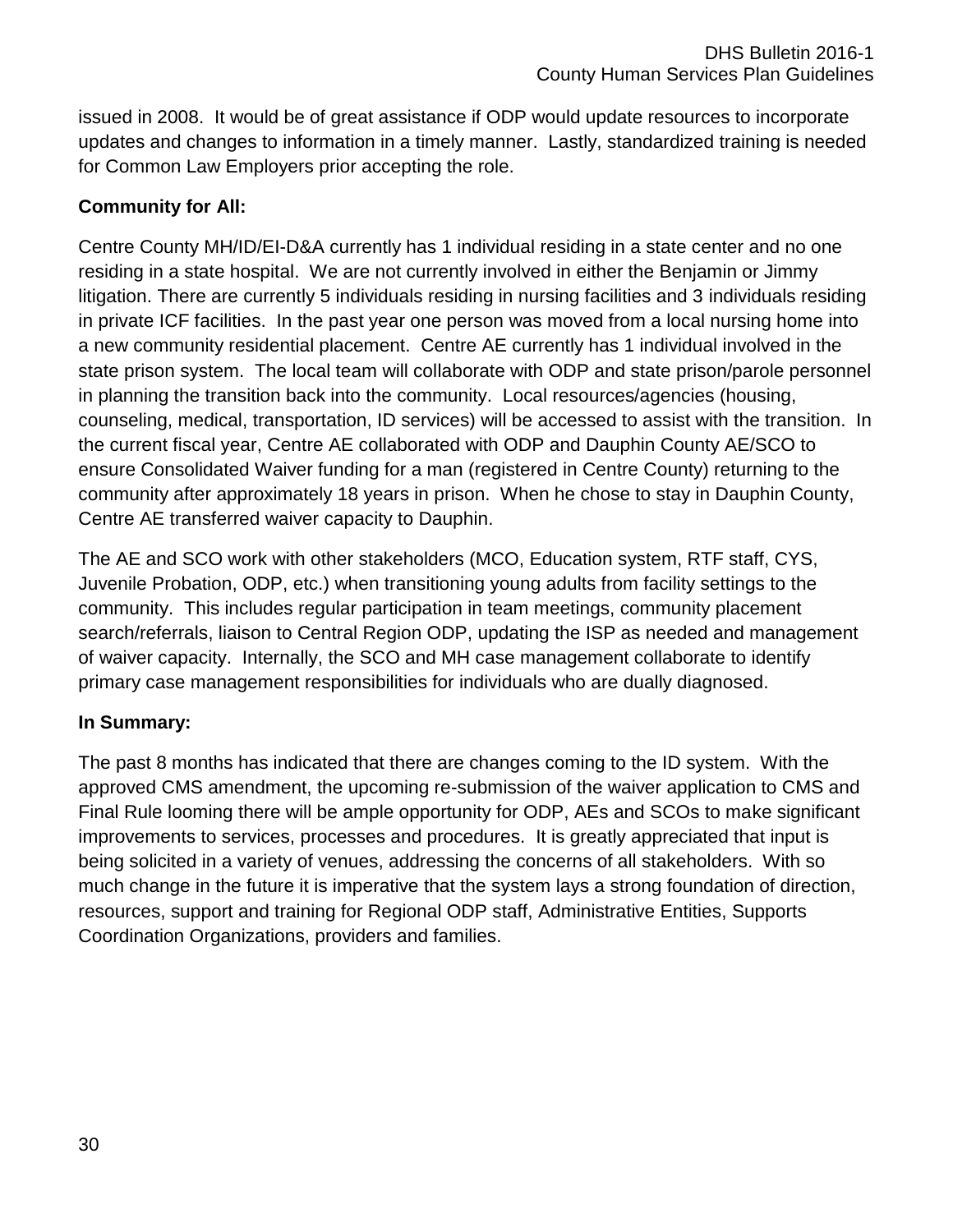#### **HOMELESS ASSISTANCE SERVICES**

Centre County continues to deal with affordability housing issues that affect our residents. We provide a continuum of services in the county to assist homeless and/or prevent homelessness when achievable. We continue to struggle with the loss of affordable units competing with new student housing development. As our inventory decreases, our providers work harder to establish and maintain positive working relationships with our landlords to provide affordable housing. We have a minimum of a nine month wait list for Housing Choice Voucher program so we maximize all housing program opportunities in the county, especially those related to subpopulations (mental health, children and youth involvement, etc.). As of May 2016, Centre County did not receive renewal of the Shelter Plus Care Grant through HUD. This grant provided 32 vouchers for homeless individuals and/or single parents with a significant mental illness. This loss will further extend the wait list for Housing Choice Vouchers and is a loss for our shelters to refer for this service. Centre County will look for options to reapply and/or recreate a similar program.

We continue to utilize our Disabled Residents Team to assist families during housing crises. All Human Service Block Grant providers in HAP and HSS participate in this team. We mobilize and meet with families as soon as possible to discuss their housing needs, basic needs, transportation, employment, budget and family concerns. We then work with the family as a team with caseworkers focusing on housing, basic needs, etc. to assist the family during this transition. Centre County recently lost a tax credit development that will be re-developed into student housing. Ninety two family units will have to be relocated to other affordable housing opportunities. Housing Case Management will take the lead on assisting these families over the next year.

Housing for the criminal justice population remains an area of interest for our providers, leaders, and residents. As part of strategic planning and mapping opportunities, housing has been highlighted as a high need for successful reentry. PREP training was provided to a variety of human service and criminal justice agencies to promote this program. Centre County will look for opportunities to assist residents currently incarcerated and/or previously incarcerated to provide permanent housing opportunities.

#### **Bridge Housing:**

Bridge Housing allows homeless residents and families the opportunity to live in an apartment while working on their goals toward interdependence living over a twelve to eighteen month period.

- $\circ$  Centre County currently has five Bridge Housing units, two with one provider and three with the domestic violence provider. The providers maintain the leases on four of the five units in the county. The tenant based rental unit has proved successful for clients looking to establish credit, landlord references, etc. The domestic violence provider offers the tenant based rental unit.
- o Centre County Office of Adult Services meet with Bridge Service Providers monthly to discuss participants, vacancies, applications, and overall needs of the program. The office also conducts annual on-site monitoring to include chart reviews, fiscal reviews, and staff interviews.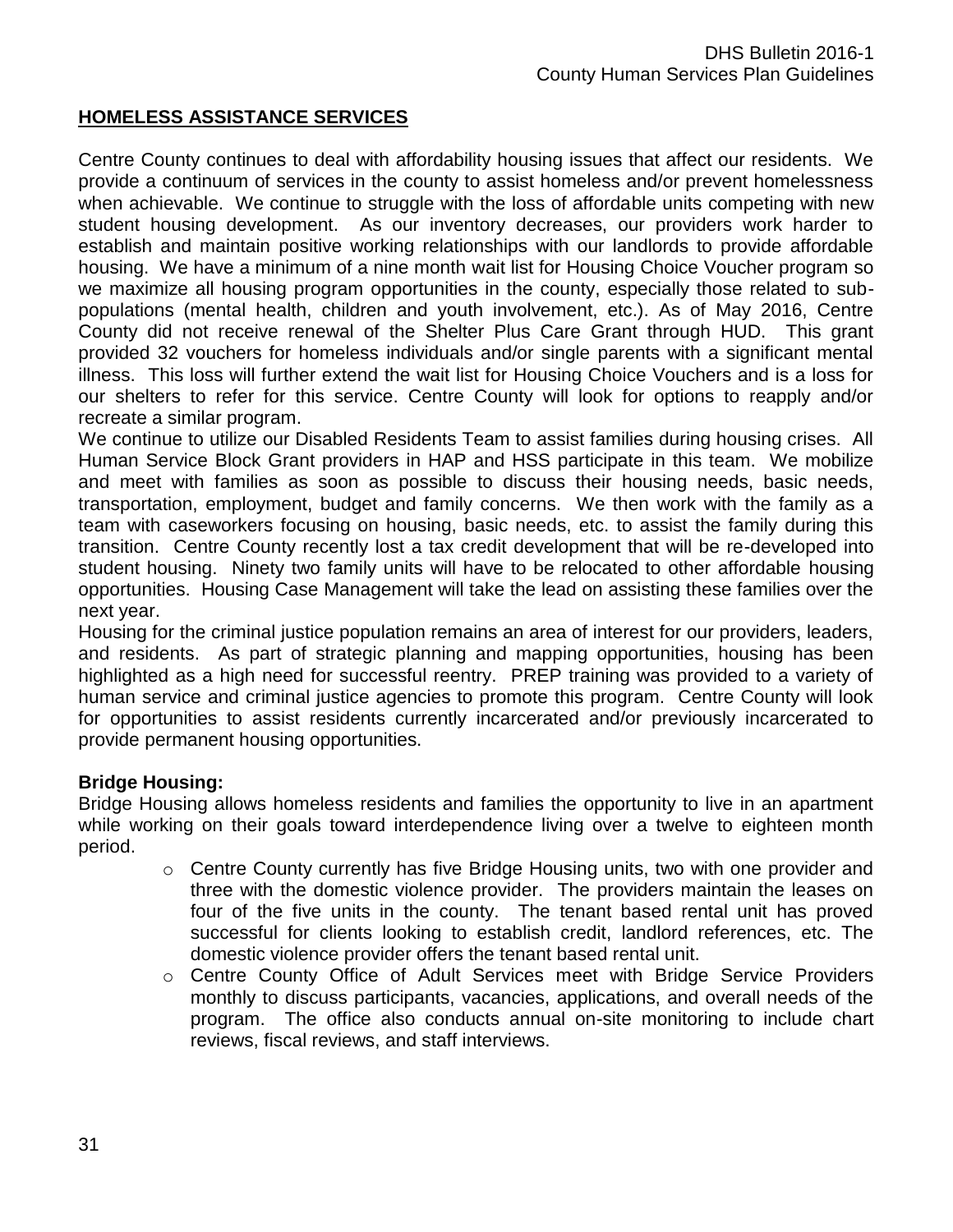#### **Case Management:**

Housing Case management is the keystone service for residents in Centre County seeking affordable housing.

- o Housing Case management provides support, resources, budgeting skills, and advocacy for our residents. Housing Case management works with the homeless shelters, Housing Authority of Centre County, human service agencies, developers, landlords, county agencies, and faith based organizations all for the need to find housing.
- o Housing Case management has two elements: client based services and information and referral. Residents seeking client based services meet with the case manager, establish goals, budget, needs, etc. and actively work with the case manager on finding housing. Information and referral allows residents simply seeking rental information to contact the case worker and receive up to date listings of units located throughout Centre County.
- o Housing Case Management maintains a Housing Resource Guide available to residents, human service agencies, businesses, etc. to assist in finding affordable housing.
- $\circ$  Our county continues to struggle with the availability of affordable housing. The services of Housing Case Management have been instrumental in assisting residents in finding safe, accessible, and affordable housing. Housing Transitions, Inc. is the provider for Housing case Management services.
- o Centre County Office of Adult Services meets with Housing Case Management Provider monthly to discuss participants, housing concerns, and overall needs of the program. The office also conducts annual on-site monitoring to include chart reviews, fiscal reviews, and staff interviews.

#### **Rental Assistance:**

Rental/Mortgage Assistance Program (RAP) provides rental or mortgage assistance to homeless or near homeless eligible residents in Centre County. RAP referrals come from human service agencies across the county and the provider completes the necessary intake paperwork and works with the landlords and/or mortgage companies to provide the assistance. The provider can meet with residents at various locations throughout the county to assist with transportation costs and concerns.

- o Interfaith Human Services is the provider for RAP services.
- o Centre County Office of Adult Services receives monthly updates from the RAP Provider on clients, availability of funding and needs of the program. The office also conducts annual on-site monitoring to include chart reviews, fiscal reviews, and staff interviews.

### **Emergency Shelter:**

- No funding is provided for this service as the providers receive funding from other local, state and federal programs. Centre County has three permanent homeless shelters and one weather related shelter:
	- o Centre House which provides for men, women and children;
	- o Centre County Women's Resource Center for women and children fleeing from domestic violence;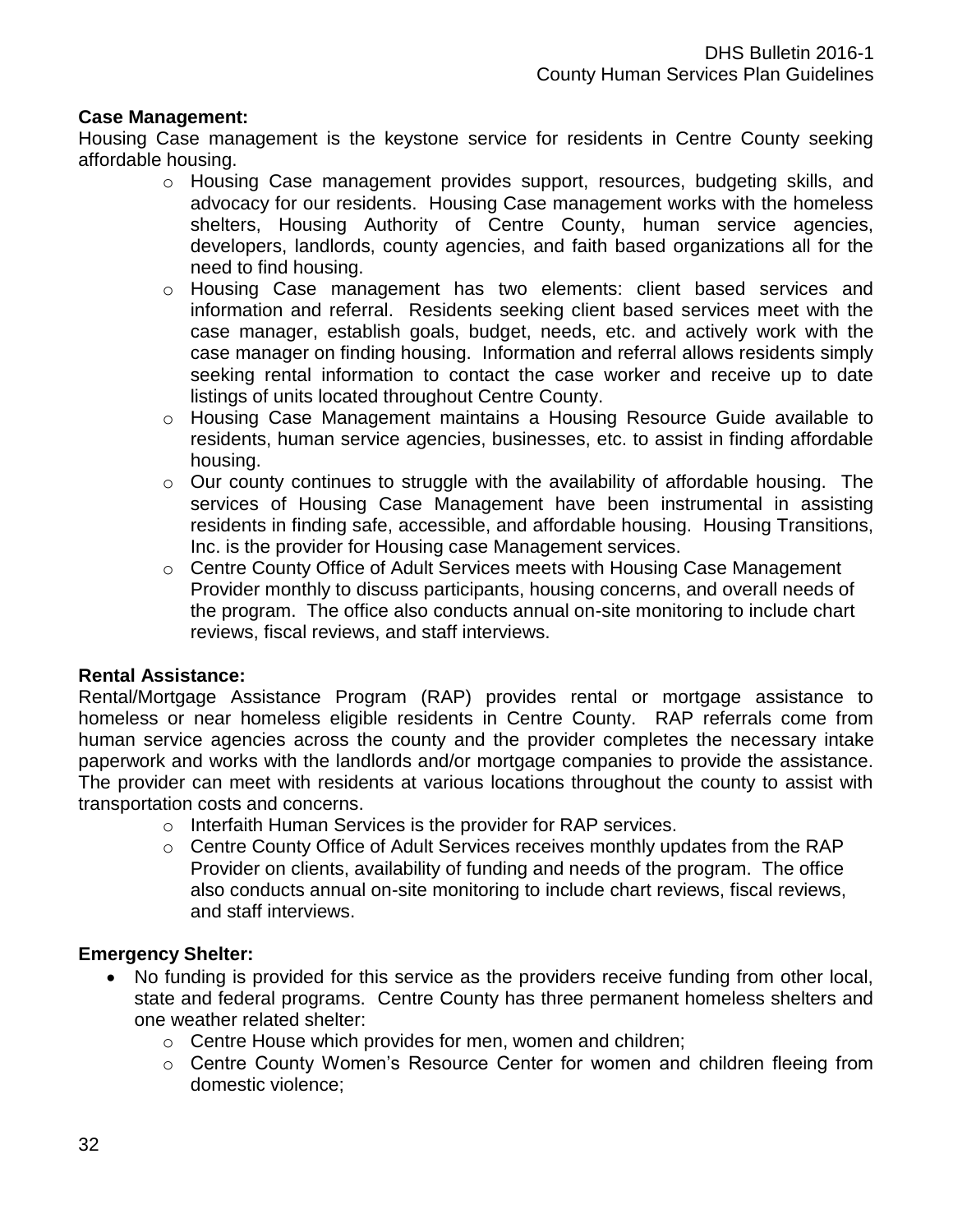- o Centre County Youth Service Bureau which provides for voluntary shelter for both males and females ages 12 through 18.
- o Out of the Cold Program is a faith based program providing beds and shelter from October – May at a variety of churches located in Centre County. The sites can provide beds for up to 15 individuals, ages 18 years old and above.

#### **Other Housing Supports:**

Due to budgetary constraints, this service is not available in Centre County.

Centre County provides the required data entry into the HMIS for programs receiving funding through Housing and Urban Development (HUD) with coordination of the PA Department of Community and Economic Development (DCED). Providers of services that include supportive housing, SSO services, and Shelter Plus Care Programs have participated in the HMIS program.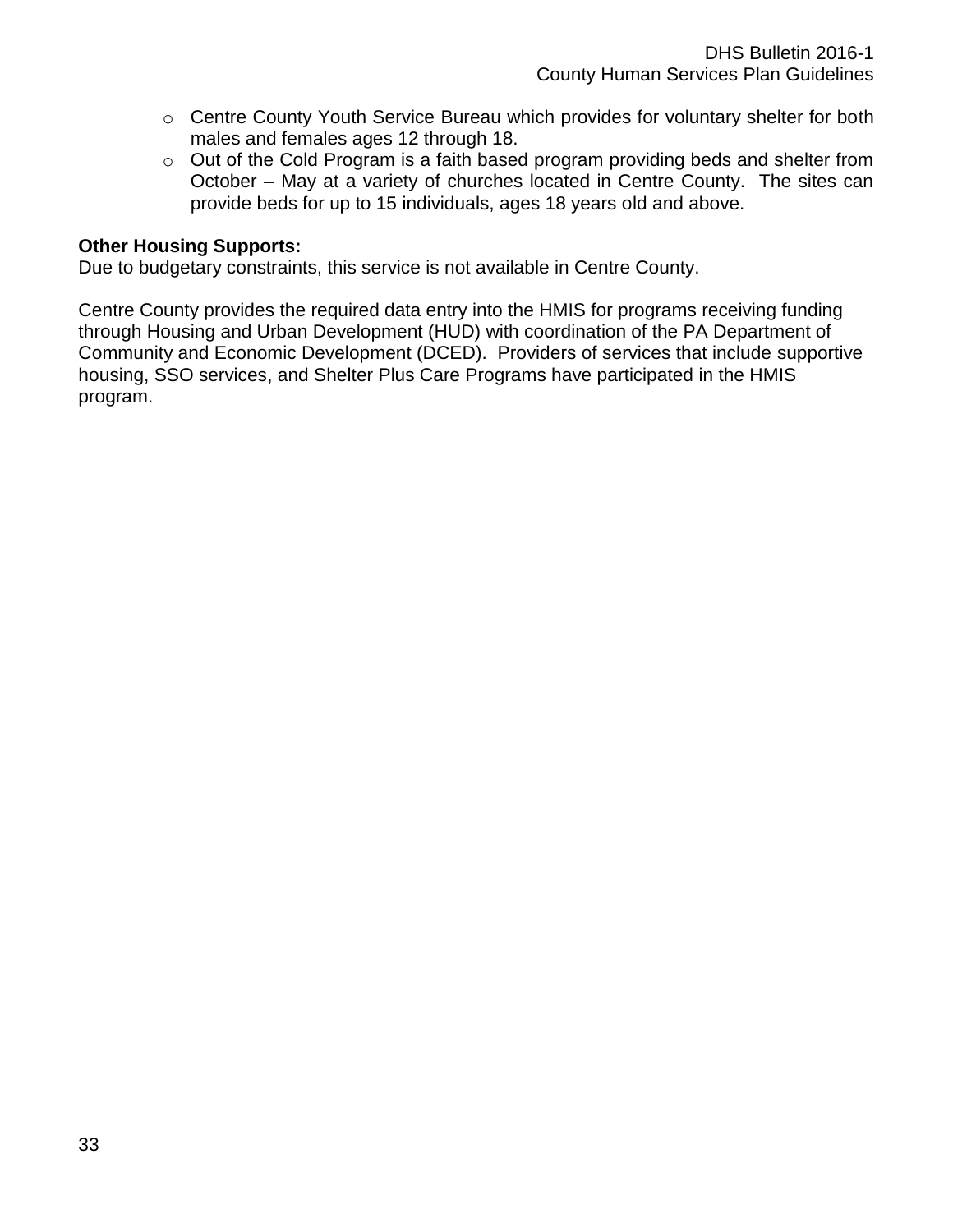### **CHILDREN and YOUTH SERVICES**

Centre County Children and Youth Services continue to look at new and different ways to fund and add services to our already successful array of in-home services. It is our experience that the utilization of these in-home services is instrumental in preventing out-of-home placements and assuring the safety of children. In order to determine what new services are necessary, we need to recognize that the two major challenges for Centre County residents continue to be the high cost of housing and the high cost of childcare. Due to the rising cost of living in Centre County, the population primarily served by the agency is often forced to reside in more rural areas with less access to community resources such as bus routes; approved subsidized daycare providers and employment opportunities. In addition to these challenges, we continue to see an increase with drug usage among our young parents. All of the HSBG funded programs assist in addressing these three core issues. When looking at the issue of affordable housing, it is critical that residents of Centre County maintain their existing housing as affordable housing located in the State College area continues to dwindle and their housing options are extremely limited. Programs like Money Management and DeClutter are often able to intervene before housing is lost by helping families keep up to date on their rent and maintain sufficient home conditions. FGDM has been instrumental in helping families with drug issues identify and plan for problems prior to the removal of a child becoming necessary. In order to continue to combat these challenges, we are looking to partially fund our Parenting Plus program through the block grant, the remainder of the program will continue to be funded through Needs Based funding. Parenting Plus has been approved as a provider of Parents as Teachers (PAT), an evidence-based parenting program that focuses on four main components: personal home visits, group connections (monthly parent group meetings), developmental screenings for young children, and connections to local resource networks. Utilizing the PAT model will help in accessing parenting abilities early on to better evaluate children's safety in the home and identify additional service needs. We are also adding Aggression Replacement Training (ART) to our service compliment for our Juvenile Probation Youth. ART is a cognitive behavioral evidence-based intervention program that helps children and adolescents improve social skill competence and moral reasoning, better manage anger, and reduce aggressive behavior. We believe that it will have a positive impact on our youth population lowering their risk to use drugs and potentially lowering the likelihood that we will continue to see an increase in drug use among our young parents. In evaluating our successes, despite the challenging economic climate, the agency has been able to consistently maintain a high level of in-home services to Centre County families. We are looking to continue to increase this success by expanding our array of in-home services as an effort to meet the growing and challenging demands of the populations we serve.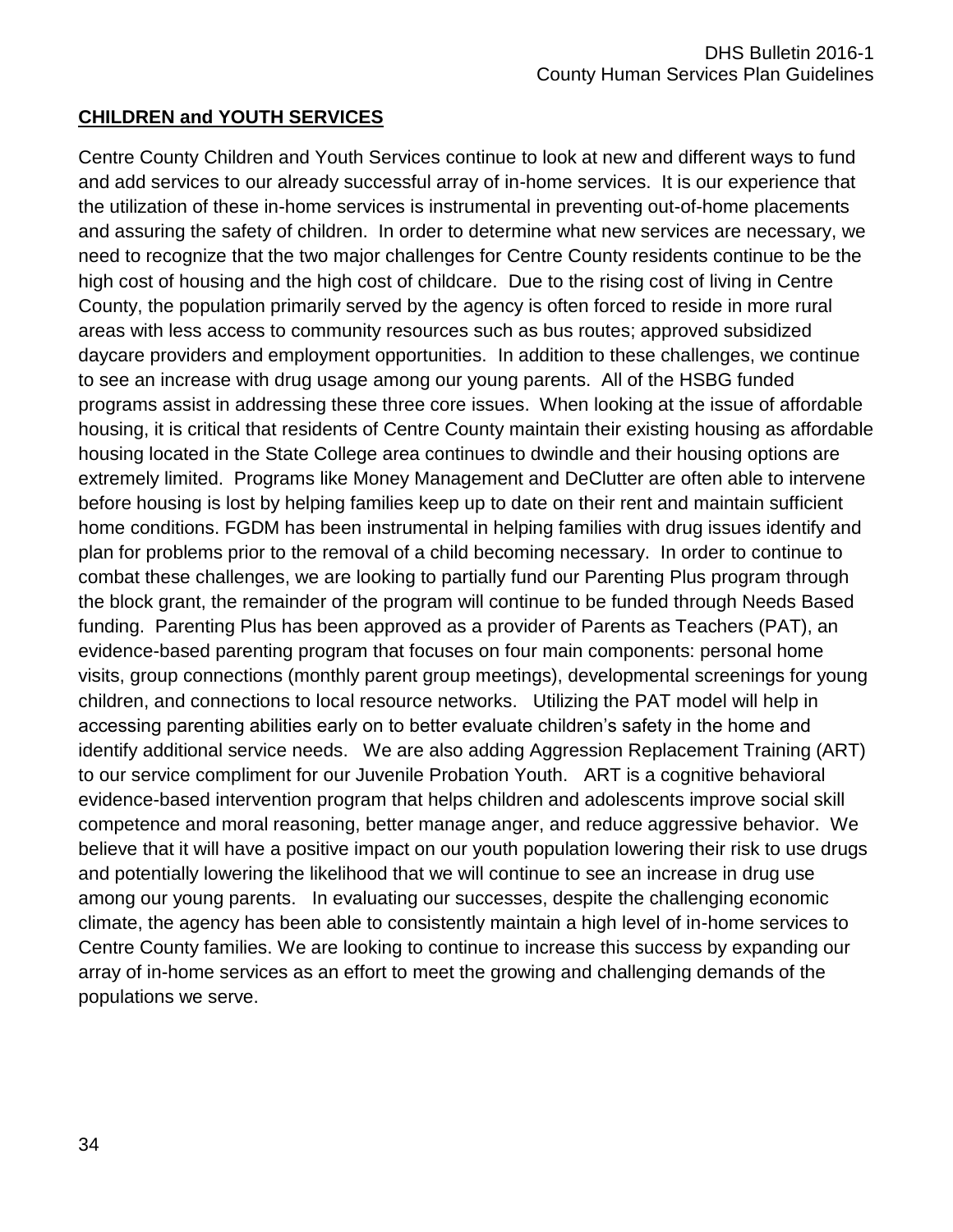|                              | <b>Outcomes</b>                                                                           |                                                                                                                                                                                                                                                                                                                                                                                                                                                                                                                                                                                                                                                                                                 |                                                                                               |  |  |  |
|------------------------------|-------------------------------------------------------------------------------------------|-------------------------------------------------------------------------------------------------------------------------------------------------------------------------------------------------------------------------------------------------------------------------------------------------------------------------------------------------------------------------------------------------------------------------------------------------------------------------------------------------------------------------------------------------------------------------------------------------------------------------------------------------------------------------------------------------|-----------------------------------------------------------------------------------------------|--|--|--|
| Safety                       | 1. Children are safely maintained in their own home whenever<br>possible and appropriate. |                                                                                                                                                                                                                                                                                                                                                                                                                                                                                                                                                                                                                                                                                                 |                                                                                               |  |  |  |
| Permanency                   |                                                                                           | 1. Children have permanency and stability in their living<br>arrangement.                                                                                                                                                                                                                                                                                                                                                                                                                                                                                                                                                                                                                       |                                                                                               |  |  |  |
| Child & Family<br>Well-being |                                                                                           | 1. Families have enhanced capacity to provide for their<br>children's needs.                                                                                                                                                                                                                                                                                                                                                                                                                                                                                                                                                                                                                    |                                                                                               |  |  |  |
| <b>Outcome</b>               |                                                                                           | <b>Measurement and</b><br><b>Frequency</b>                                                                                                                                                                                                                                                                                                                                                                                                                                                                                                                                                                                                                                                      | <b>The Specific Child Welfare</b><br>Service(s) in the HSBG<br><b>Contributing to Outcome</b> |  |  |  |
| Safety                       |                                                                                           | In an effort to measure the<br>effectiveness of the<br>program we track three<br>outcomes: Objective #1<br>tracks the number of<br>families referred to the<br>program by CYS a second<br>time (1 family was<br>referred for a second time,<br>8%); Objective #2 tracks<br>improvement on the North<br>Carolina Family<br><b>Assessment Scale</b><br>(NCFAS), specifically in<br>the habitability of housing<br>domain (75% of the<br>families showed<br>improvement from intake<br>to case closure); Objective<br>#3 tracks the number of<br>clients who lose<br>subsidized housing due to<br>home conditions within<br>one year of services<br>closing (1 family lost their<br>housing, 14%). | <b>DeClutter</b>                                                                              |  |  |  |
| Permanency                   |                                                                                           | In an effort to measure the<br>effectiveness of the                                                                                                                                                                                                                                                                                                                                                                                                                                                                                                                                                                                                                                             | <b>FGDM</b>                                                                                   |  |  |  |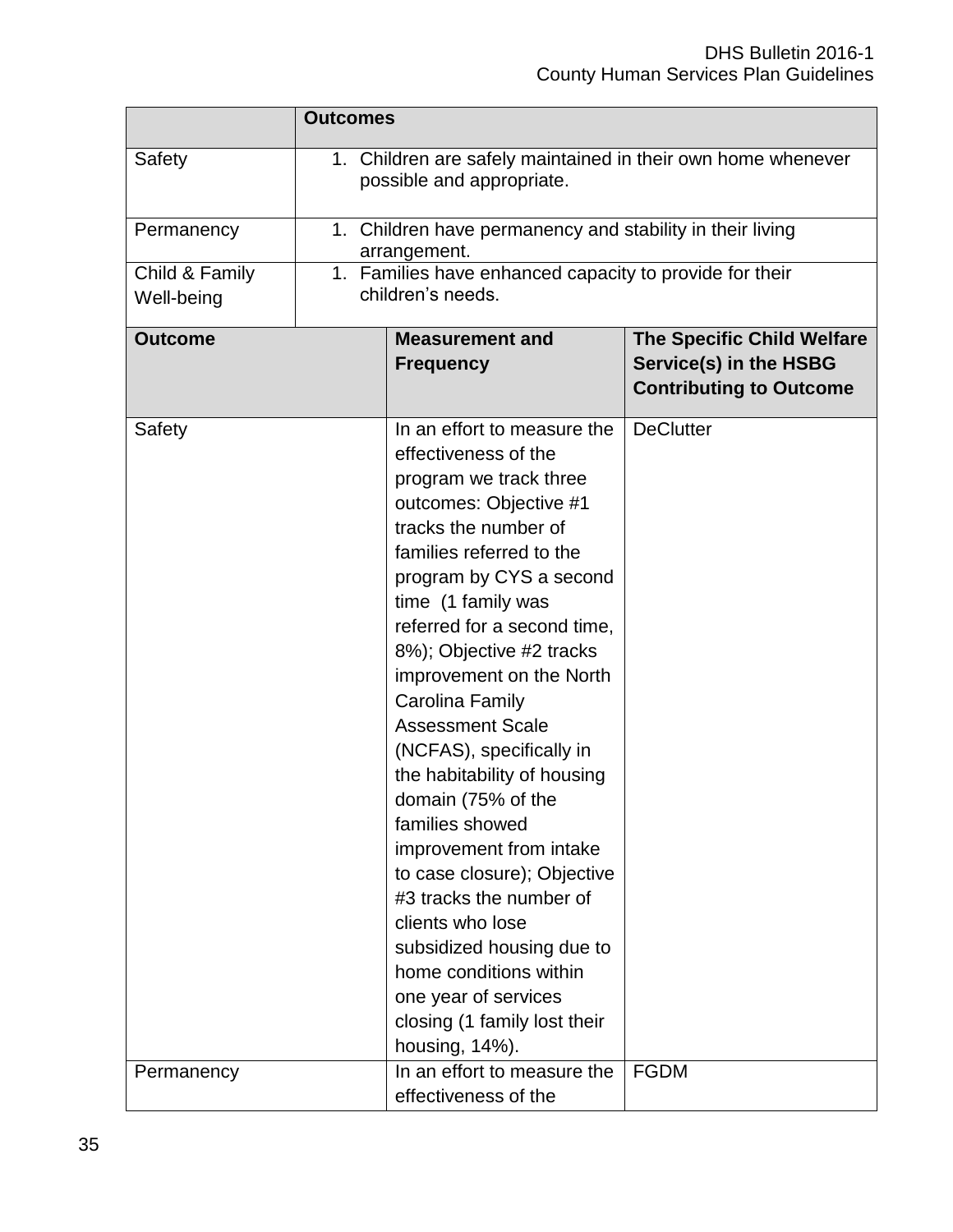|                             | program as it relates to        |                        |
|-----------------------------|---------------------------------|------------------------|
|                             | permanency we track the         |                        |
|                             | following outcome;              |                        |
|                             | Objective #2: to achieve        |                        |
|                             | successful adherence to         |                        |
|                             | the plan developed in           |                        |
|                             | <b>Family Group conferences</b> |                        |
|                             | for those referrals             |                        |
|                             | involving permanency            |                        |
|                             | decisions one year after        |                        |
|                             | plan development; (80%          |                        |
|                             | of the plans that were          |                        |
|                             | developed including a           |                        |
|                             | permanency decision             |                        |
|                             | adhered to that plan within     |                        |
|                             | one year of the original        |                        |
|                             | plan)                           |                        |
| Child and Family Well-being | In an effort to measure the     | <b>Financial Money</b> |
|                             | effectiveness of the            | Management             |
|                             | program as it relates to        |                        |
|                             | child and family well-being     |                        |
|                             | we track three outcomes:        |                        |
|                             | Objective #1: to assist         |                        |
|                             | families in not having their    |                        |
|                             | electric shut off (100%,        |                        |
|                             | none of the families            |                        |
|                             | served by this program          |                        |
|                             | had their electricity shut      |                        |
|                             |                                 |                        |
|                             | off); Objective #2: to aide     |                        |
|                             | families in maintaining         |                        |
|                             | their housing (100%, none       |                        |
|                             | of the families served lost     |                        |
|                             | their housing due to non-       |                        |
|                             | payment of rent);               |                        |
|                             | Objective #3: to assist         |                        |
|                             | families in meeting their       |                        |
|                             | basic needs (100%, none         |                        |
|                             | of the families involved        |                        |
|                             | with this program required      |                        |
|                             | additional financial            |                        |
|                             | assistance from CYS)            |                        |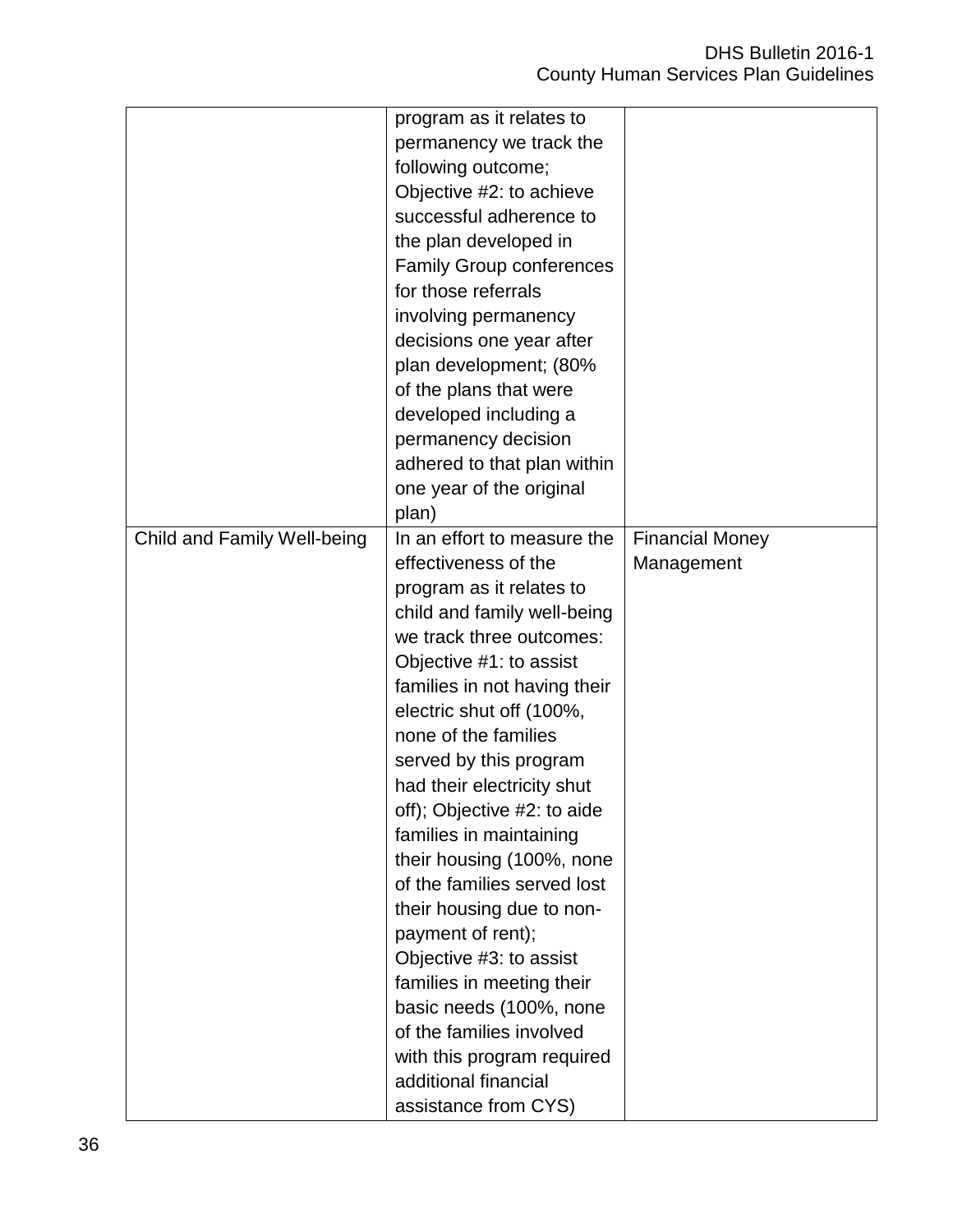| Program | <b>Family Group Decision Making</b> |
|---------|-------------------------------------|
| Name:   |                                     |

Please indicate the status of this program:

| <b>Status</b>                                                     |   |            | <b>Enter X</b>    |                  |
|-------------------------------------------------------------------|---|------------|-------------------|------------------|
| Funded and delivered services in<br>2015-2016 but not renewing in |   |            |                   |                  |
| 2015-2016                                                         |   |            |                   |                  |
| Requesting funds for 2016-2017                                    |   | <b>New</b> | <b>Continuing</b> | <b>Expanding</b> |
| (new, continuing or expanding<br>from 2014-2015)                  | Χ |            | χ                 |                  |

• Family Group Decision Making (FGDM) is a family-centered practice that utilizes family input within a structured process guided by professionals to create a plan that is unique to every family. Family is loosely defined and can include anyone the family identifies as a support to them. Currently in Centre County, we use also use FGDM as a way to develop Transition Plans for youth aging out of the CYS system. Transition Plans are required by DHS for all youth in foster care who will be leaving care 90 days prior to, or after their 18<sup>th</sup> birthday. In an effort to measure the effectiveness of the program we track three outcomes: Objective #1: to integrate FGDM into standard practice in the CYS intake process; Objective #2: to achieve successful adherence to the plan developed in Family Group conferences for those referrals involving permanency decisions; Objective #3: to increase Juvenile Probation's usage of this program.

#### **Complete the following chart for each applicable year.**

|                              | FY 15-16                    | FY 16-17                    |
|------------------------------|-----------------------------|-----------------------------|
| <b>Description of Target</b> | <b>CYS</b> clients          | <b>CYS</b> clients          |
| Population                   |                             |                             |
| # of Referrals               | 47                          | 46                          |
| # Successfully completing    | 26                          | 25                          |
| program                      |                             |                             |
| Cost per year                | \$53,250                    | \$49,055                    |
| Per Diem Cost/Program        | \$3,000/\$1,000/\$250       | \$3,000/\$1,000/\$250       |
| funded amount                |                             |                             |
| Name of provider             | <b>Youth Service Bureau</b> | <b>Youth Service Bureau</b> |

Were there instances of under spending or under-utilization of prior years' funds? Yes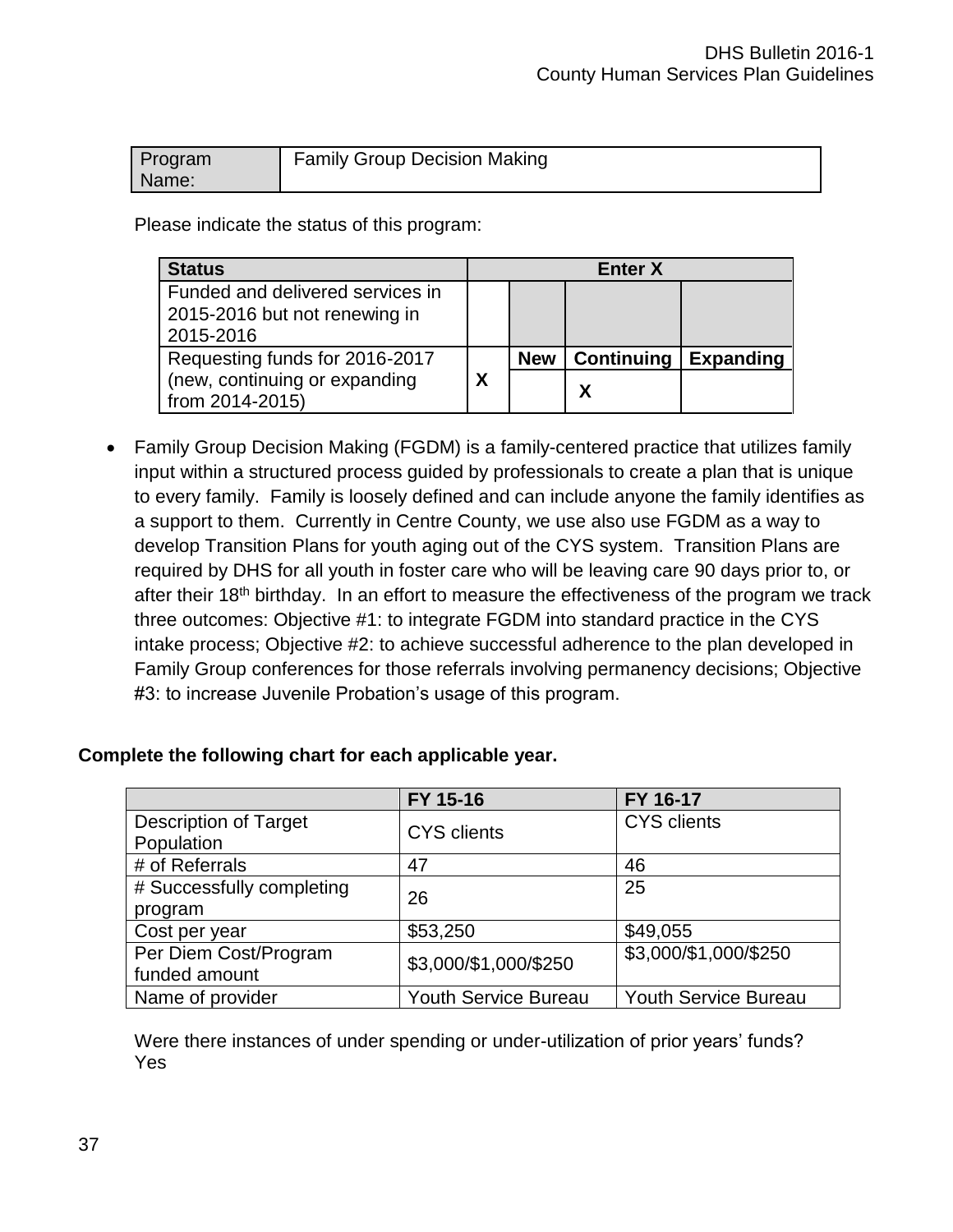It is difficult to plan for exactly how many conferences will be utilized each year. We have made adjustments in previous years to compensate for the under-spending. The Agency has adopted the practice of referring the majority of all Intakes to FGDM however it is ultimately up to the family to participate, which is out of the Agency's control. Because the conferences are billed through a tiered system determined by DHS, if the family does not follow through with an actual conference, the maximum amount is not utilized. We are planning on re-allocating some of the previous years funding to fund new programs in the HSBG for 2016-2017.

| <b>DeClutter</b><br>Program<br>Name: |  |
|--------------------------------------|--|
|--------------------------------------|--|

Please indicate the status of this program:

| <b>Status</b>                                                                  |   |            | <b>Enter X</b> |                  |
|--------------------------------------------------------------------------------|---|------------|----------------|------------------|
| Funded and delivered services in<br>2015-2016 but not renewing in<br>2015-2016 |   |            |                |                  |
| Requesting funds for 2016-2017                                                 |   | <b>New</b> | Continuing     | <b>Expanding</b> |
| (new, continuing or expanding<br>from 2014-2015)                               | χ |            |                |                  |

 De-Clutter provides help to families with organizing/cleaning their homes. The program engages other family members to help improve the home conditions. In an effort to measure the effectiveness of the program we track three outcomes: Objective #1 tracks the number of families referred to the program a second time by CYS; Objective #2 tracks improvement on the North Carolina Family Assessment Scale (NCFAS), specifically in the habitability of housing domain; Objective #3 tracks the number of clients who lose subsidized housing due to home conditions, within one year of services closing.

### **Complete the following chart for each applicable year.**

|                              | FY 15-16                    | FY 16-17                    |  |
|------------------------------|-----------------------------|-----------------------------|--|
| <b>Description of Target</b> | <b>CYS</b> clients          | <b>CYS</b> clients          |  |
| Population                   |                             |                             |  |
| # of Referrals               | 48                          | 57                          |  |
| # Successfully completing    | 48                          | 57                          |  |
| program                      |                             |                             |  |
| Cost per year                | \$40,805                    | \$56,339                    |  |
| Per Diem Cost/Program        | \$46.03                     | \$46.06                     |  |
| funded amount                |                             |                             |  |
| Name of provider             | <b>Youth Service Bureau</b> | <b>Youth Service Bureau</b> |  |

Were there instances of under spending or under-utilization of prior years' funds?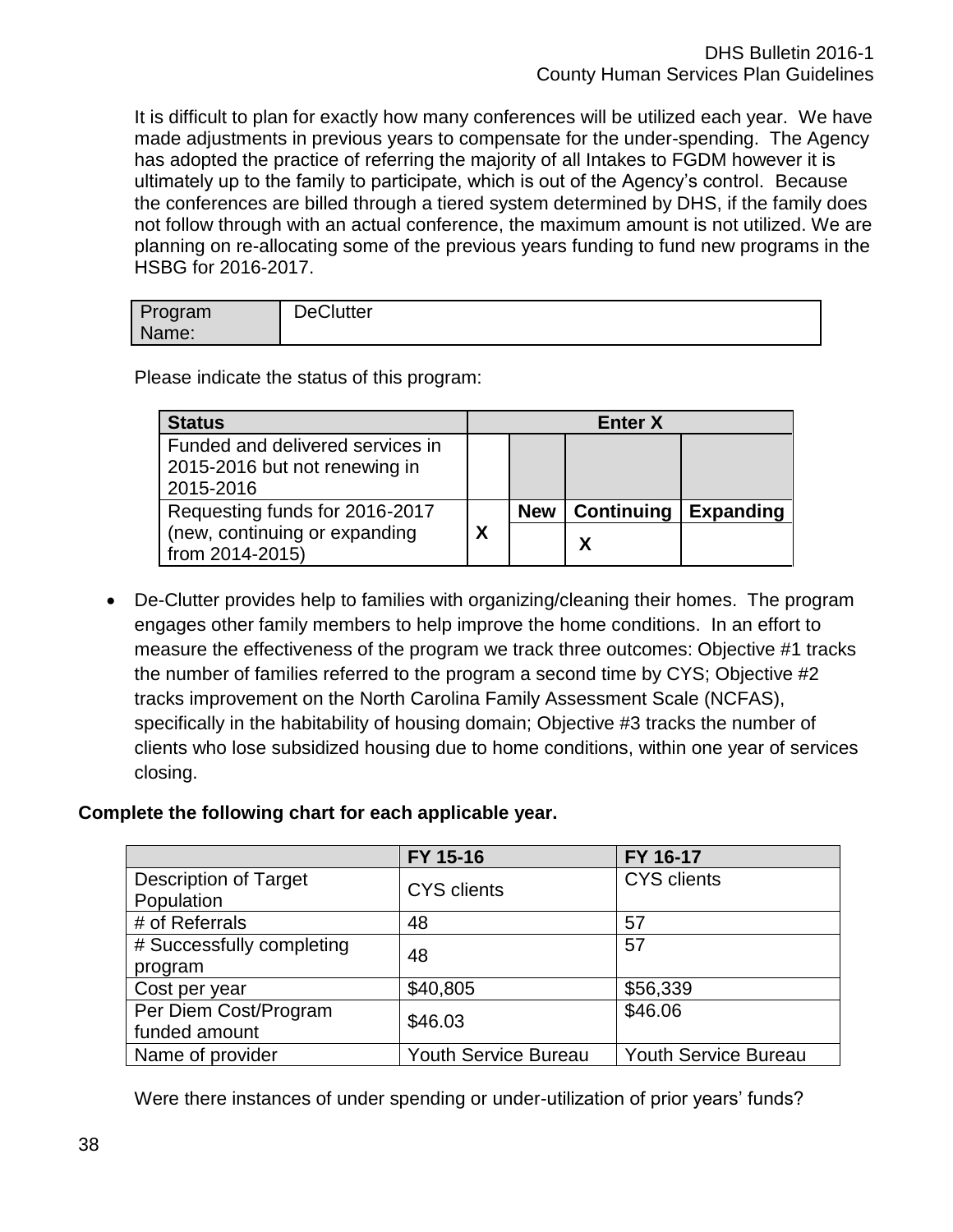This was the first year we saw an under spending situation with this program. Moving forward we plan on adjusting the funding and using some additional funds to fund other programs. It continues to be difficult with our ever changing population to gage exactly how many clients will need any particular service.

| Program | <b>Financial Money Management</b> |
|---------|-----------------------------------|
| Name:   |                                   |

Please indicate the status of this program:

| <b>Status</b>                    | <b>Enter X</b> |            |                   |                  |
|----------------------------------|----------------|------------|-------------------|------------------|
| Funded and delivered services in |                |            |                   |                  |
| 2015-2016 but not renewing in    |                |            |                   |                  |
| 2016-2017                        |                |            |                   |                  |
| Requesting funds for 2016-2017   |                | <b>New</b> | <b>Continuing</b> | <b>Expanding</b> |
| (new, continuing or expanding    | X              |            | Χ                 |                  |
| from 2015-2016)                  |                |            |                   |                  |

 Financial Money Management Program provides help to families with budgeting, bill management, and representative payee. In an effort to measure the effectiveness of the program we track three outcomes: Objective #1: to assist families in not having their electric shut off; Objective #2: to aide families in maintaining their housing; Objective #3: to assist families in meeting their basic needs.

#### **Complete the following chart for each applicable year.**

|                              | FY 15-16           | FY 16-17           |
|------------------------------|--------------------|--------------------|
| <b>Description of Target</b> | <b>CYS Clients</b> | <b>CYS Clients</b> |
| Population                   |                    |                    |
| # of Referrals               | 4                  | 4                  |
| # Successfully completing    | 4                  | 4                  |
| program                      |                    |                    |
| Cost per year                | \$3,420            | \$3,420            |
| Per Diem Cost/Program        | \$38.00            | \$38.00            |
| funded amount                |                    |                    |
| Name of provider             | Interfaith Human   | Interfaith Human   |
|                              | <b>Services</b>    | <b>Services</b>    |

Were there instances of under spending or under-utilization of prior years' funds? No

| Program | SafeCare (Parenting Plus) |
|---------|---------------------------|
| Name:   |                           |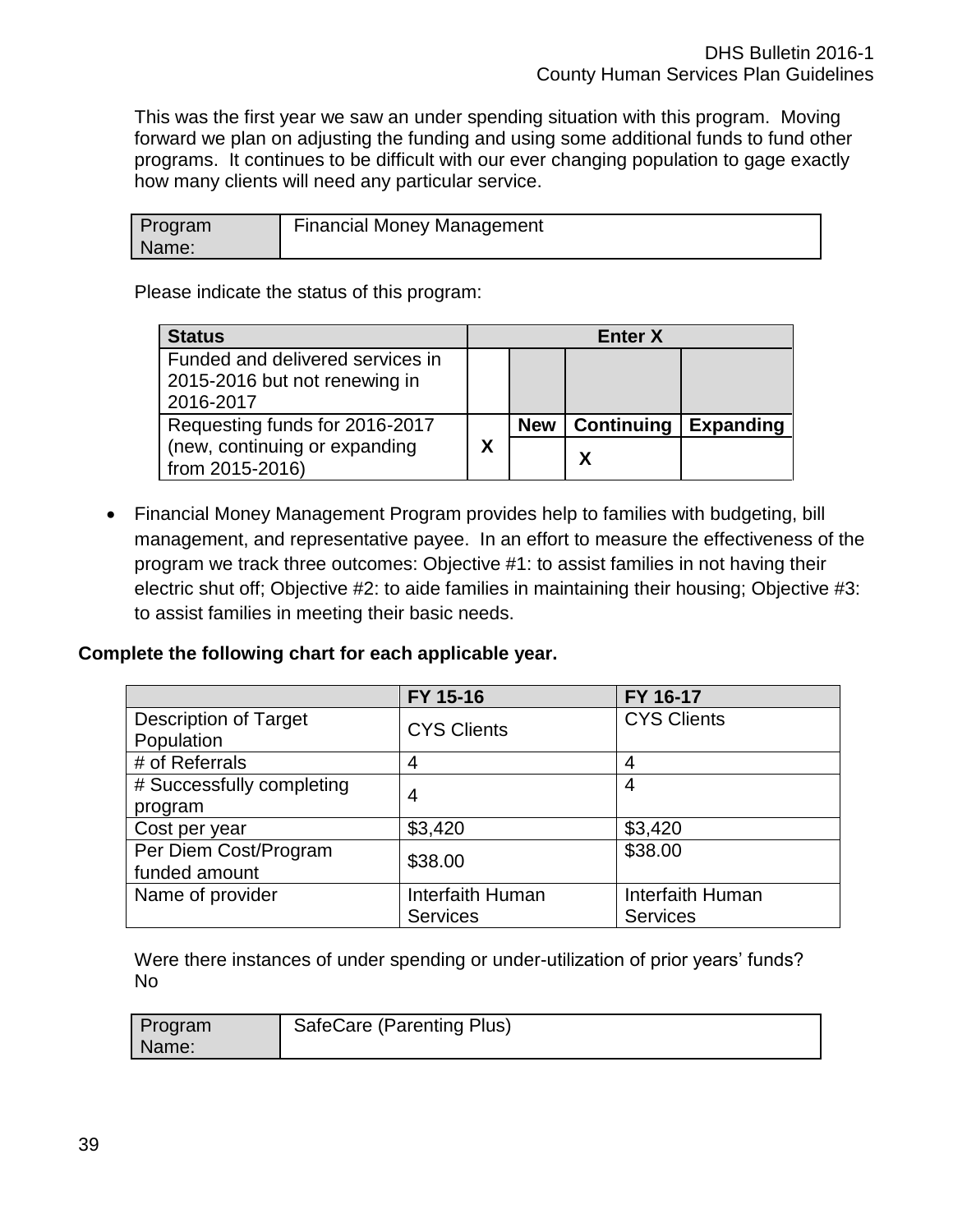Please indicate the status of this program:

| <b>Status</b>                                                     | <b>Enter X</b> |            |                   |                  |
|-------------------------------------------------------------------|----------------|------------|-------------------|------------------|
| Funded and delivered services in<br>2015-2016 but not renewing in | X              |            |                   |                  |
| 2016-2017                                                         |                |            |                   |                  |
| Requesting funds for 2016-2017                                    |                | <b>New</b> | <b>Continuing</b> | <b>Expanding</b> |
| (new, continuing or expanding                                     |                |            |                   |                  |
| from 2015-2016)                                                   |                |            |                   |                  |

• SafeCare is a curriculum designed for parents of children ages birth – 5 years with a history of or risk for neglect and/or physical abuse. The curriculum is divided into 3 components: helping parents develop positive and safe parent-child interaction skills to increase permanency for children, teaching age-appropriate supervision and decreasing safety hazards in the home to improve child safety, and using a child health manual to improve overall child well-being. SafeCare takes approximately 18-20 weeks to deliver. SafeCare can be used as a precursor to PAT (Parents As Teachers). The program developers from Georgia State University were on-site with YSB in the spring of 2014 providing training to the Parenting team, and have continued to provide remote technical assistance and fidelity monitoring on a monthly basis for the next two years while our staff became certified as a SafeCare trainer. Our SafeCare trainer will continue to maintain annual certification through the National SafeCare Training and Research Center at Georgia State University.

This program is being funded entirely through the Special Grants portion of the Needs Based Budget in 2016-2017.

[www.Safecare.publichealth.gsu.edu](http://www.safecare.publichealth.gsu.edu/)

#### **Complete the following chart for each applicable year.**

|                              | FY 15-16                    | FY 16-17 |
|------------------------------|-----------------------------|----------|
| <b>Description of Target</b> | <b>CYS Clients</b>          |          |
| Population                   |                             |          |
| # of Referrals               | 53                          |          |
| # Successfully completing    | 53                          |          |
| program                      |                             |          |
| Cost per year                | \$95,718                    |          |
| Per Diem Cost/Program        | \$43.63                     |          |
| funded amount                |                             |          |
| Name of provider             | <b>Youth Service Bureau</b> |          |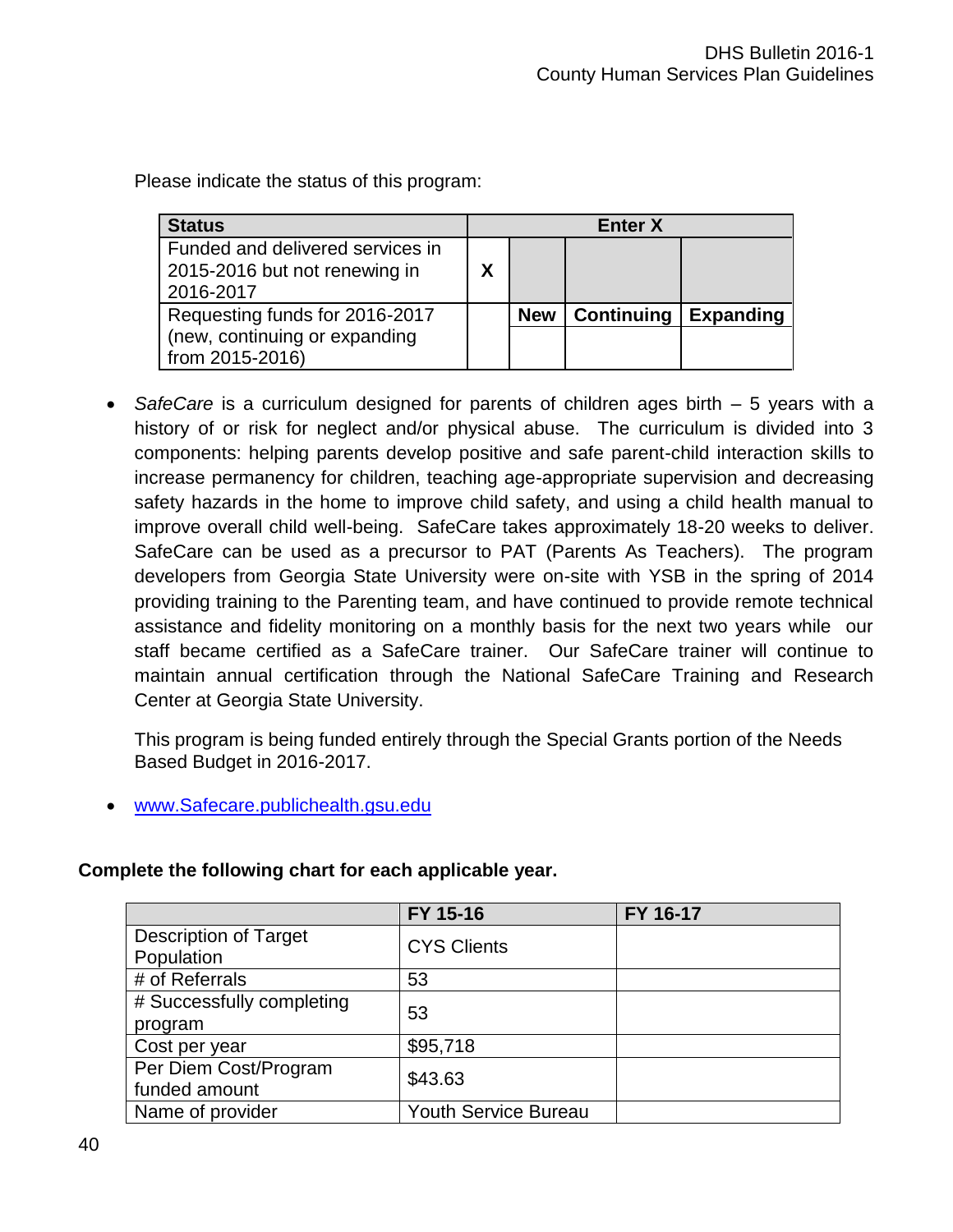| Program | Parents as Teachers (PAT) |
|---------|---------------------------|
| Name:   |                           |

Please indicate the status of this program:

| <b>Status</b>                    |   | <b>Enter X</b> |                   |                  |
|----------------------------------|---|----------------|-------------------|------------------|
| Funded and delivered services in |   |                |                   |                  |
| 2015-2016 but not renewing in    |   |                |                   |                  |
| 2016-2017                        |   |                |                   |                  |
| Requesting funds for 2016-2017   |   | <b>New</b>     | <b>Continuing</b> | <b>Expanding</b> |
| (new, continuing or expanding    | Χ | Y              |                   |                  |
| from 2015-2016)                  |   |                |                   |                  |

Parents as Teachers (PAT) is a parenting education model that is brought to parents in their homes by trained parent educators. The PAT model includes four main components: personal home visits, group connections (monthly parent group meetings), developmental screenings for young children, and connections to local resource networks. Parent educators are trained to address three main areas of emphasis throughout their contacts with families: (1) parent-child interactions that are warm, responsive, encouraging, and communicative; (2) developmentcentered parenting approaches that help parents understand the connection between their child's development and her behavior; and (3) family well-being, which includes recognizing and building upon protective factors within families. Parent educators conduct home visits using structured visit plans and guided planning tools. At least 12 hour-long home visits are offered to families annually, with more visits offered to higher-need families. PAT is designed to serve families for at least two years between pregnancy through the identified child's kindergarten school year.

The goals of the PAT model include providing parents of young children with child development knowledge and parenting support, providing early detection of developmental delays and health issues, preventing child abuse and neglect, and increasing children's school readiness.

For the past 15 years, the Youth Service Bureau (YSB) has been offering PAT within their Parenting Education service. Over the years, the PAT model has changed as more research has been conducted in order to attain evidence-based status. As this occurred, all PAT providers were given the choice of following two different tracks: becoming an Approved User of the PAT curriculum (allowing providers to use all resources and materials developed by PAT), or working to become an Affiliate (requiring providers to follow the PAT home visiting model with fidelity). YSB chose the Affiliate path, as they understand the value of adding evidence-based programming into the menu of services available to families in Centre County. PAT was an obvious choice for YSB, due to the long-standing history with utilizing PAT resources and materials, and seeing first-hand the positive effects within the families that have benefitted from PAT resources over the years. As a result of changes in the Child Protective Services Law in December 2014, we saw an increased number of referrals into the Parenting Education program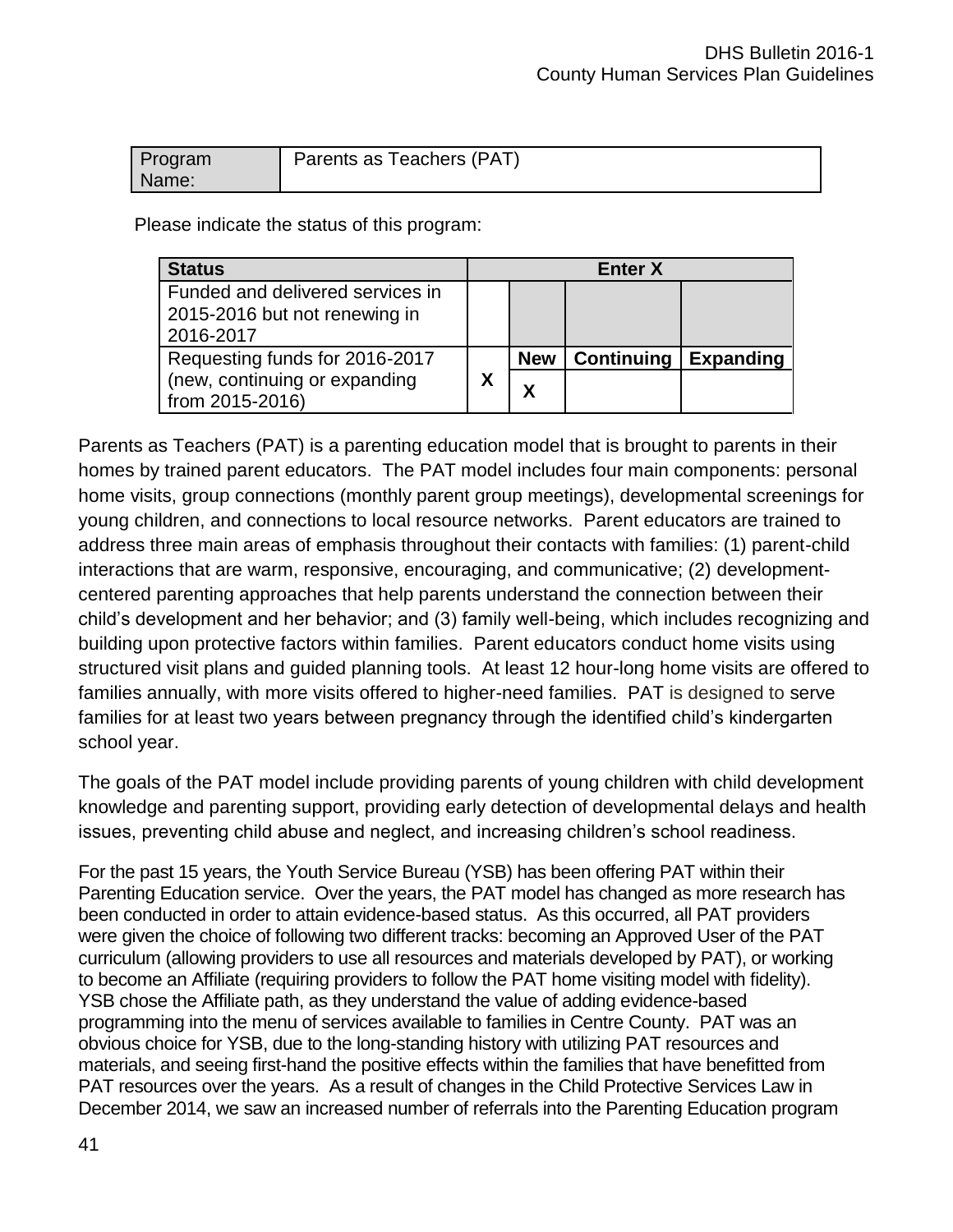during the 2015-2016 fiscal year. This confirmed our notion that an increase in evidence-based programming was warranted.

Families with children ages prenatal through the kindergarten school year are eligible to receive PAT services. PAT's core philosophy includes the fact that all young children deserve the same opportunities to succeed, regardless of any demographic, geographic, or economic considerations, as well as the fact that an understanding and appreciation of the history and traditions of diverse cultures is essential in serving families. With this in mind, PAT has included a number of resources and strategies offered throughout their curriculum and planning tools that helps to ensure that PAT is accessible to a wide variety of families.

We will be tracking the following outcomes for the PAT program:

Outcome #1: To reduce the number of indicated child abuse reports within families receiving PAT services. The goal will be that 5% or fewer of the children will have indicated child abuse reports one year later.

Outcome #2: To reduce the number of families who are accepted for services for CYS within one year of completing PAT. The goal will be that 25% or fewer families will require CYS protective or placement services one year later.

Outcome #3: To improve The Life Skills Progression (LSP) scores in the Support of Development parent scale. The goal will be that 80% or more of parents will reach the target range of the Support of Development parent scale at case closure.

PAT is listed as meeting U.S. Department of Health & Human Services (DHHS) criteria as an evidence-based program model on their website, at <http://homvee.acf.hhs.gov/Models.aspx>

Additional information can also be found at the Parents as Teachers (PAT) program website at<http://www.parentsasteachers.org/>

# **Complete the following chart for each applicable year.**

|                              | FY 15-16 | FY 16-17                    |
|------------------------------|----------|-----------------------------|
| <b>Description of Target</b> |          | <b>CYS Clients</b>          |
| Population                   |          |                             |
| # of Referrals               |          | 40                          |
| # Successfully completing    |          | 40                          |
| program                      |          |                             |
| Cost per year                |          | \$89,210                    |
| Per Diem Cost/Program        |          | \$46.85                     |
| funded amount                |          |                             |
| Name of provider             |          | <b>Youth Service Bureau</b> |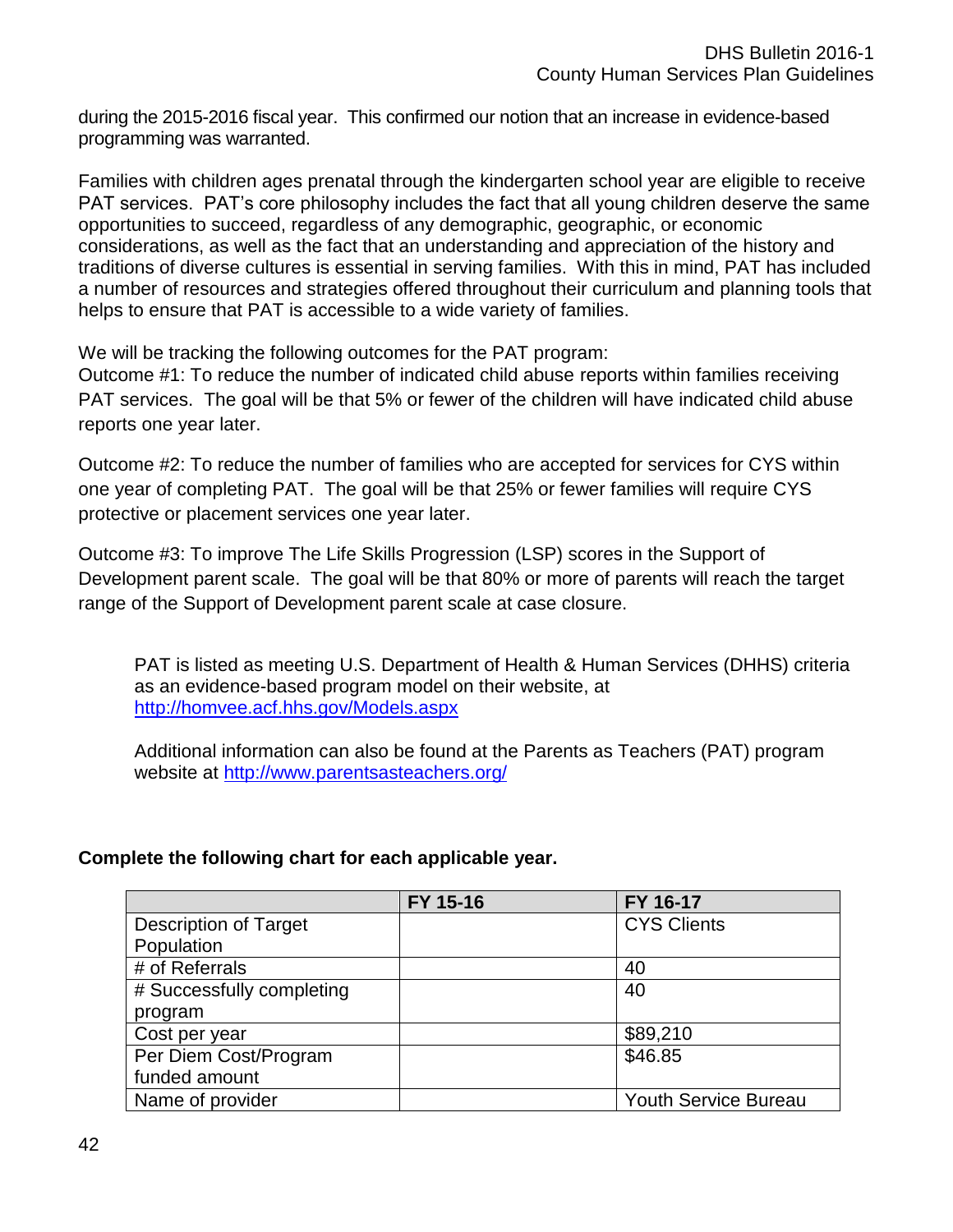| Program | Aggression Replacement Training (ART) |
|---------|---------------------------------------|
| Name:   |                                       |

Please indicate the status of this program:

| <b>Status</b><br><b>Enter X</b>                                                |   |            |                   |                  |
|--------------------------------------------------------------------------------|---|------------|-------------------|------------------|
| Funded and delivered services in<br>2015-2016 but not renewing in<br>2016-2017 |   |            |                   |                  |
| Requesting funds for 2016-2017                                                 |   | <b>New</b> | <b>Continuing</b> | <b>Expanding</b> |
| (new, continuing or expanding<br>from 2015-2016)                               | Χ | χ          |                   |                  |

Aggression Replacement Training (ART) is a cognitive behavioral evidence-based intervention program that helps children and adolescents improve social skill competence and moral reasoning, better manage anger, and reduce aggressive behavior. This program was designed as an approach to working with young people who experience difficulties with interpersonal relationships and prosocial behavior. Research has shown that youth who develop skills in these areas are far less likely to engage in a wide range of aggressive and high-risk behaviors. The purpose of ART is to promote emotional competence, engage and motivate youth to reduce or eliminate negative attitudes and behaviors, and to increase their skills to resist drug use. By achieving these objectives, the program will lead to a reduction in arrests and/or recidivism and decreased antisocial behavior, which means that criminal behavior will be reduced, and community functioning and pro-social behavior will be improved.

In the spring of 2013, YSB staff conducted a youth survey to over 100 youth congregating in youth hangouts throughout Centre County and found startling statistics that indicate youth in our area are participating in many high-risk behaviors. For example, 67% of youth surveyed stated that they have used alcohol, 35% have used marijuana, and 20% have abused prescription drugs. Recently, new drugs, such as synthetic cannabinoids and heroin have become popular.

The findings listed above, as well as findings from the Pennsylvania Youth Survey 2013 (PAYS), indicate the severity of the problem for our community. PAYS named the following as priority risk factors: *Low Commitment to School, Parental Attitudes Favorable Toward Antisocial Behavior, Perceived Risk of Drug Use, Attitudes Favorable to Drug Use, and Poor Family Management.*  These risk factors are concerning because kids who don't think it is risky to use drugs, and who believe attitudes and norms do not discourage drug use, are far more likely to engage in drug use, leading to other destructive behaviors. Additionally, *Parental Attitudes Favorable Toward Antisocial Behavior* increases the likelihood of child involvement in similar behaviors. Combined with the fact that the highest ranking antisocial behaviors were hitting someone with intent to harm and being drunk or high at school, we have some significant risk factors to address.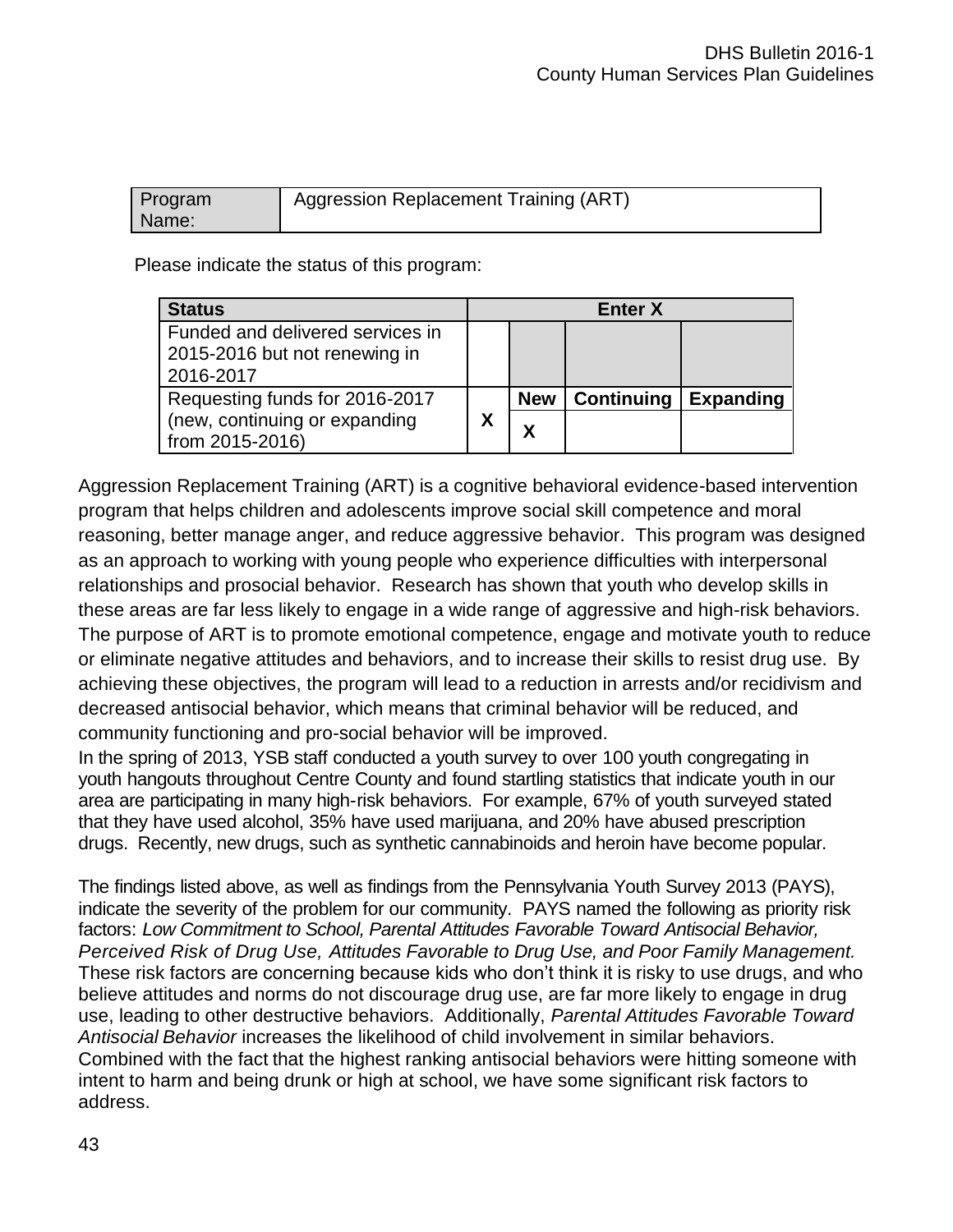PAYS findings support the notion that drinking among adolescents is a substantial problem. Lifetime prevalence of alcohol use for Centre County  $12<sup>th</sup>$  graders is 68%, meaning that more than half our high-schoolers have already tried alcohol at least once by the time they are in twelfth grade, which is concerning because age of first use is strongly correlated with rates of alcoholism.

Finally, Pennsylvania Liquor Law Violation Arrest Rates for ages 11-17 (2001-2006) ranks Centre County fifth (out of 67) of all counties in the Commonwealth with 11.9 arrests per thousand, far exceeding the state rate of 6.9/1000 arrests.

While the PAYS data alerts us to the risk factors, it also reports what youth identify as protective factors. Alarmingly, youth are reporting few community opportunities for prosocial involvement. These youth do not feel a connection to the members of their community. This lack of connection increases the opportunity for criminal activity toward others and a lack of accountability or responsibility for others.

Through this program (ART), not only will we be able to reduce the aforementioned risk factors, but we can also strengthen protective factors. Protective factors identified by PAYS (2013) as the lowest scoring factors include School and Community Rewards for Prosocial Involvement and School Opportunities for Prosocial Involvement.

Young people referred to YSB services are among children with the greatest need in Centre County, as demonstrated by any number of measures, ranging from impoverishment and parental incarceration, to school problems and poor family management, to issues resulting in involvement with the child welfare and juvenile justice systems, making them especially vulnerable to social pressures at an early age. Because of conditions in their lives and home environments, youth from these families are at considerable risk for a variety of poor outcomes, which increases the likelihood that they will engage in destructive behavior.

We will be tracking the following outcomes for the ART program:

Outcome #1: To increase the percentage of youth who avoid new delinquent charges one year after completing ART. The goal will be that 75% or more of the youth tracked will have no new charges one year after completing ART.

Outcome #2: To reduce the number of youth who experience out of home placement (exceeding 30 days) within one year of ART completion. The goal will be that no more than 20% of the youth tracked will experience out of home placement.

Outcome #3: To increase the number of youth who are able to successfully complete the ART program. The goal will be that 80% or more of youth referred to the ART program will successfully complete it.

ART is listed as an evidence-based program on the EPIS Center website, at <http://www.episcenter.psu.edu/ebp/ART>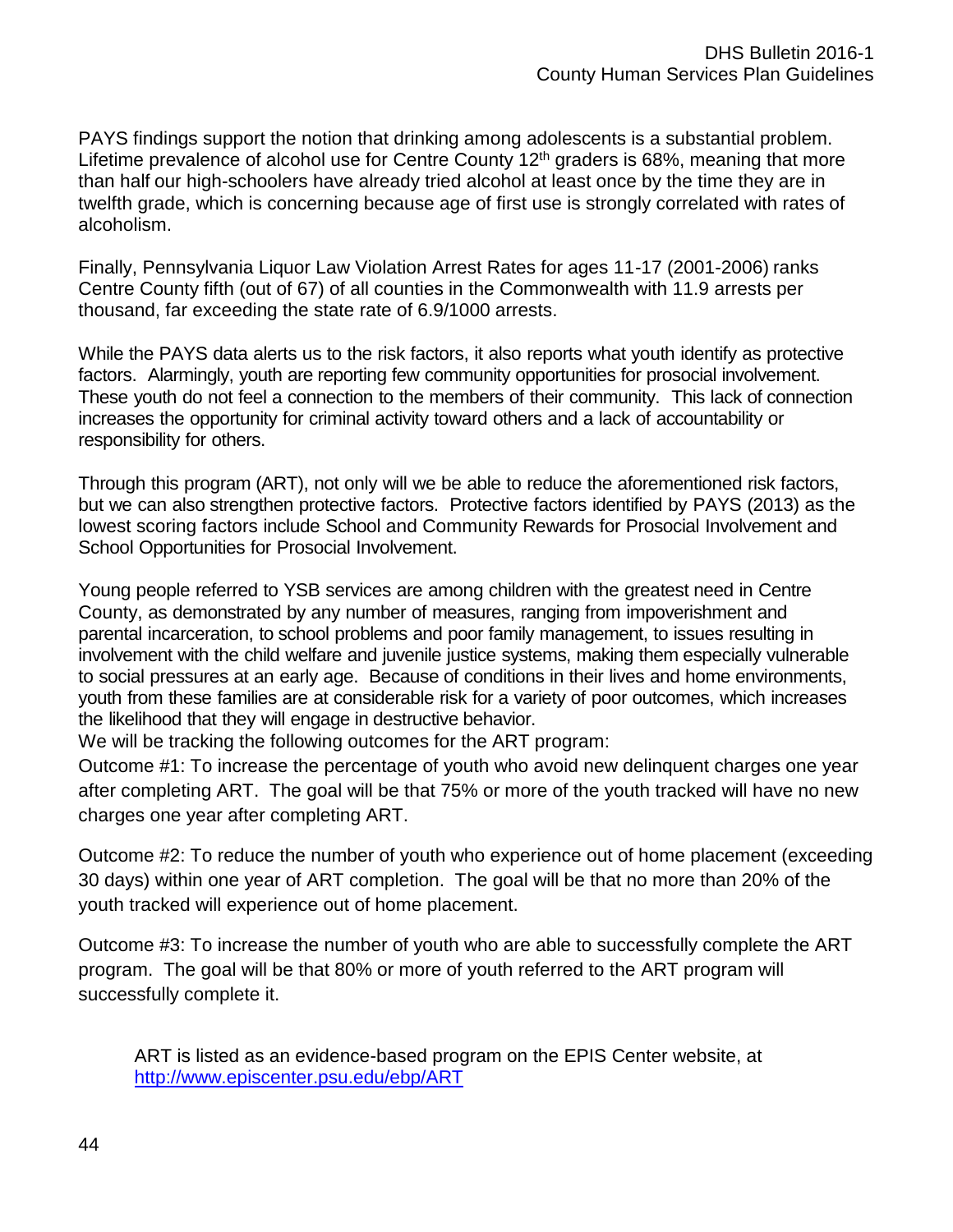Additional information can also be found at the program website at <http://uscart.org/new/trainings/aggression-replacement-training/>

### **Complete the following chart for each applicable year.**

|                              | FY 15-16 | FY 16-17                    |
|------------------------------|----------|-----------------------------|
| <b>Description of Target</b> |          | Youth involved with         |
| Population                   |          | Juvenile Probation          |
| # of Referrals               |          |                             |
| # Successfully completing    |          |                             |
| program                      |          |                             |
| Cost per year                |          | \$7,324                     |
| Per Diem Cost/Program        |          | \$38.57                     |
| funded amount                |          |                             |
| Name of provider             |          | <b>Youth Service Bureau</b> |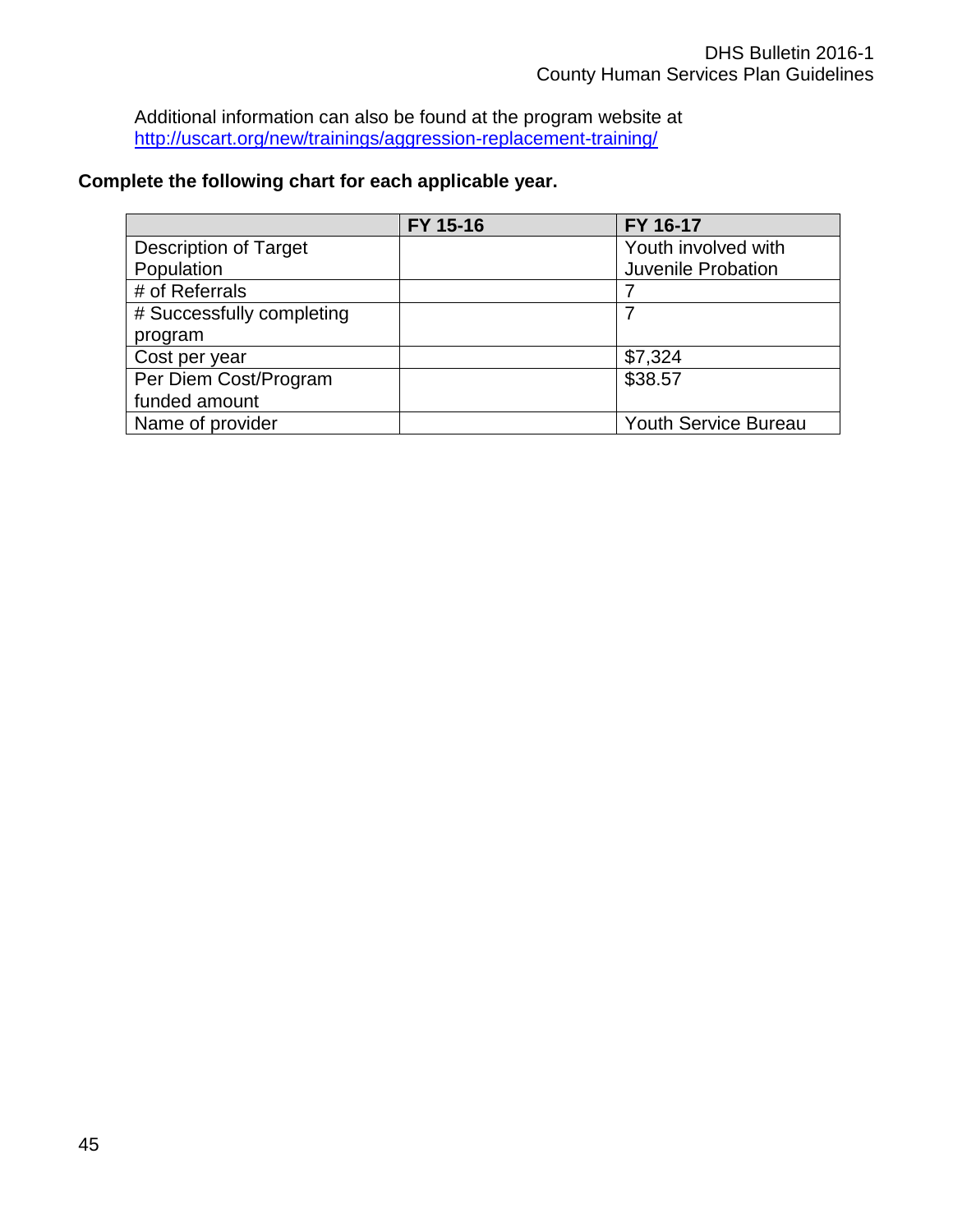# **DRUG and ALCOHOL SERVICES**

### **Access to Services**

Residents of Centre County who are in need of drug and alcohol treatment have multiple options for accessing services. Case managers for the Single County Authority (SCA) for Centre County serve as navigators through this process.

All individuals specifically requesting outpatient services are given the names, phone numbers and addresses of the SCA's three contracted outpatient providers. The individual may then choose an agency and call to schedule an intake appointment. This affords them direct access to services at this level of care without having to come through the county office first.

Individuals who are looking for a more intensive level of service, or who are unsure of what types of services they need, will access assessment and referral directly through the SCA. Case management staff will complete a screening and level of care assessment to determine what specific service is most appropriate. If they are in need of county funding to pay for their treatment, the case manager will contact contract providers of the individual's choosing and refer them for services. Staff will then continue contact with the individual while they are inpatient, confirming that they continue to need that level of care, authorize for continued funding (as available), and begin discussions with the individual and counselor around after care planning – addressing treatment and treatment-related needs as appropriate.

The majority of Probation Department referrals are handled through the Treatment Accountability for Safer Communities (TASC) Program. This program provides assessment, referral and case management services for individuals involved in the criminal justice system. TASC services are provided by SCA staff, who assess the client and notify their referral source (attorney, Probation/Parole, Courts) of the recommended level of treatment. Those who are appropriate for outpatient treatment are referred directly to one of the three contracted providers, as selected by the client and TASC case manager. The individual is responsible for making contact with this outpatient provider following their assessment. Those in need of inpatient residential treatment are evaluated for funding through the county office (or through Community Care or other insurance coverage, as available) to be considered for residential placement. This referral may be contingent on the approval of Probation and Parole, and the criminal justice system.

Individuals who have Community Care Behavioral Health eligibility under Health Choices may access treatment services either by calling a participating provider directly, contacting Community Care Behavioral Health for provider contact information, or by coming through the SCA. Case management staff are available to assist CCBH-eligible clients with accessing the services they need, either through a formal level of care assessment or by providing provider contact information.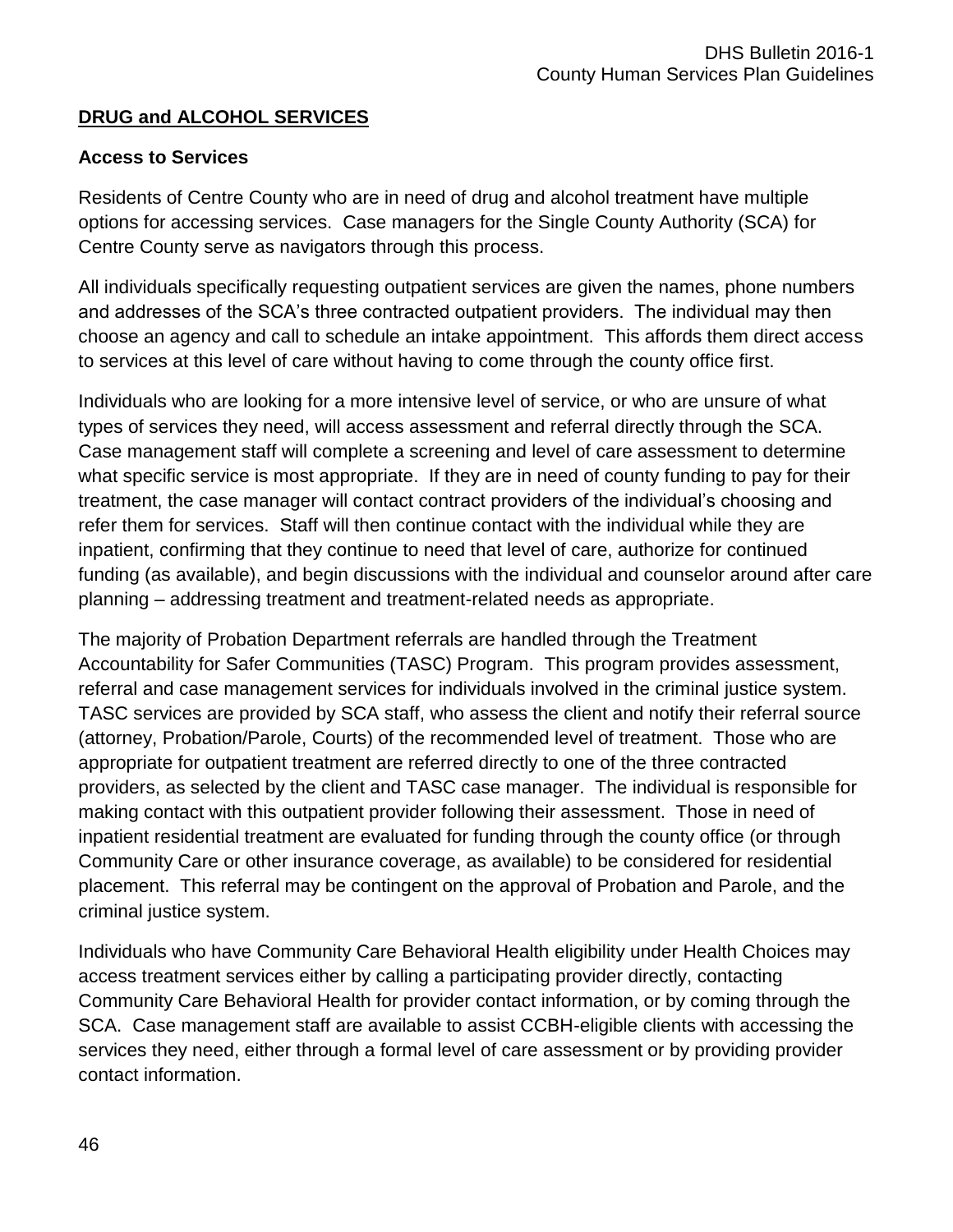Individuals who have private resources or private insurance may consult with case management staff on the types of services available and to learn more about the provider network available in Pennsylvania. Centre County is seeing more individuals who find accessing their private insurance coverage to be a challenge. These individuals may consult with staff via phone or in person. In some cases, the provider may request an assessment from the SCA to gather all the information necessary to secure precertification for funding.

For individuals who have private insurance but are unable to meet their deductible, Centre County will conduct an assessment and refer the individual to a provider who is both under contract with the county and impanelled with their private insurance. Centre County will require that the provider bill the insurance and secure denial before backing any payment to cover the deductible amount.

Centre County Drug and Alcohol also offers an intensive level of case coordination services. This program offers case management support to individuals who have ancillary treatmentrelated needs that have a direct impact on their ability to maintain their recovery. Individuals can self-refer for this service or be referred by a provider, probation/parole, administrative case management or other human service agency.

### **Waiting List Issues**

Over the past year, Centre County SCA has been able to continue offering longer lengths of stay for individuals who need this level of treatment at a residential level. Staff have also continued to offer enhanced case coordination services to this population during their residential treatment stay. This provides residential staff with greater access to local resources and allows the individual to begin resolving issues in anticipation of their aftercare plan.

There is currently no waiting list for either inpatient or outpatient levels of care. Case coordination is available to individuals who need support with both treatment and treatmentrelated needs. There is also available access to the more intensive level of case coordination. This service is offered to individuals who have a significant number of areas that need to be addressed. Centre County SCA continues to collaborate with its partners in mental health and with Recovery Support Services at Crossroads in order to refer individuals to additional resources that will meet their needs

# **Barriers to Accessing Treatment Services**

Unfortunately, the most common barrier to accessing inpatient treatment right now is the lack of available bed space for individuals who want this level of care. Staff are finding at least a 1-3 day waiting period to be admitted for non-hospital detoxification (sometimes it's 3-5 days), and then a 7-10 day waiting period for admission to non-hospital rehabilitation (with the wait occasionally stretching to 10-14 days). The window of opportunity to bring an individual in to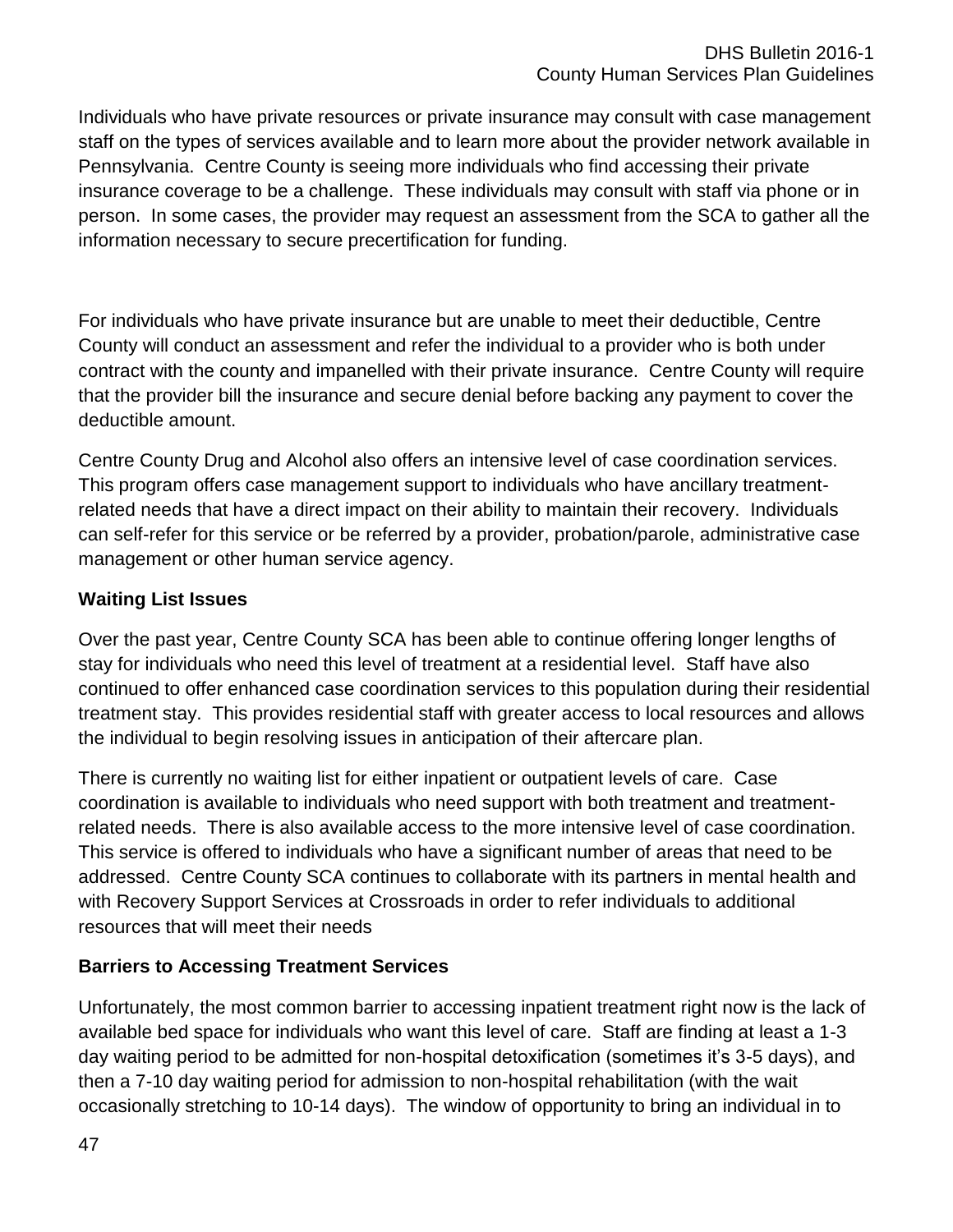treatment can be very small, depending on their level of motivation to follow through. Far too often, the individual can no longer be located by the time the admission can be made.

Insurance coverage, at one time seen as the key to access, has started to be a barrier to receiving treatment services. More insurance packages are coming with very high deductible rates and/or very high daily co-payments. Facilities often expect that these costs will be paid at the time of admission and for many individuals who seek inpatient treatment, this creates an impossible barrier.

SCA staff are also reporting an increase in the number of individuals with complex needs that complicate making the arrangements to seek treatment services. Substance use may be escalating and warrant inpatient treatment, but the individual's obligations locally are given president. This may involve continuing to work, attending to family needs, and/or legal demands. Getting treatment to be a priority for the individual can be a great challenge.

For individuals who are interested and/or appropriate for a medication-assisted therapy, accessing services in Centre County comes with significant barriers. The majority of providers of MAT locally do so, on a private-pay basis. They may be willing to complete the paperwork that will allow an individual to use their Medicaid eligibility to pay for the medication, but office visits with the physician must be paid by the individual. It is also not clear if all practitioners utilize the best practice standards for MAT – including the requirement of counseling sessions in addition to the medication. These current practices prevent many individuals in Centre County from accessing this treatment and receiving a quality service that will assist them in their recovery.

# **Capacity Issues**

Like many programs across the state, Centre County SCA continues to be challenged by the lack of available residential beds for individuals who need non-hospital detox and rehab services. While there are occasions when beds can be secured right away, there is often a waiting period of up to 1-3 days for a non-hospital detox bed and a 7-10 day wait for a nonhospital rehabilitation bed. Not only is this clinically unacceptable, but results in missed opportunities, as many will not wait for that treatment bed to come available.

Centre County, along with other SCA's across the state, is encouraging inpatient providers to consider expansion of services where the option exists. Doing so will create additional challenges for the system to manage, including expansion of the provider workforce, training for new staff, and assuring that high quality programming is not sacrificed in the effort to serve more individuals.

Currently, there is a lack of viable treatment options for individuals who are seeking medicationassisted therapies in conjunction with their counseling services. Most prescribers in Centre County do so, on a private pay basis. There are few programs who will see the individual and prescribe by billing private insurance or Medicaid.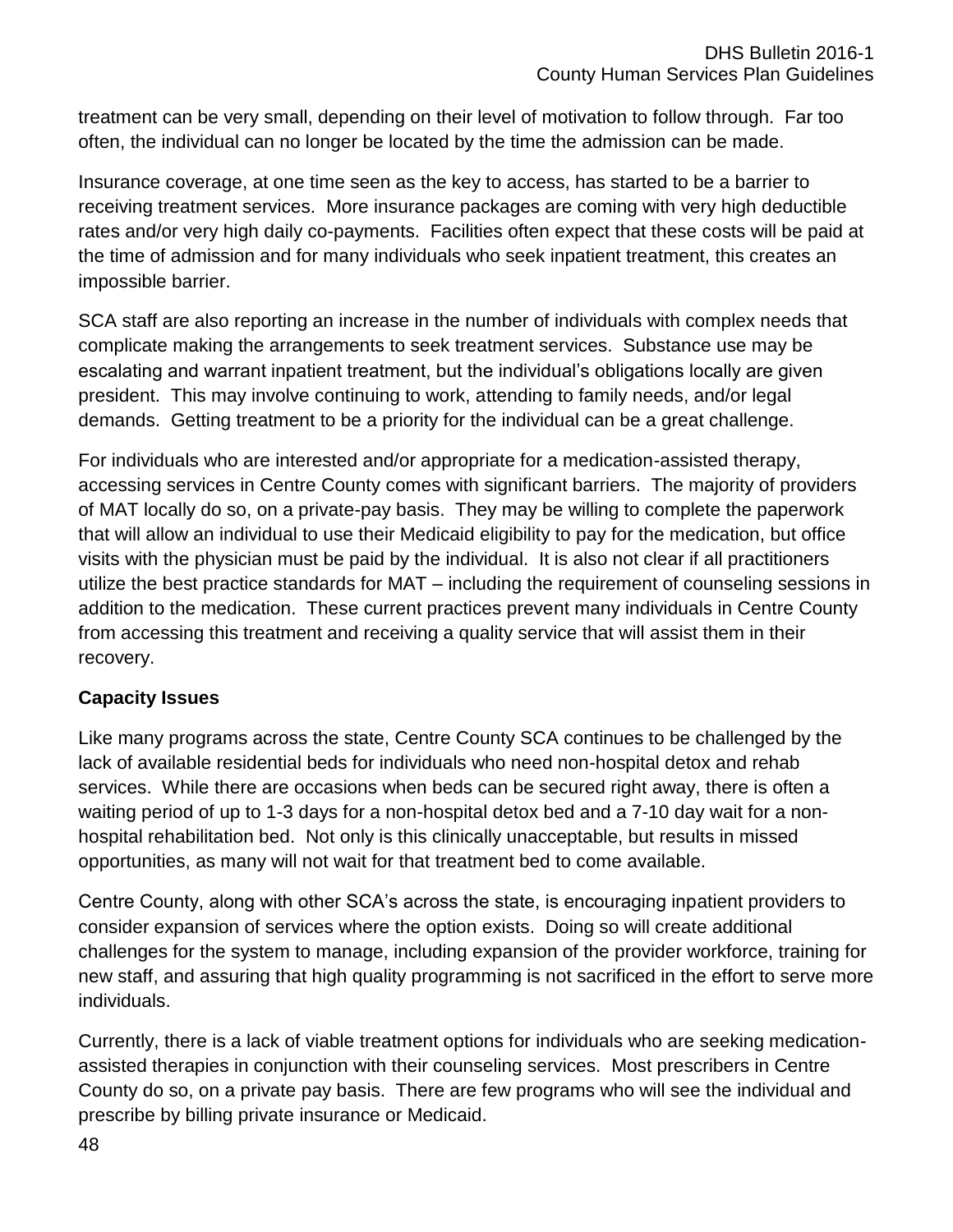### **County Limits on Services**

Centre County SCA is prepared to continue its efforts to offer longer lengths of stay in residential treatment and ongoing case coordination support to individuals upon return to the community. Over the past several months, the SCA is seeing more individuals securing Medical Assistance eligibility, which allows to the SCA to reconsider how funding is allocated. The SCA is optimistic that resources will continue, in order to avoid restricting access to treatment for individuals with substance use disorders.

The SCA will also continue to seek all third party funding that is available to individuals who seek treatment services through the county. Those with insurance will be required to contact a provider who accepts their coverage. Individuals will be required to pursue Medical Assistance eligibility (with assistance from their provider and case management staff). The SCA will consider assisting individuals who have very high deductibles which make accessing treatment services prohibitive for them, on a case by case basis. Staff will monitor the frequency of these needs, to assure that funding is available for this policy to continue.

### **Impact of opioid epidemic in the county system**

The Pennsylvania Coroners Association reports that for the four year time period of 2009 through 2013, Centre County had 13 individuals died as a result of multi-drug toxicity. There were 3 deaths in 2012 and 7 deaths in 2013. The majority of these deaths were for individuals between the ages of 20-30, closely followed by those ages 41-50. The follow up report for 2014 showed a dramatic trend change – 18 deaths in this one year alone. Further analysis of these 18 deaths revealed several other concerning points of interest.

- An almost equal number of deaths occur in women as they do in men (44% female, 56% male). For many other counties in Pennsylvania, the percentage of men dying from overdose is a considerably higher percentage of the whole.
- While the largest percentages of deaths occurred in young people ages 20-30 (33%), the next most commonly affected age groups are ages 41-50 (28%) and ages 51-60 (28%).
- The most common drugs identified with these overdoses are non-legal (31%), followed by opioids (28%) and benzodiazepines (25%).

While the data is not yet available, 2015 stands to see similar numbers for overdose deaths.

In the course of the current fiscal year, Centre County SCA is seeing an increase in the number of individuals seeking treatment who report heroin or opiates as their drug of choice. This is particularly evident in those who are accessing residential treatment – well over 50% of these individuals are using heroin/opiates at the time of admission. Outpatient providers are seeing similar increases. Alcohol has been the long-standing drug of choice in Centre County – that is now changing with increasing use of heroin/opiates.

In the last six months, the Centre County Criminal Justice Advisory Board has formed an Overdose Subcommittee, tasked to identify strategies and programs which can address the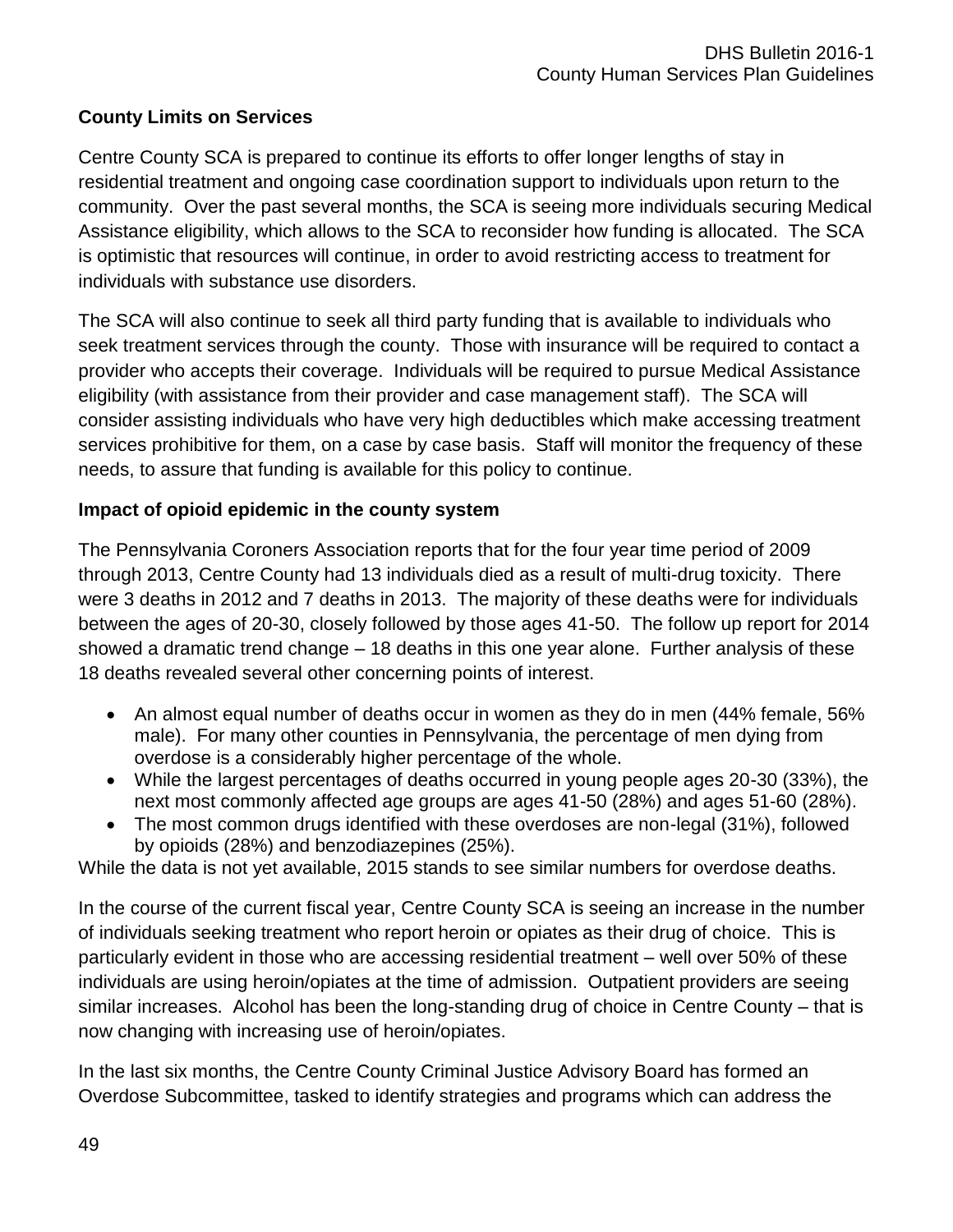increasing use/abuse of prescription opioids and heroin and reduce the number of overdoses and overdose-related deaths in Centre County. Areas of work to date have included:

- Medication-assisted therapies have been an ongoing need and request from individuals who contact the SCA for information and access to services. This option has been of particular interest to individuals who have an opiate substance use disorder.
- There has also been a great deal of interest in recent legislation that makes naloxone (Narcan) available to first responders and even family members, to be available as an emergency treatment in the event of an opioid overdose. Committee members have advocated with local police departments to increase their training and availability of naloxone for officers in the field.
- The Committee is looking at offering programs and discussion forms to educate members of the community on the extent of the issues locally, and encourage their involvement in being a resource to individuals who are seeking treatment and working a program of recovery.
- The committee is looking to support members of the medical community to utilize best practice strategies around prescribing practices and use of these medications.
- The District Attorney (member of the committee) is submitting a grant application to secure additional prescription drug drop-boxes, so that members of the community can reduce the availability of commonly abused prescription drugs (and all unwanted medications) through proper disposal.

# **Emerging Substance Use Trends Impacting County's Implementation of Substance Use Services**

As indicated above, Centre County is seeing an increase in the number of individuals who have private insurance coverage, but have deductibles that are high and unaffordable. The SCA has been working with treatment providers to identify which agencies are impanelled with the various insurance companies and the circumstances under which treatment will be covered. In addition, case management staff have assisted individuals in understanding their benefits and navigating access. This may involve calls to the insurance company with the individual, asking questions and advocating for access to care. Centre County is committed to supporting these requests.

Centre County SCA continues to be a participating member of the Centre County Re-Entry Coalition. Additional point-in-time surveys show high numbers of individuals who are incarcerated, with either a mental health and/or a substance abuse disorder. Many of these individuals also have a co-occurring mental health and/or physical health issue as well.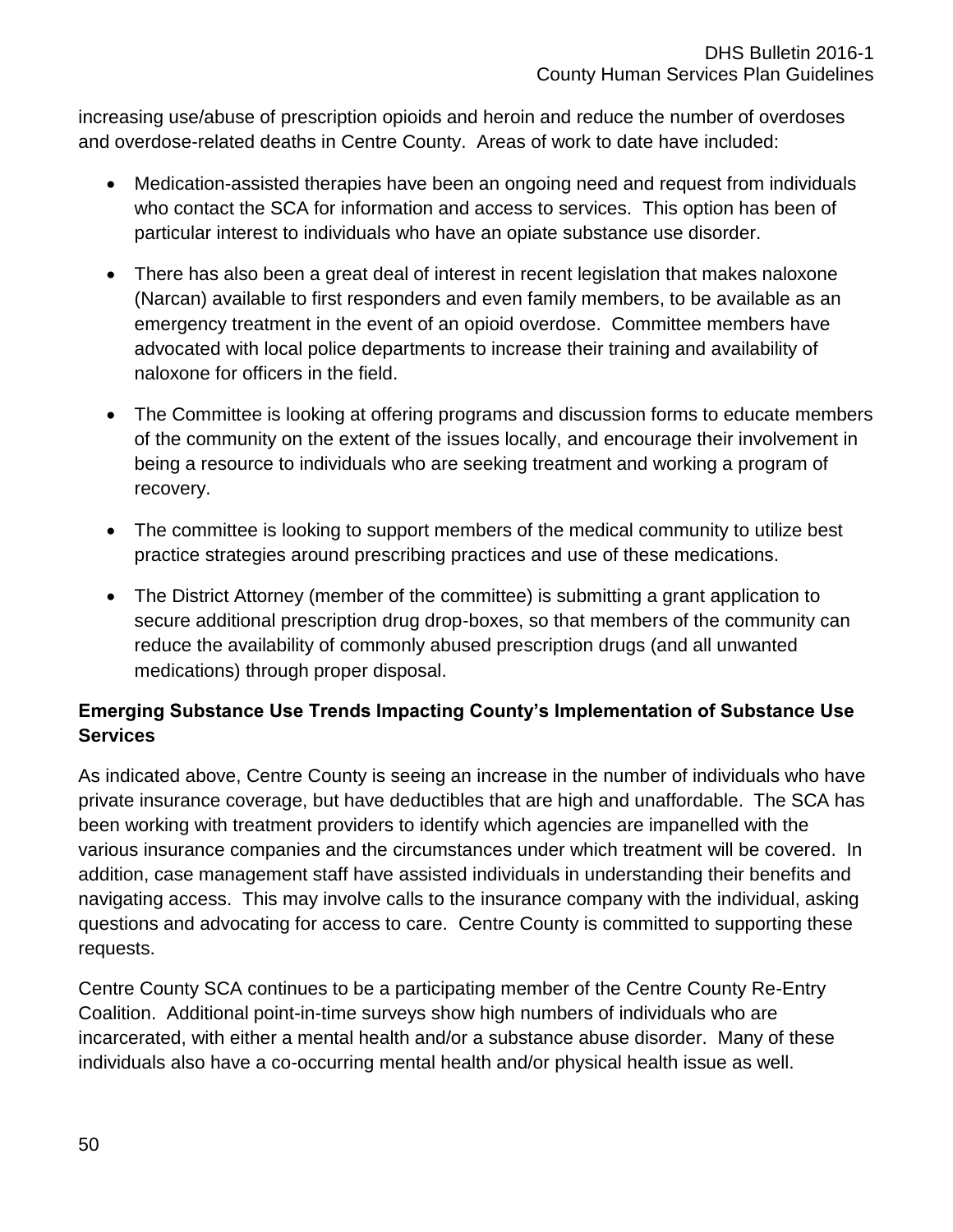Partnering agencies representing criminal justice and community organizations from across the county continue to participate in reentry coalition activities in an effort to improve access to treatment and resources for individuals who are returning to the community. The goal of this work is to provide individuals with the tools they need to be successful in their home communities, and subsequently reduce recidivism rates. Centre County SCA is looking to expand the availability of case management services to this population, with the intent of increasing a direct connection from services and resources provided while they are incarcerated, to services in the community.

# **Identified Populations**

For all individuals in Centre County, outpatient and inpatient treatment services are available based on a recommendation from the SCA/provider assessment and a PCPC level of care determination. Block grant funding under this plan is used for all levels of service to local residents. Centre County Drug and Alcohol strives to identify strategies that will address the unique needs of identified populations:

# **Adults (ages 18 to 55)**

The most common demographic description of those seeking services from the Drug and Alcohol Office is "Adults ages 18 to 55." When looking at the drug of choice for this population seeking services at an outpatient level of care, alcohol is the most frequently reported but heroin/opiates is fast approaching as the second most common. For those seeking inpatient treatment services, heroin and opiate use has surpassed alcohol as being reported. Heroin availability and episodes of overdose continue to rise throughout the county and is resulting in loss of life, increased negative consequences (DUI, theft, etc.), and impact on family members.

Centre County continues to offer enhance case management services to individuals with substance use disorders to not only encourage their participation in treatment services, but to address treatment-related issues (ex. housing, employment, family/social issues, etc.) that can interfere in an individual's efforts to maintain their recovery. In addressing these peripheral needs, overall long-term health and wellness outcomes will improve.

# **Transition-Age Youth (ages 18 through 26)**

A significant number of individuals ages 18 through 26 in Centre County can be found in and around the Pennsylvania State University. The Drug and Alcohol Office collaborates directly and through various community partners to assure that services and resources are available to PSU students and young adults throughout the county.

Many students come through this office for services as a result of involvement in the criminal justice system. Centre County Drug and Alcohol would like to offer education and training on the collateral consequences of substance use, including the long-term ramifications of these types of legal charges on their careers and future plans. Also increased awareness of what is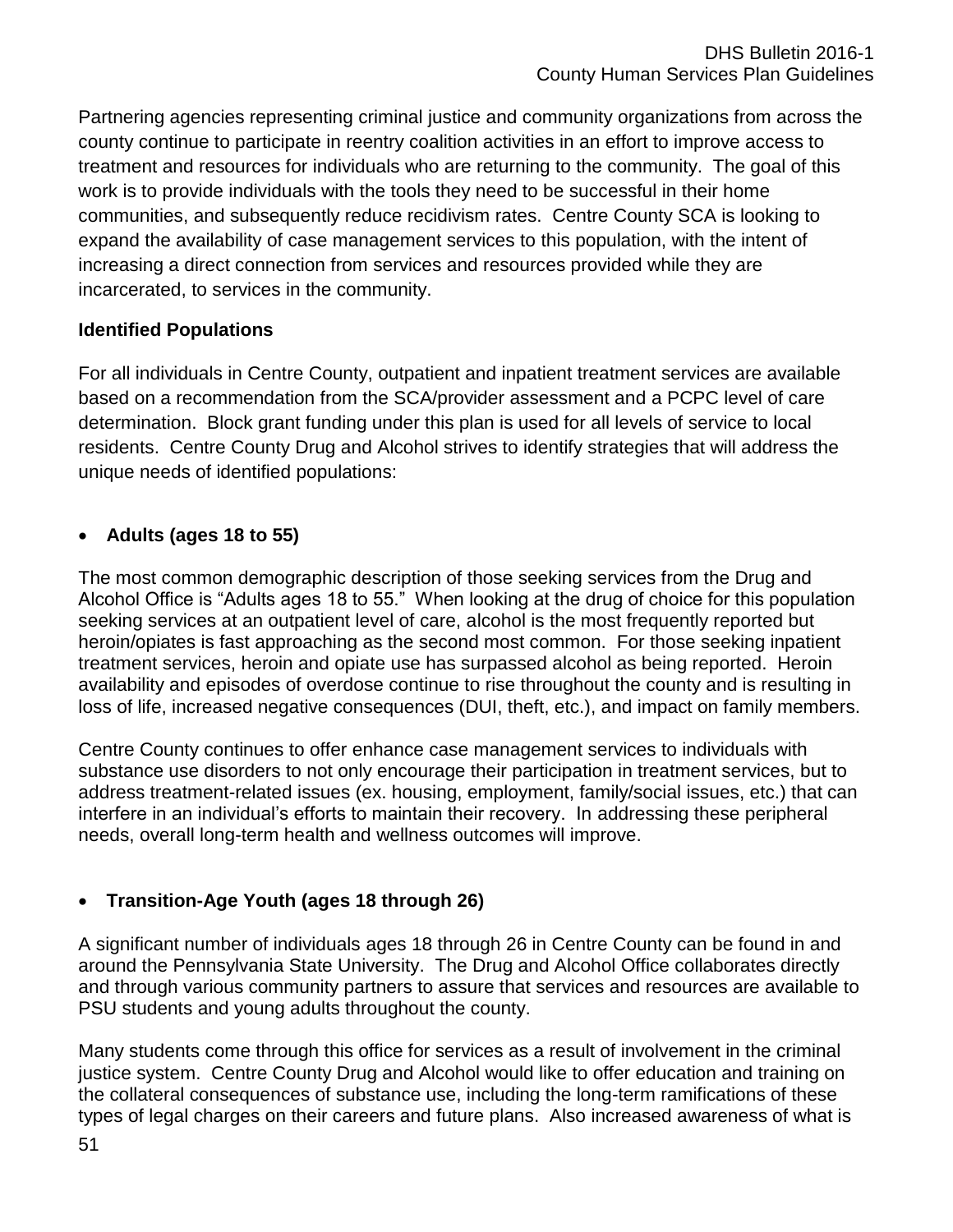socially normal within their peer group is a worthwhile goal. There is a great deal of misperception by students (and unfortunately their parents) on what are acceptable and "normal" behaviors for this age group. Until the behaviors change, negative consequences will continue to occur.

While Centre County has intensive outpatient options for adolescents (see below), there are few that are tailored to the specific needs of this transition-aged group. Many of the individuals the SCA serves are of adult age, but have a maturity level that is much lower. They struggle with peer relationships and having sufficient skills to be independent and successful on their own. This is an area for consideration in the coming year.

### **Adolescents (under 18)**

Centre County continues to support its community-based adolescent program through Crossroads Counseling. This service targets youth who are returning from out-of-home placements (i.e. RTF, inpatient treatment), or who are at risk of such placements. Through this service, a team of master-level/bachelor-level therapists work with the adolescent and their family members on a variety of treatment and family issues that have kept this adolescent from being successful at lower levels of care. This program is structured to meet the needs of the adolescent and their family in a variety of locations – home, school, and community. This program continues to show very good outcomes.

The level of treatment services provided to adolescents in this county is not fully known. Many within this target population have access to other resources such as private insurance and Medicaid eligibility, which allows them to access treatment services directly. Recent referrals from the Juvenile Probation system have demonstrated an increase in need for this age population. Centre County will continue collaboration with community organizations and with Community Care Behavioral Health to determine the extent of substance use disorders within this population and identify tailored strategies to address the level of need that exists.

### **Individuals with Co-occurring Psychiatric and Substance Use Disorders**

Centre County continues to work closely with Crossroads Counseling who is dually licensed to provide mental health/psychiatric and drug & alcohol treatment services. Crossroads is the only provider in Centre County to have both licenses in place. This provides a very good option for individuals who have co-occurring diagnoses. Centre County also hold contracts with other outpatient and inpatient providers with staff who are able to serve individuals with a primary substance use disorder and co-occurring mental health issues.

Over the next several years, Drug and Alcohol would like to increase the number of providers and the number of staff who are competent to serve this particular population. In addition, staff are seeing an increasing number of individuals who have experienced significant trauma, which directly relates to their substance use and/or mental health symptoms. Centre County SCA supports providers in expanding their ability to provide services that are trauma-informed, and will offer access to upcoming trainings being made available through various initiatives offered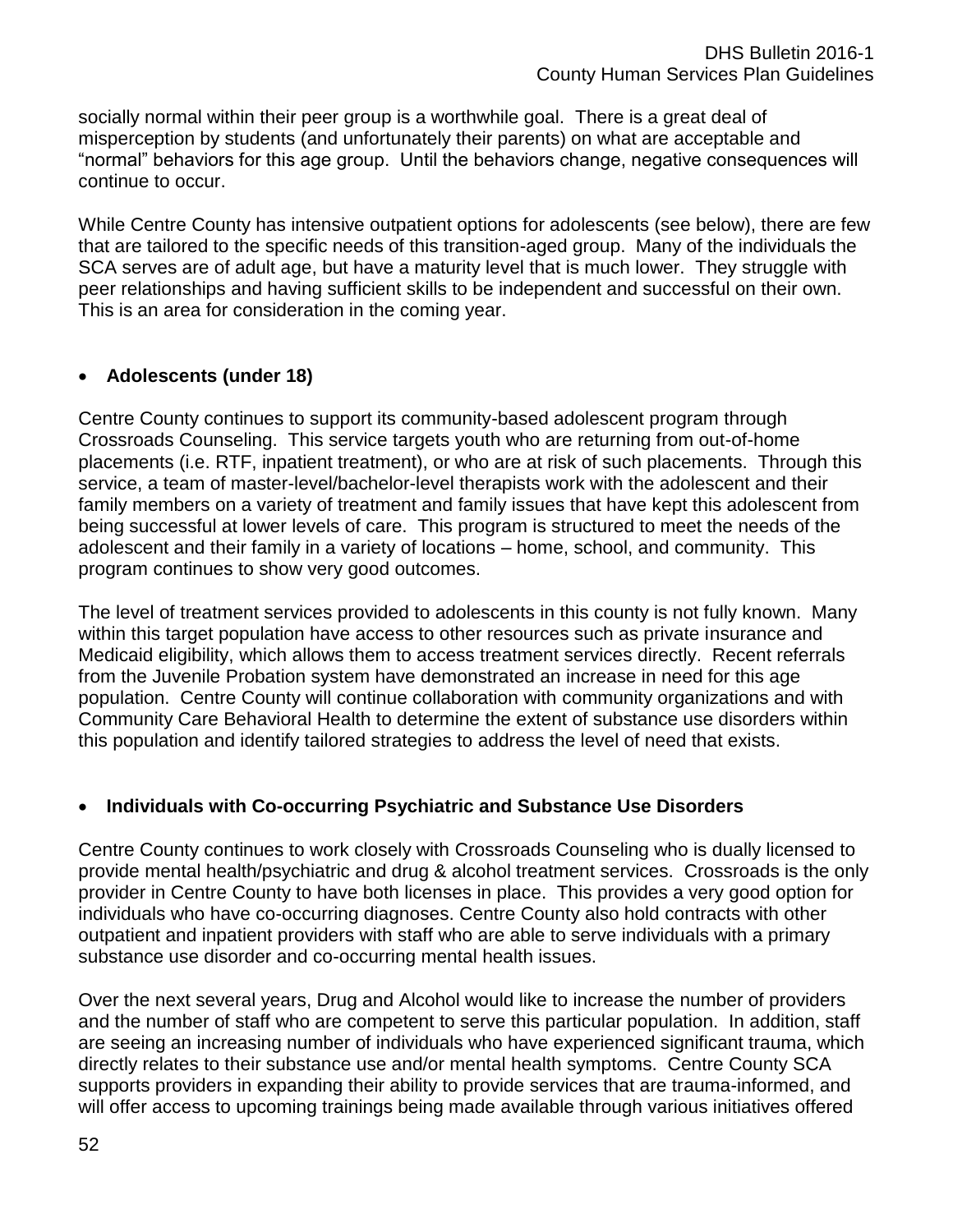by the Behavioral Health Alliance of Rural Pennsylvania and Community Care Behavioral Health.

## **Criminal Justice Involved Individuals**

Centre County SCA has a long history of providing case management to individuals who are involved with the criminal justice system. Through the Treatment Accountability for Safer Communities (TASC) program, two case managers are dedicated to conducting assessments, making referrals, and providing case management support to this population. TASC staff serve as a liaison between the treatment providers, the criminal justice system, and the individual. Their extensive knowledge of both systems provides a needed resource for those who are often new to the court and treatment systems.

The Centre County DUI Court Program provides intensive support and supervision to those DUI offenders who are at the highest risk of reoffending and have the highest need. The target population for this program is 3<sup>rd</sup> time DUI offenders (within the last 10 years), who had the highest tier blood alcohol level at the time of arrest, and 2<sup>nd</sup> time DUI offenders with the highest tier BAC, who were previously sentenced to Intermediate Punishment but are now facing a revocation. The DUI Court program provides support with regular judicial reviews, probation supervision, treatment (as identified by the Pennsylvania Client Placement Criteria), and case management services.

Over the past year, Centre County has worked closely with the Department of Drug and Alcohol Programs, the Department of Human Services, the Centre County Assistance Office, and Community Care Behavioral Health to provide opportunities for individuals who are incarcerated at the Centre County Correctional Facility to receive inpatient non-hospital rehabilitation services. Case management staff facilitate the completion of the Medical Assistance application process and compiling documentation. The application is then submitted with the date of their release/admission to treatment. Most of the individuals who have been placed through this process have been found to be eligible for Medical Assistance quickly, minimizing the amount of funding needed from the SCA. Staff also work closely with individuals who have private insurance at the time of their incarceration, to assist them with accessing the substance use disorder benefits available to them.

# **Women with Children**

Centre County SCA receives SAPT Federal Block Grant funding through the Department of Drug and Alcohol Programs to provide a full continuum of treatment and recovery support services to pregnant women, women with children, and women attempting to regain custody of their children. During the course of the year, the SCA tracks expenditures to identify treatment costs for women who fall into this targeted category.

A significant portion of funding in this area is for case management services. A successful recovery is challenging for anyone affected by the chronic disease of addiction. That challenge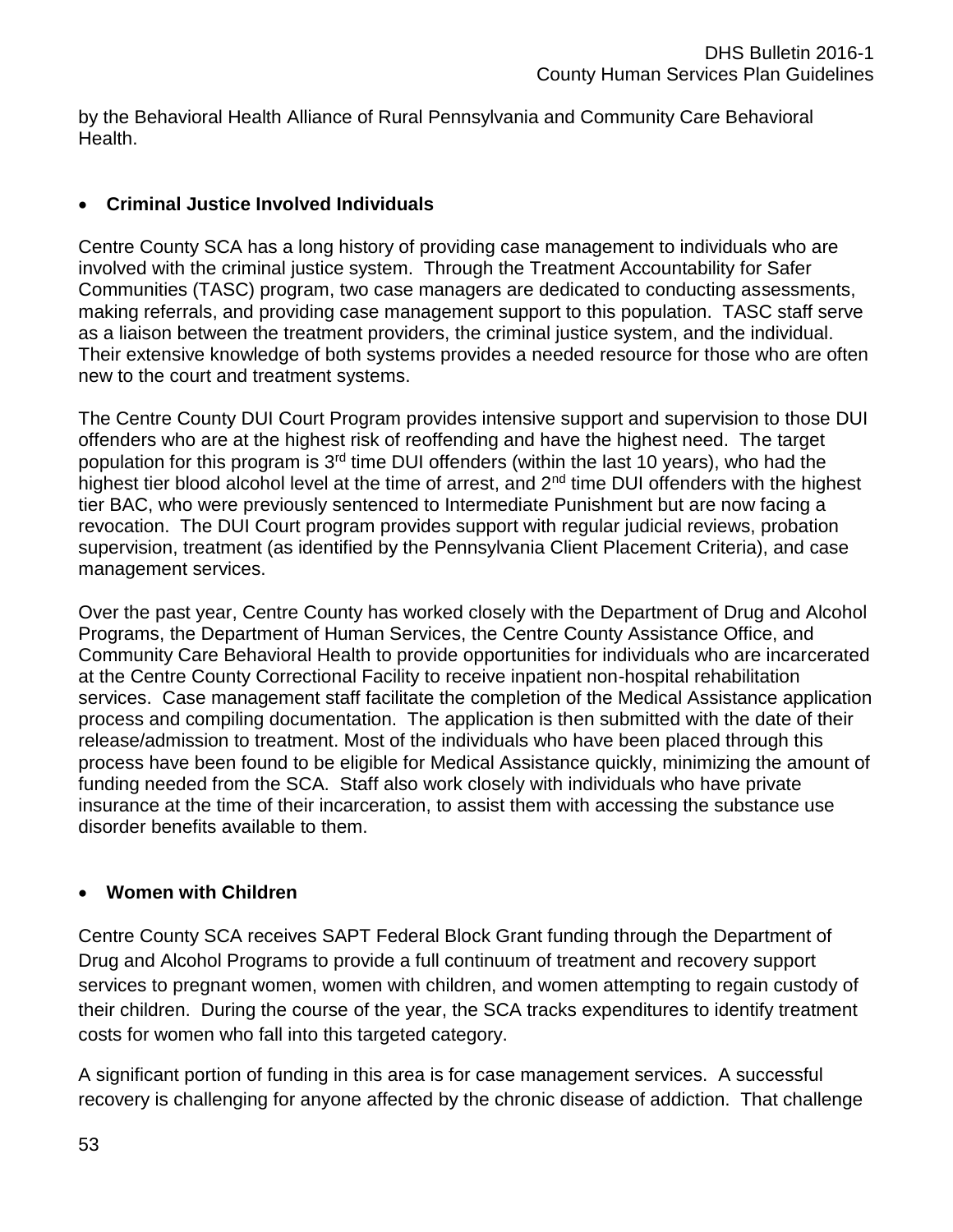is compounded by the responsibilities of caring for children. SCA staff offer support to all individuals seeking case management services, but especially for women with children – including meeting their own medical needs and that of their children, referral to specialized services for those who have experienced abuse/neglect and trauma, and transportation.

A detailed resource list is maintained by the SCA and made available to women in this category.

### **Recovery-Oriented Services**

Centre County currently offers recovery support services to adults with substance use disorders. These services include case coordination (provided by Centre County SCA staff) and/or a referral to meet with the certified recovery specialist (CRS) through Crossroads Counseling. Participation in treatment is not required to access these services. A portion of the SCA's block grant funding is used to fund case management services to all individuals with substance use disorders who seek services of this office.

Centre County SCA has continued to offer enhanced case coordination services to individuals who are receiving inpatient treatment services. Specifically, staff are making contact with the individual and their assigned counselor every seven days while they are in treatment, to begin identifying treatment and treatment-related issues that need to be addressed as part of their aftercare planning. Not only does this help the provider's counseling staff identify local resources to support the individual upon discharge, but also builds an ongoing relationship with the individual that they can come back to if additional needs are identified once they are home.

Centre County has been partnering with Community Care Behavioral Health to identify ways to enhance the current recovery support system in order to better meet the needs of the individuals being served. For the coming year, this office has partnered with Juniata Valley Tri-County Drug and Alcohol and Clear Concepts Counseling to develop recovery house programs in the four-county area using reinvestment funding through Community Care. Policies have been developed and formal development of the programs is underway.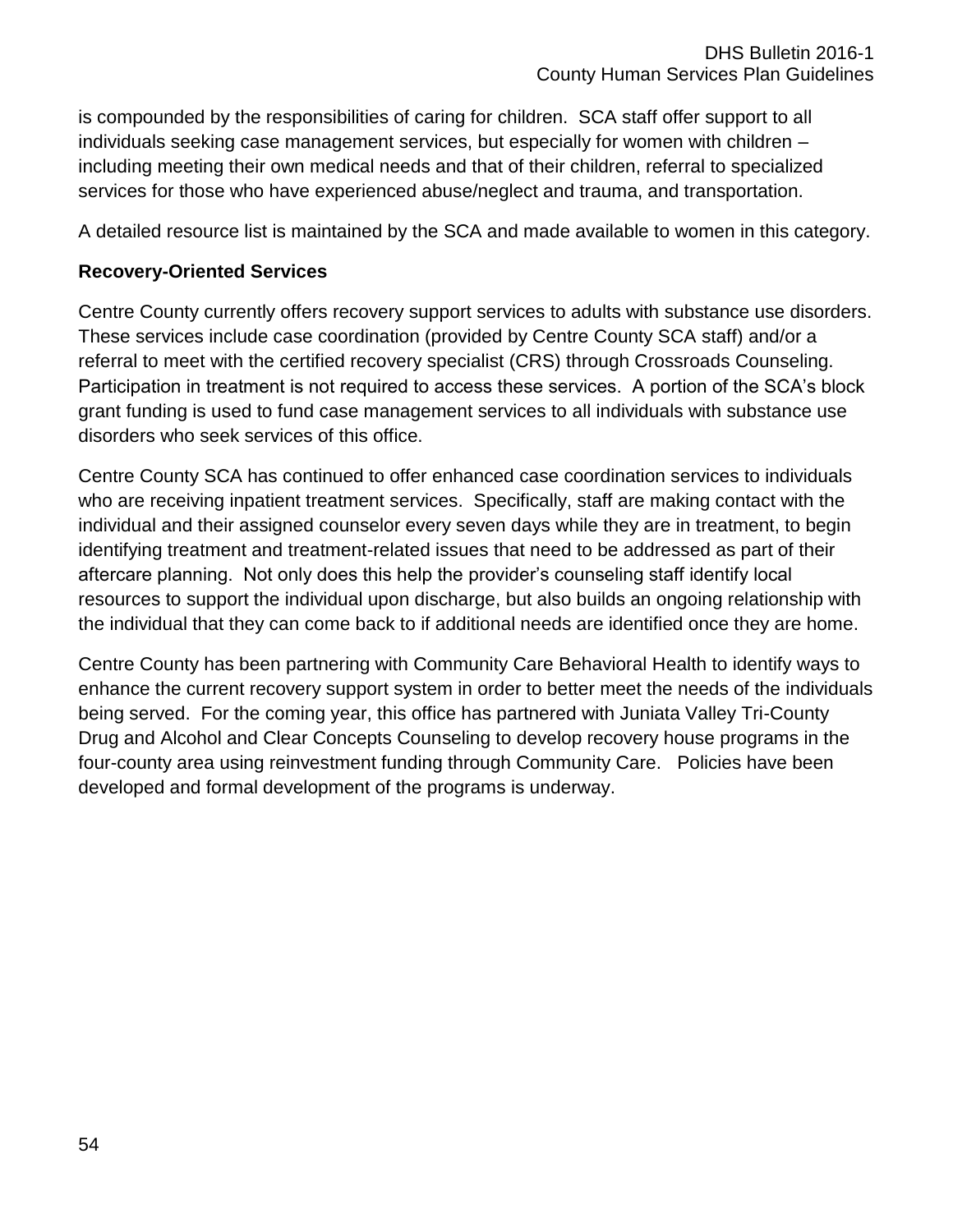#### **HUMAN SERVICES AND SUPPORTS/ HUMAN SERVICES DEVELOPMENT FUND**

#### **Adult Services:** Please provide the following:

**Program Name: Service Planning Case Management** 

Description of Services: Service Planning is a vital service within HSS services. This position is contracted through our provider that also is the Housing Case Management and one of the Bridge Housing providers. The overlap of service coordination and needs is evident when working with the staff. The Service Planning case manager meets with residents in the community between the ages of 18-59 who have a variety of needs based on their health, income, family dynamic, and other factors. These residents are often not linked to other county offices such as Mental Health/Intellectual Disabilities or Veteran's Affairs. The case manager does a comprehensive review of their needs and can determine if they need to apply for benefits, eligibility for homemaker services or waiver services, basic care referrals, and a myriad of other needs. The case manager then links the client to the respective services in our community and continues follow up with the clients until the problem is resolved or on-going management is needed.

Service Category: Service Planning/ Case Management

Populations Served: N/A

Planned Expenditures: \$19,529

#### Program Name: Homemaker

Description of Services: Homemaker services provide the non-medical personal care needs and basic care for residents over 18 years of age. This provides a necessary service for those in medically compromising situations and provides relief to many who have no support from family or friends to assist with their needs. Our Service Planning case manager assesses the needs of each client to determine their need for homemaker services, the amount of hours they are eligible for, and the longevity of the service that it will be needed for. Centre County currently has four Homemaker providers working throughout the county so each client has a choice in their provider. This allows our clients to have a choice in provider and have a longer term relationship with them if needed. Service Category: Homemaker Populations Served: N/A

Planned Expenditures: \$16,000

#### **Specialized Services:** Please provide the following:

#### Program Name: **Basic Needs Case Management**

Description of Services: is a service provided to residents looking for assistance in maintaining their basic needs, such as a home, food, energy assistance, child care, transportation, medical needs, etc. Centre County has two providers for the program, one being at a community help center and another at a medical care center. The case worker meets with the residents and assesses their needs and works on a goal plan. These goals often have to do with maintaining a job, maintaining schooling, maintaining a home, and/or maintaining a family. Our case worker then collaborates with the client and the resources in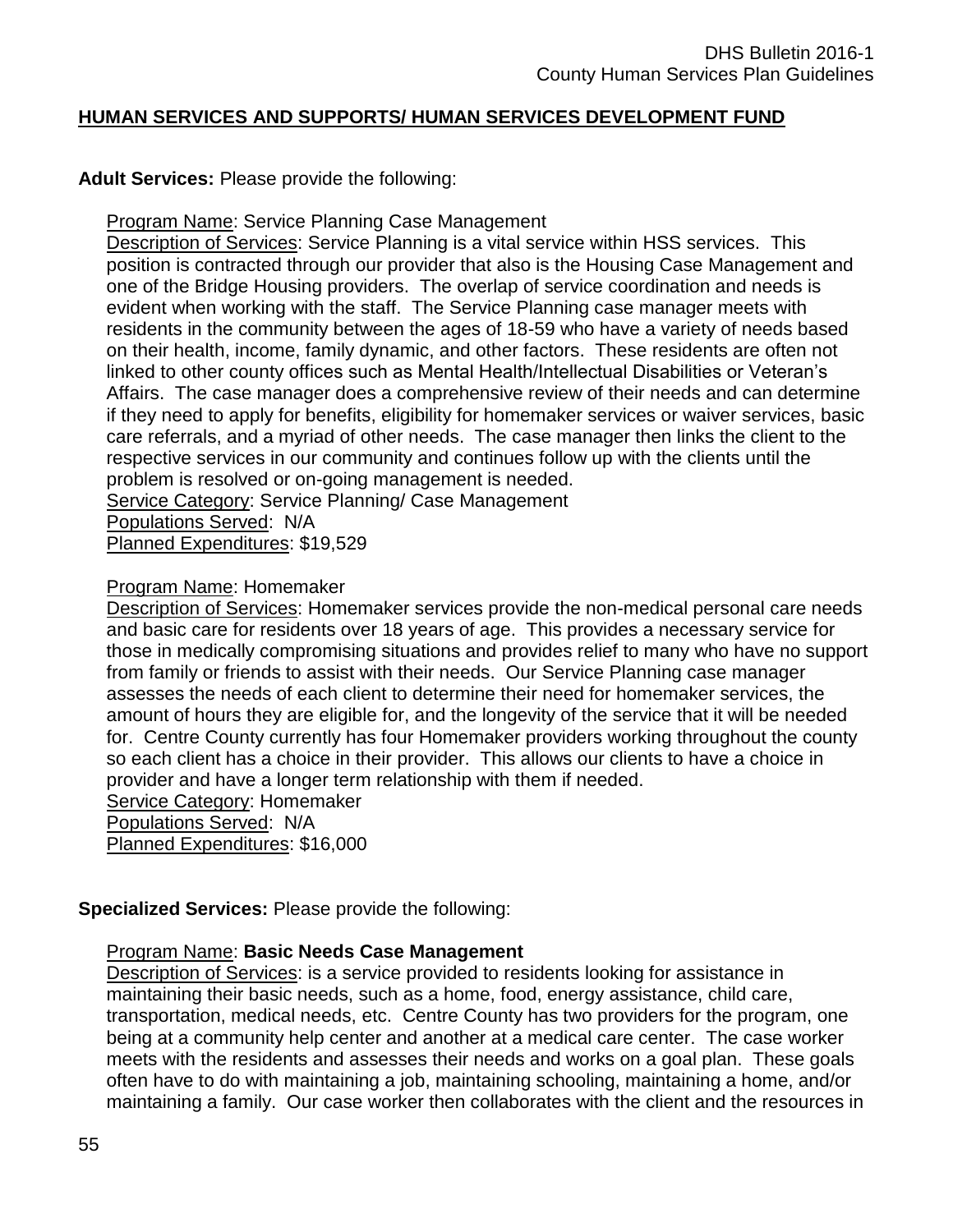the community to resolve the issue. The case worker completes the intake and releases and works with county case workers, faith based organizations and human service agencies to collaborate on resolving the issues. The case worker will advocate with landlords, employers, etc. to find assistance and/or accommodations for their needs. The case worker refers the clients to mainstream resources including Medical Assistance, Social Security, and other benefits including food pantries. If financial assistance is needed, the case worker works with to advocate on their behalf to receive financial assistance and the client has to contribute towards resolving the issue as well. Community Help Centre and Centre Volunteers in Medicine are the providers for the basic needs program.

#### Service Category:

Populations Served: N/A Planned Expenditures: \$35,055

### Program Name: **Financial Care Money Management Program**

Description of Services: The program is an innovative service provided to residents in Centre County. Financial Care Coordinators meet with residents struggling to maintain their finances, pay their bills, and stabilize their household. Many residents have limited budgeting skills and fall on difficult times. Some clients have mental health or intellectual disabilities that limit their understanding of budgeting needs. Some clients have never had the responsibility before but due to deaths or relationship changes, are now responsible for the budget. The Financial Care Coordinators meet with the clients, review their income, bills, and living situation, and develop a plan with the client to improve their situation. Interfaith Human Services is the provider.

Service Category: N/A Populations Served: N/A Planned Expenditures: \$5,500

### **Interagency Coordination:**

Interagency Coordination is conducted through the Office of Adult Services. Staff is available to handle client calls to refer them to properly needed services to match their needs. Staff is actively involved in the community and residents to assess the needs. All providers of Human Services and Supports meet monthly with Office of Adult Services and/or a provider to monitor the program; client's needs, and discuss issues within the services. Staff sits on a variety of committees including the Centre County Council of Human Services, Centre County Affordable Housing Coalition, Centre County Criminal Justice Advisory Board, Centre County Community Safety Net, and Centre County Crisis Intervention Team. These collaborations are vital for the coordination of not only state funded programs but the link to private partnerships such as faith based organizations, United Way, foundation funding, and local leaders. Training is provided through collaborations such as the Centre County Council of Human Services. Centre County Crisis Intervention Team (CIT) is law enforcement, criminal justice training curriculum to assist in handling crisis situations with reduced harm to officers, residents, and linking the person to resources in the county to address the crisis. Providers of Human Services and Supports actively participant in the CIT training and the Office of Adult Services maintains a leadership role within the Steering Committee. Our local hospital recently completed their required Community Health Needs Assessment and county staff were active in the development, data